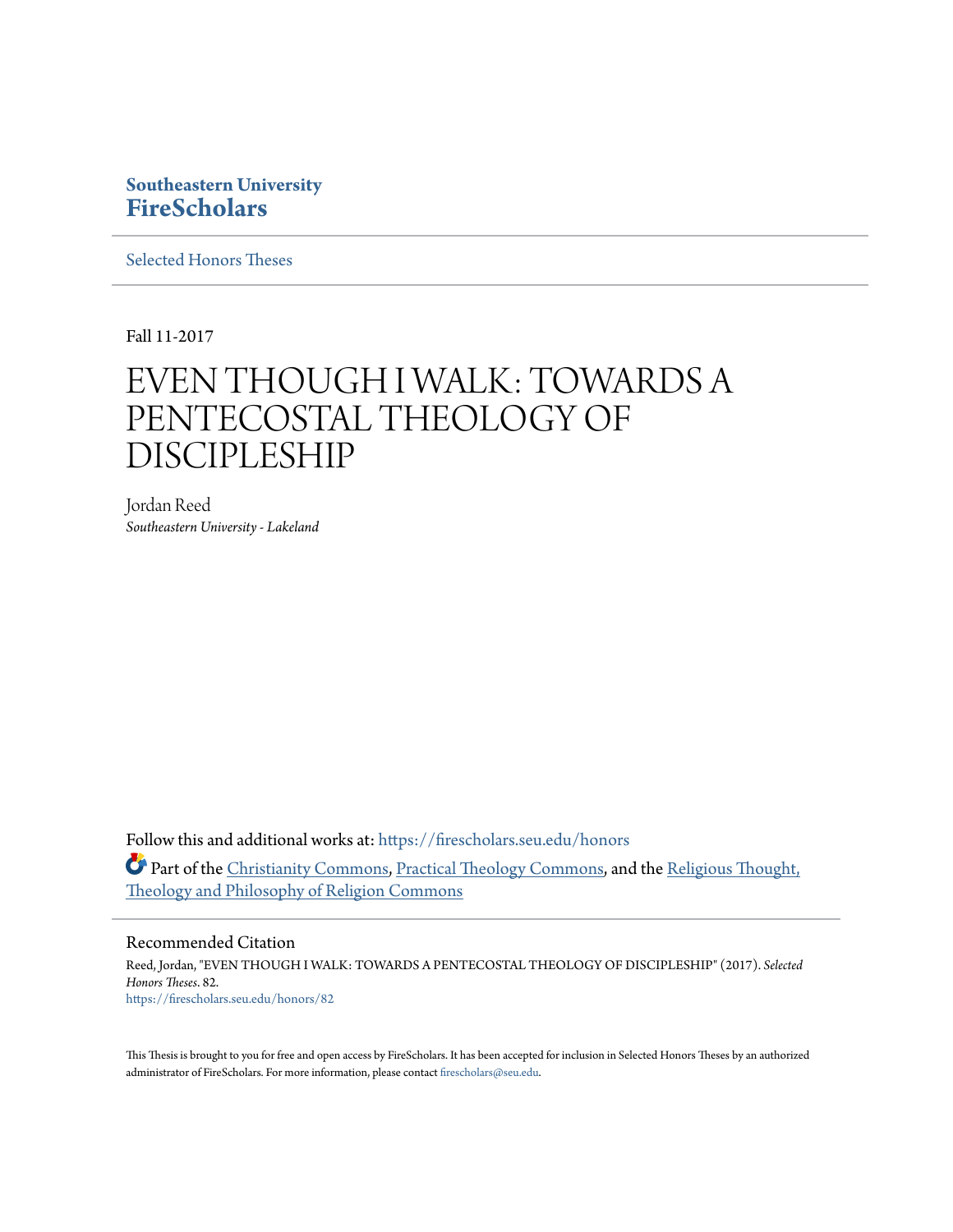# EVEN THOUGH I WALK: TOWARDS A PENTECOSTAL THEOLOGY OF DISCIPLESHIP

By

Jordan Luther-Clark Reed

Submitted to the Honors Program Committee

In partial fulfillment

Of the requirements for University Honors Scholars

Southeastern University

2017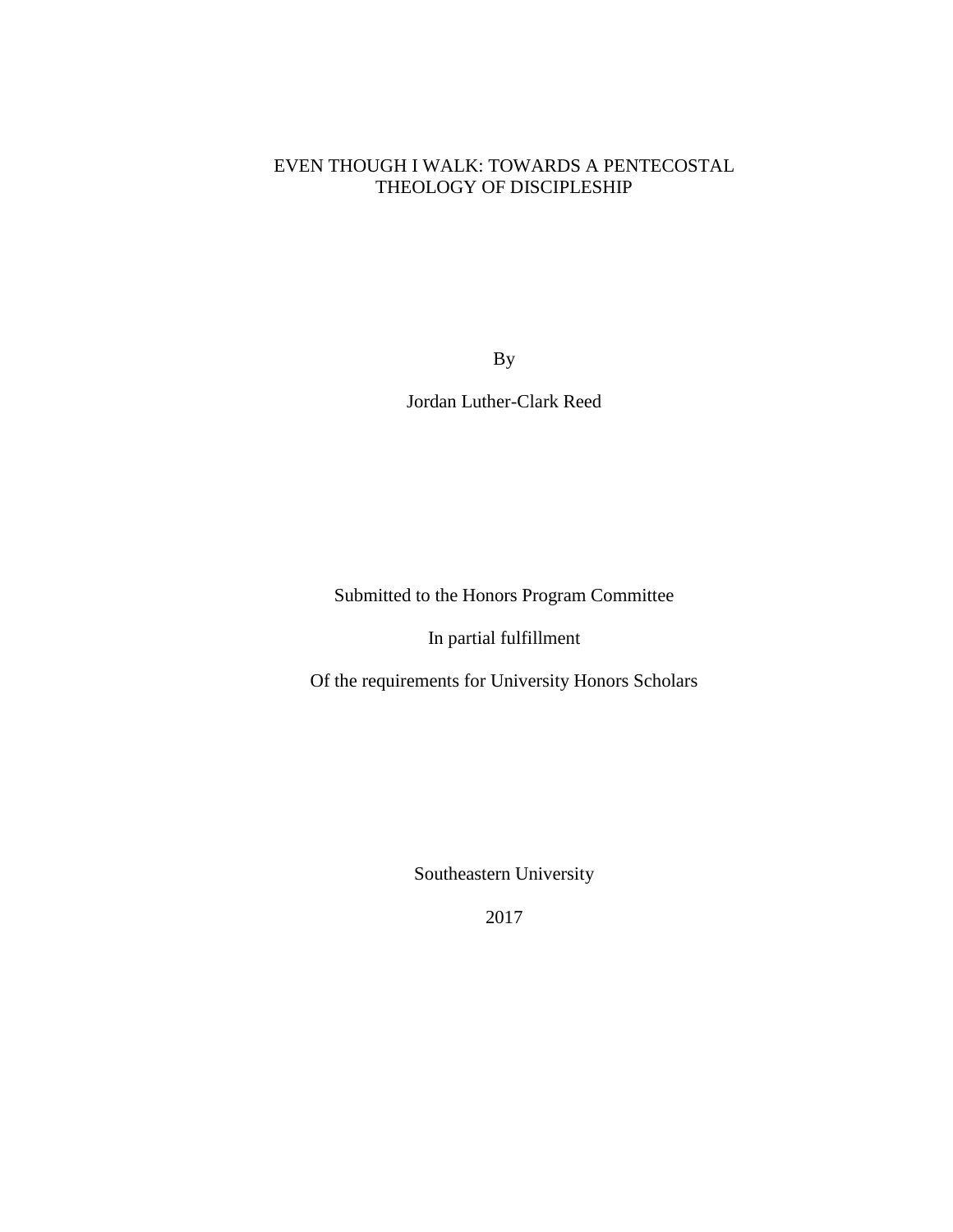Copyright by Jordan Luther-Clark Reed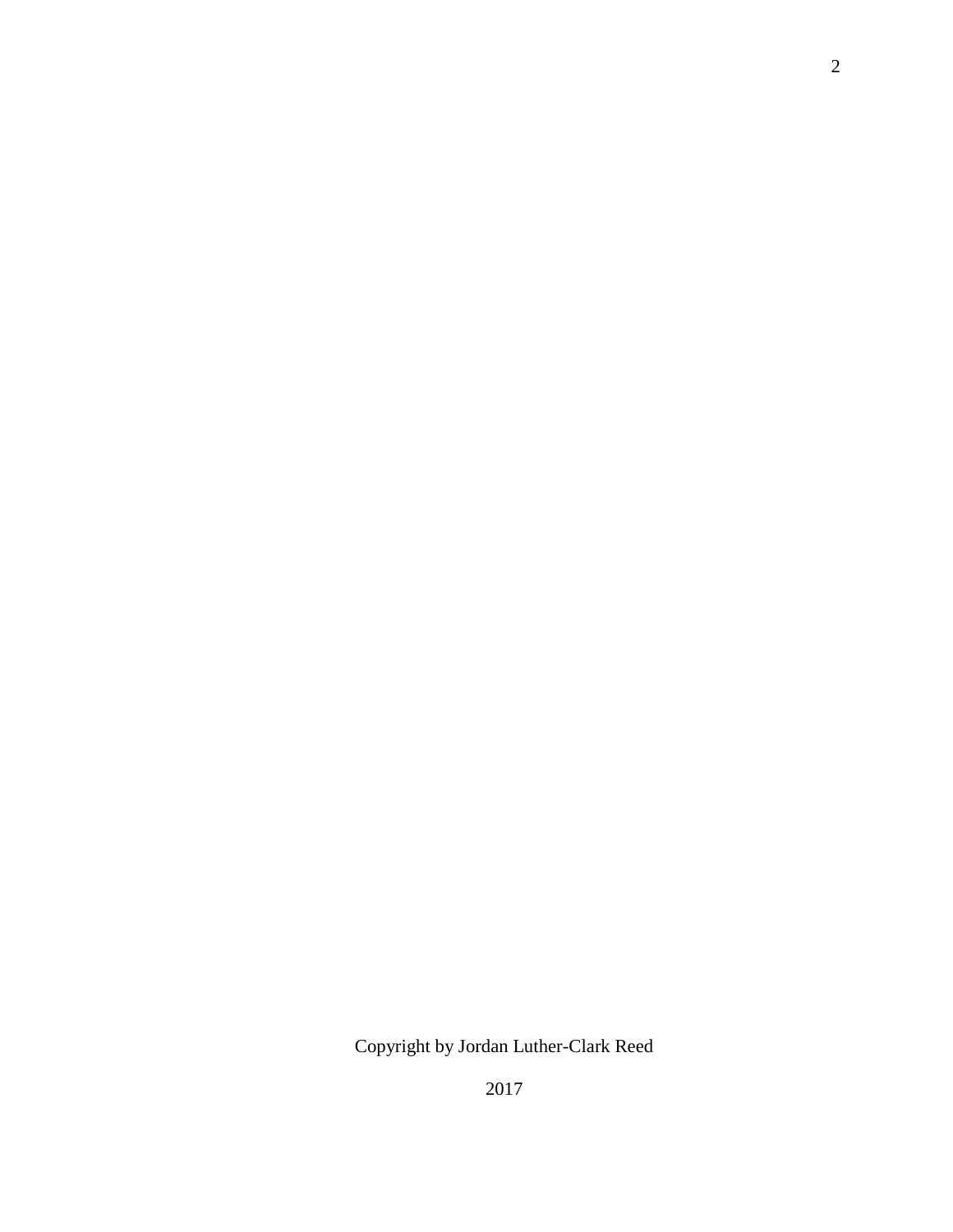#### ABSTRACT

This purpose of this thesis is to develop a theological foundation for a Pentecostal theology of discipleship. I begin with an analysis of the early Pentecostal movement and its implications on Pentecostal theology. This is to develop a framework within which my proposed theology can be developed. Next, I assess discipleship from a broader perspective, identifying crucial aspects of it that are not specific to Pentecostalism. I appeal to the Anabaptist tradition's understanding of discipleship specifically, recognizing key components which allowed their theology to be so effective. In light of this I summarize and assess existing Pentecostal literature on discipleship in order to give an overview of its current landscape and need for future development. I then put forward hermeneutical strategy that will allow me to develop my theology through an interpretation of Psalm 23 as a paradigm for discipleship. This strategy is developed primarily by placing Ken Archer in conversation with Chris Green so that a contemporary strategy can be developed that also reflects the interpretive methods of early Pentecostals. I then interpret Psalm 23 as a paradigm for the life of an individual-incommunity following the path of discipleship. From this interpretation I emphasize four dimensions of the discipleship process that can function as a theological foundation for further work on the subject. These dimensions are: the soteriological nature of the discipling process, its eschatological orientation, its pneumatological affection, and the ecclesiological context within which it must occur.

Keywords: Pentecostal, discipleship, hermeneutics, constructive Pentecostal theology, *via salutis*, Fivefold Gospel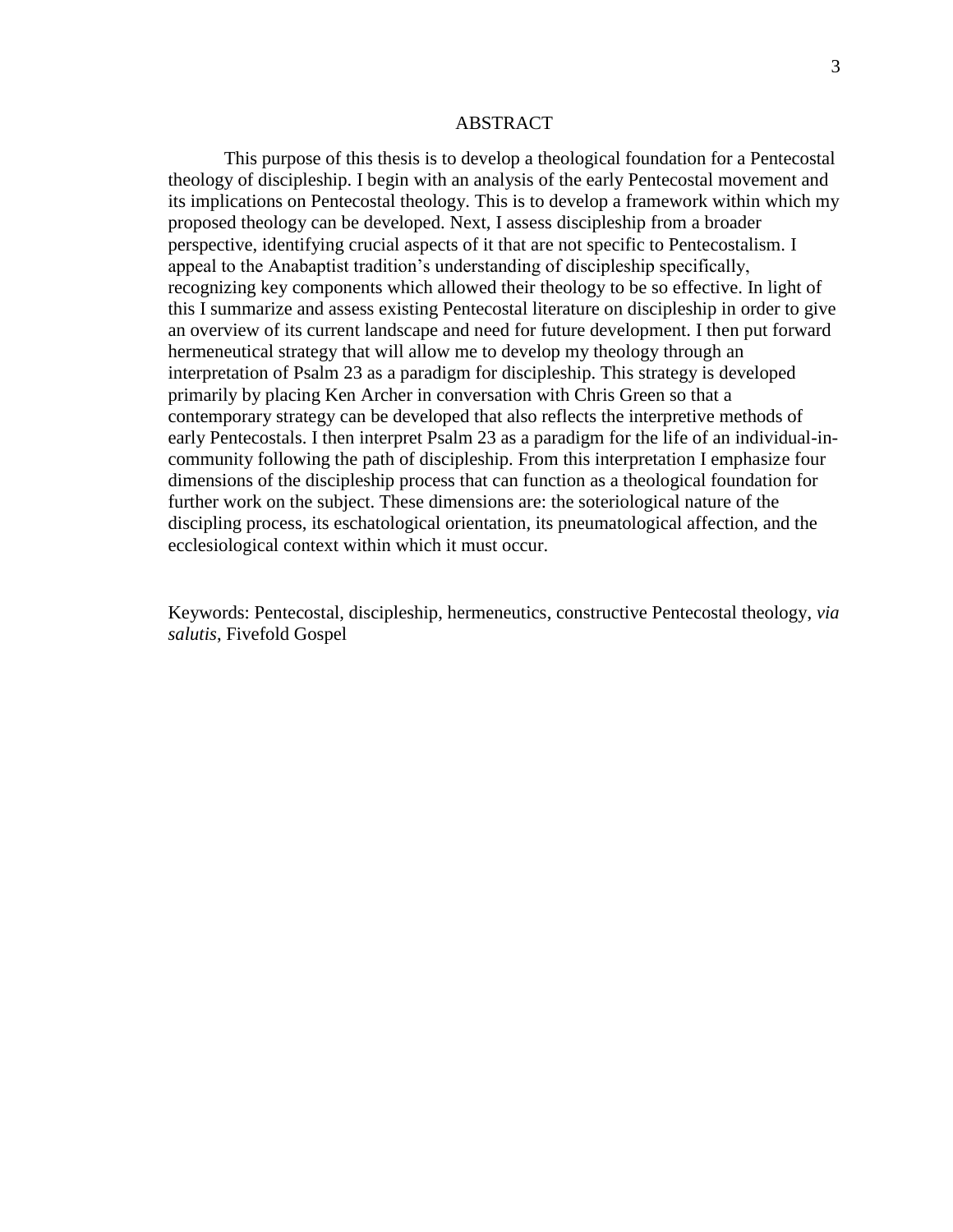# TABLE OF CONTENTS

| Introduction |                                                        |                                                                | 5  |
|--------------|--------------------------------------------------------|----------------------------------------------------------------|----|
| I.           | An Overview of Pentecostalism                          |                                                                | 9  |
|              | a.                                                     | Implications of Azusa on Contemporary Pentecostal Theology     | 12 |
|              | b.                                                     | Conclusion                                                     | 15 |
| II.          |                                                        | An Overview of Discipleship                                    | 16 |
|              | a.                                                     | Perspectives on Discipleship                                   | 16 |
|              | $\mathbf{b}$ .                                         | The Anabaptist Approach to Discipleship                        | 19 |
|              | $\mathbf{c}$ .                                         | Existing Pentecostal Approaches to Discipleship                | 22 |
|              | d.                                                     | Conclusion                                                     | 31 |
| III.         | A Pentecostal Hermeneutic                              |                                                                | 33 |
|              | a.                                                     | A Critical History of Pentecostal Hermeneutics                 | 33 |
|              | b.                                                     | A 21 <sup>st</sup> -Century Pentecostal Hermeneutical Strategy | 37 |
|              |                                                        | c. Conclusion                                                  | 41 |
| IV.          | Revisioning Pentecostal Understandings of Discipleship |                                                                | 43 |
|              | a.                                                     | A Pentecostal Approach to Psalm 23                             | 43 |
|              | b.                                                     | Interpretation of Psalm 23                                     | 45 |
|              | C <sub>1</sub>                                         | Conclusion                                                     | 51 |
| Conclusion   |                                                        |                                                                | 53 |
| Bibliography |                                                        |                                                                | 55 |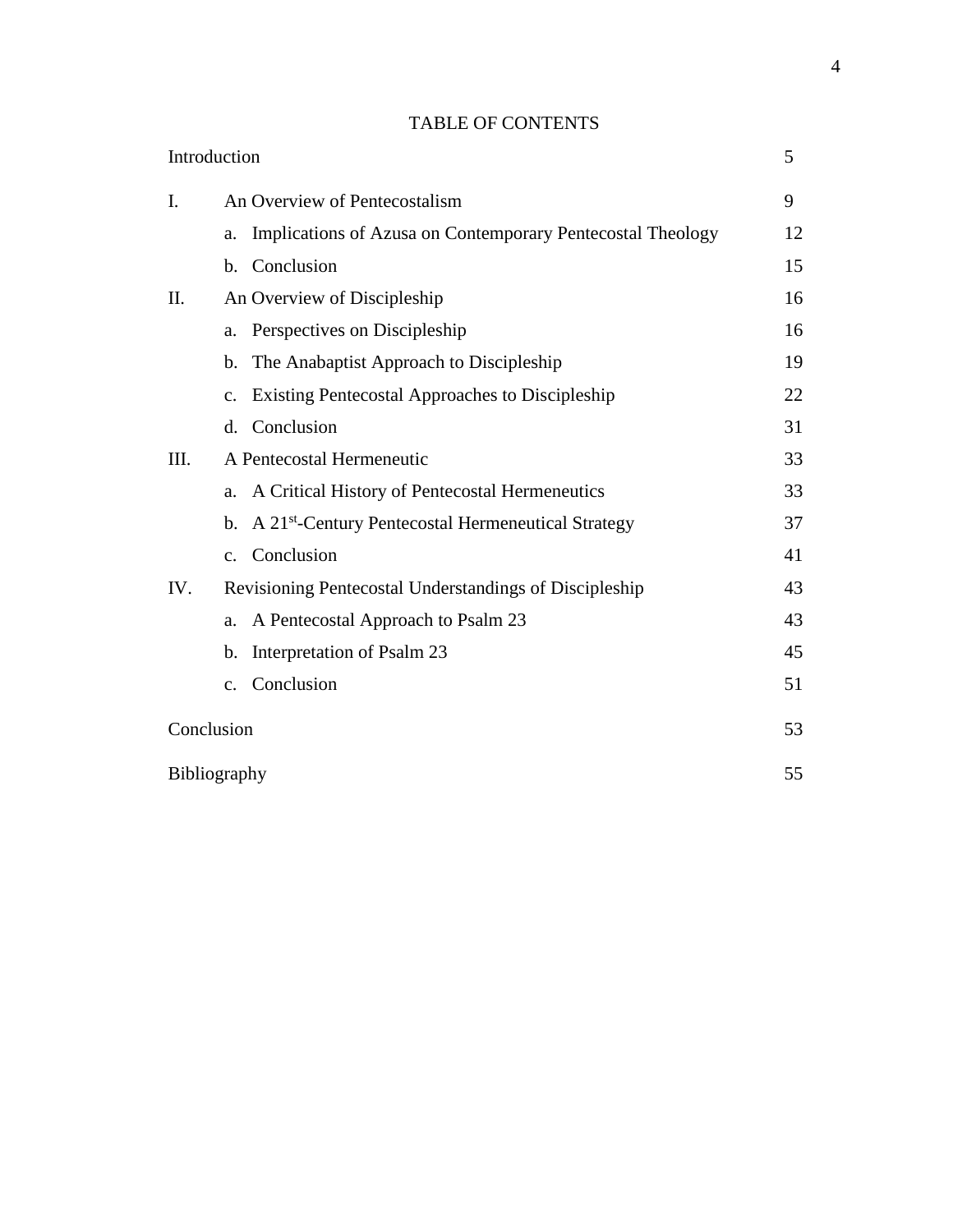#### INTRODUCTION

The Lord is my shepherd, I shall not want. He makes me lie down in green pastures; He leads me beside quiet waters. He restores my soul; He guides me in the paths of righteousness For His name's sake.

Even though I walk through the valley of the shadow of death, I fear no evil, for You are with me; Your rod and Your staff, they comfort me. You prepare a table before me in the presence of my enemies; You have anointed my head with oil; My cup overflows. Surely goodness and lovingkindness will follow me all the days of my life, And I will dwell in the house of the Lord forever. - Psalm  $23<sup>1</sup>$ 

Before Jesus ever walked on the Earth, humanity desired to know what it meant to

follow Yahweh, the Shepherd of Creation. The psalmist describes a life committed to

following the ebb and flow of the Shepherd's presence wherever it led. This radical

commitment to God and the surrender of the self to His will should serve as a humbling

example to Christians as to what it means to be a disciple of Christ, the Good Shepherd.

Unfortunately, few Christians today fully understand what it means to be a

disciple of Christ despite the countless paradigms we find in the Bible. Why is this so?

Dallas Willard contends that this is due to the shape evangelicalism has taken in a post-

WWII era world.<sup>2</sup> He writes that modern evangelicalism "does not naturally conduct its

converts and adherents into a life of discipleship, nor into pervasive Christlikeness of

l

 $1$  All bible references will be from the NASB unless otherwise noted.

<sup>&</sup>lt;sup>2</sup> I was first made aware of Willard's assessment in Brian Brock, "Discipleship as Living with God, or Wayfinding and Scripture," *Journal of Spiritual Formation & Soul Care* 7, no. 1 (2014): 22–34, accessed February 14, 2017,

https://seu.idm.oclc.org/login?url=http://search.ebscohost.com/login.aspx?direct=true&db=rfh&AN=ATL A0001982847&site=ehost-live&scope=site.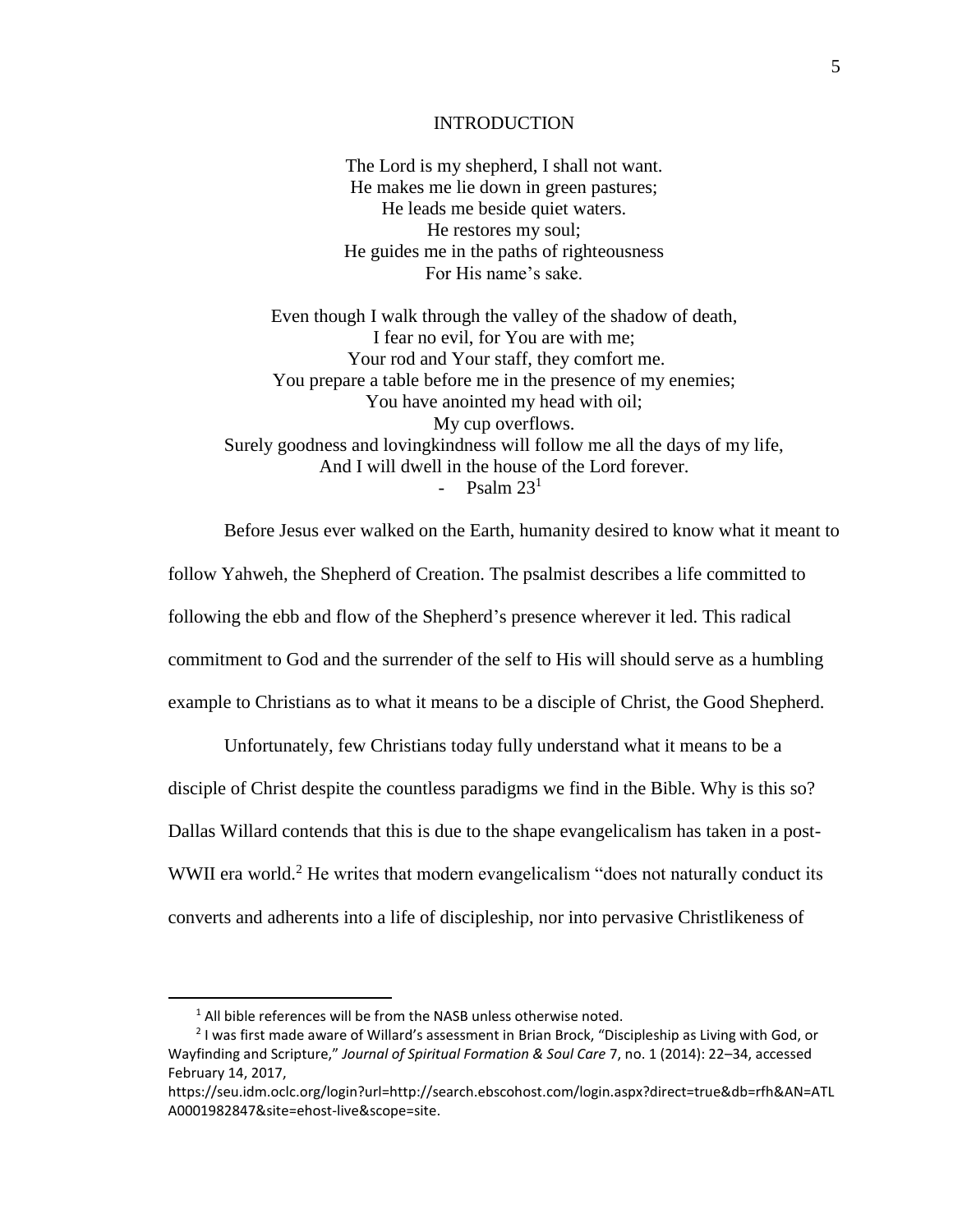character."<sup>3</sup> Instead, "it was strictly a gospel of forgiveness of sins and assurance of heaven after death upon profession of faith in Jesus Christ."<sup>4</sup> This unbalanced emphasis on one aspect of the Gospel, albeit a vitally important part, has resulted in a fundamental misunderstanding of what it means to be a Christ-*follower*.

Dietrich Bonhoeffer considered this Gospel of Salvation to rely on a 'cheap grace'. Cheap grace allowed for the sinner to be saved without changing their lifestyle. To put it in Bonhoeffer's words:

Cheap grace is the preaching of forgiveness without requiring repentance, baptism without church discipline, Communion without confession, absolution without personal confession. Cheap grace is grace without discipleship, grace without the cross, grace without Jesus Christ, living and incarnate.<sup>5</sup>

The truth is that faith is 'costly' – one cannot be a follower of Christ and yet sacrifice nothing. For Bonhoeffer, this meant returning to Germany after studying in America at the height of Hitler's power so that he could challenge Hitler's political regime, ultimately at the cost of his own life.

As a Pentecostal, I can't help but sense that the "evangelical" tendency towards a

Gospel of Salvation rather than a Gospel of Discipleship is similarly present within my own tradition. This is not to say that pentecostal theology ignores the necessary and inevitable processes that occur in the life of a believer post-regeneration. Quite the opposite, Pentecostals have been written a great deal about the Spirit's work in the lives of believers, with particular emphasis on sanctification and the baptism in the Holy Spirit,

<sup>3</sup> Dallas Willard, "Discipleship," in *Oxford Handbook of Evangelical Theology*, ed. Gerald McDermott (Oxford: Oxford University Press, n.d.), accessed September 6, 2017, http://www.dwillard.org/articles/artview.asp?artID=134.

<sup>4</sup> Ibid.

<sup>5</sup> Dietrich Bonhoeffer, *The Cost of Discipleship* (New York, NY: Touchstone, 1995), 44–45.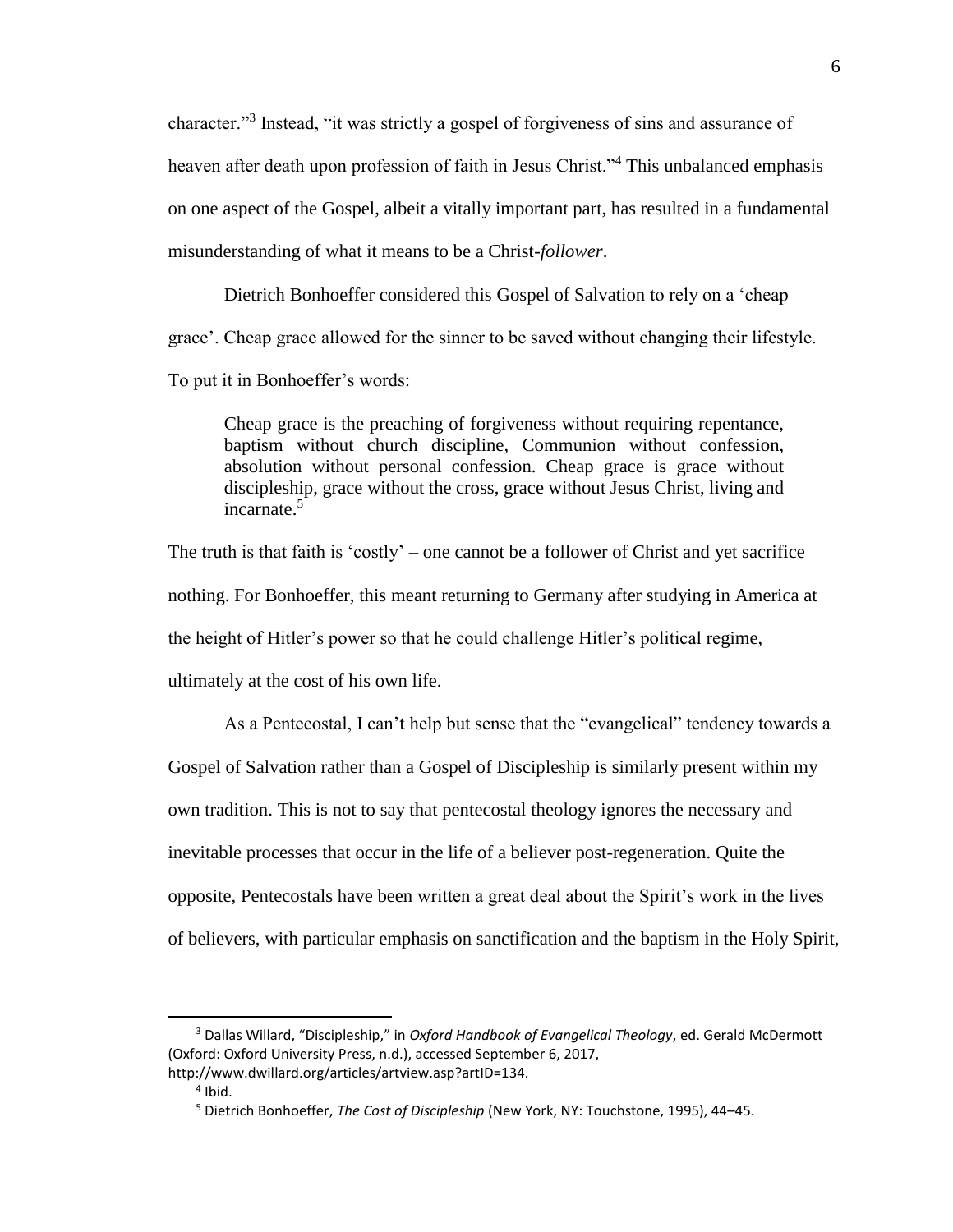two "events" which are inextricably linked in pentecostal soteriology.<sup>6</sup> However, a *theology of discipleship*, as is suggested by Willard as the remedy to post-WWII era evangelicalism, has not been articulated clearly in pentecostal circles. While not entirely neglected, a distinctly pentecostal theology of discipleship has yet to be fully realized.

Thus, the purpose of this thesis is to develop a pentecostal theology of discipleship and identify a viable methodological approach that reflects the spirit of the Pentecostal movement. In order to do justice to the heart of discipleship whilst maintaining a theological lens shaped by my Pentecostal tradition my research has followed the following framework, as will be reflected in the structure of my chapters. Chapter 2 will identify several defining characteristics of early Pentecostalism and their implications for today. This chapter will pay particular attention to the centrality of Azusa to pentecostal theology. Chapter 3 will provide an overview of discipleship, focusing initially on a broader Evangelical understanding of the topic. I will then address existing pentecostal literature pertaining to discipleship. Chapter 4 will contain a brief history of early pentecostal hermeneutics and a comparative analysis of contemporary hermeneutical strategies within the Pentecostal tradition. In this chapter, I will assess the hermeneutical method I will employ later in Chapter 5. Chapter 5 will then describe a Pentecostal theology of discipleship by way of a narrative interpretation of Psalm 23 as a metaphor for discipleship.

In order to develop this Pentecostal theology of discipleship, the following questions will be addressed:

l

<sup>&</sup>lt;sup>6</sup> Some Pentecostal scholars would view Spirit Baptism as a vocational calling, thus it becomes ecclesiological rather than soteriological. See William W. Menzies and Robert P. Menzies, *Spirit and Power: Foundations of Pentecostal Experience* (Grand Rapids, MI: Zondervan Publishing House, 2000), 189–208.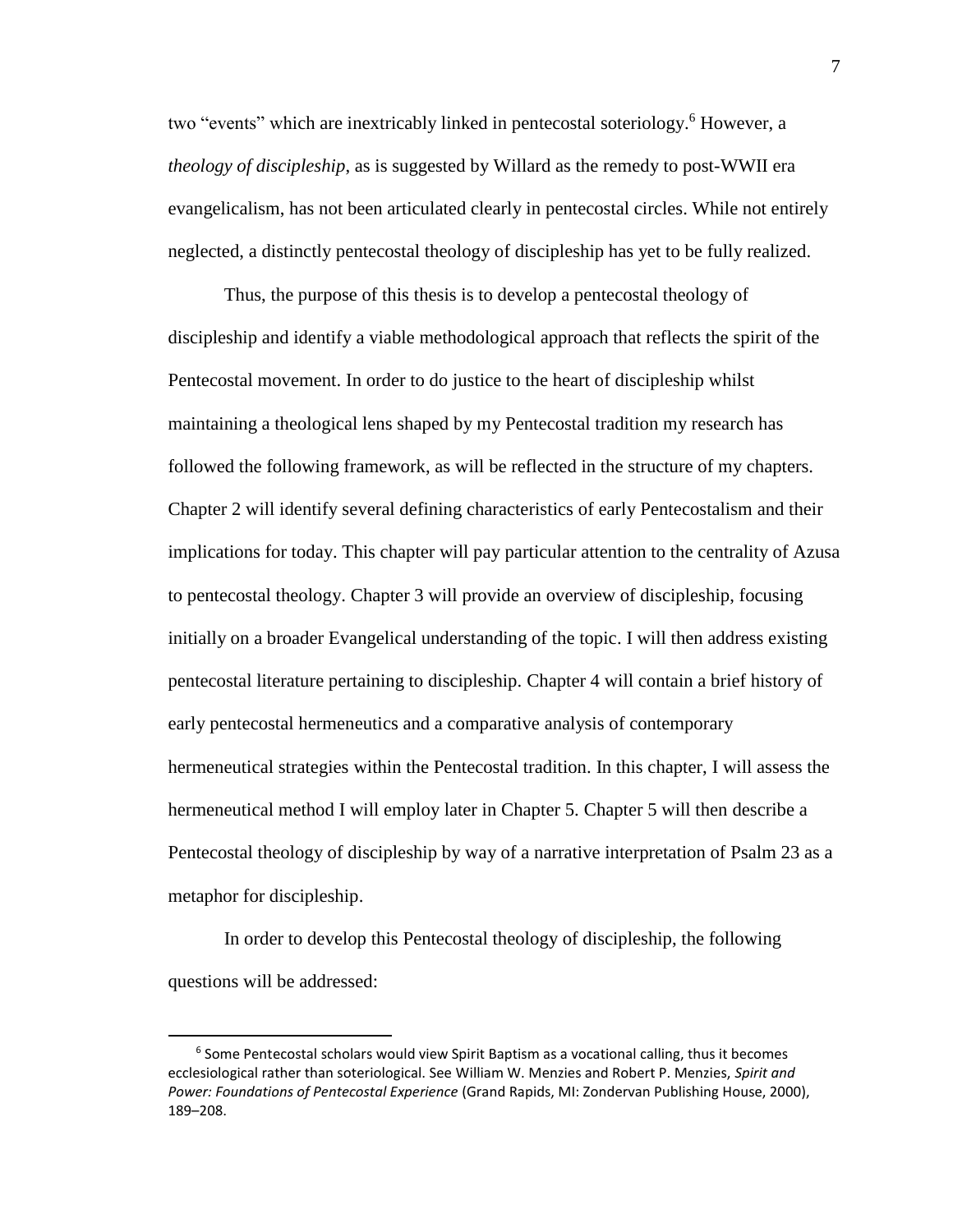- What are the necessary characteristics for a distinctly pentecostal theology?
- What is discipleship and how has it been understood by pentecostal scholars to date?
- What is a way of reading Scripture for formation that stays faithful to the text and to the heart of the pentecostal ethos?
- How does Psalm 23 function as metaphor for the life of a disciple?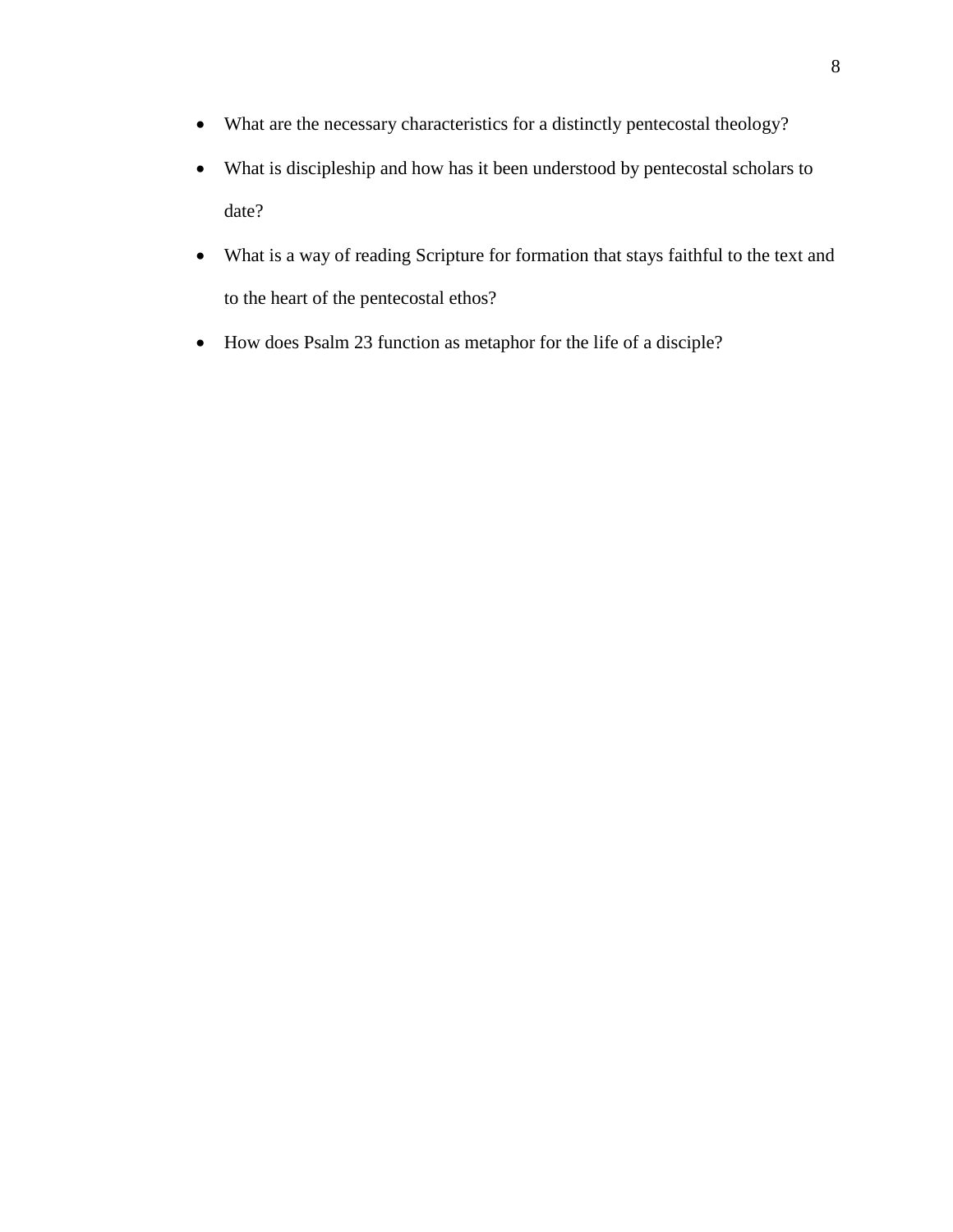## CHAPTER 1: AN OVERVIEW OF PENTECOSTALISM

Pentecostalism is not as easily defined as most other movements within Christianity. This is largely due to its origins and rapid expansion over the last century. Thus, to claim something as distinctly Pentecostal is difficult because so much of the movement has been shaped by the differing contexts within which it has developed. Nevertheless, while the context of this study is North American Pentecostalism, I hope to develop an understanding of Pentecostalism that reflects the central concerns and motivations that are common to the global Pentecostal movement.

American Pentecostalism found its primary theological roots in the American Holiness tradition.<sup>7</sup> Building upon Wesley's understanding of sanctification, Holiness theology described sanctification as being an experience distinct from and occurring after conversion.<sup>8</sup> However, the criterion for such an experience was difficult to define until the early Pentecostals began to make their voice known.

The official start of the Pentecostal movement in America was the Azusa Street Revival in Los Angeles during April 1906, but even before Azusa, the first sparks of the Pentecostal movement were felt around the world in various revivals throughout the 18<sup>th</sup> and 19<sup>th</sup> centuries.<sup>9</sup> An important characteristic of this revival was the primacy of African-American spirituality in the events that unfolded. The church under whose

 $7$  For a more comprehensive study of Pentecostalism's theological roots see Donald W. Dayton, *Theological Roots of Pentecostalism* (Peabody, MA: Hendrickson Publishers, 1987).

<sup>8</sup> Walter J. Hollenweger, *The Pentecostals: The Charismatic Movement in the Churches* (Minneapolis, MN: Augsburg Publishing House, 1972), 21.

<sup>9</sup> Michael McClymond, "'I Will Pour Out of My Spirit Upon All Flesh,'" *Pneuma* 37, no. 3 (January 1, 2015): 356–374, accessed October 5, 2017,

http://booksandjournals.brillonline.com/content/journals/10.1163/15700747-03703001. Studies of these proto-Pentecostal revivals in recent years have led to polygenetic understandings of the origins of Pentecostalism. As McClymond suggests, this polygenesis does not diminish the importance of Azusa but rather enhances it, fortifying the understanding that its message of inclusion truly does reflect the heart of Pentecost. See also William K. Kay, *Pentecostalism* (London: SCM Press, 2009), Chapter 3.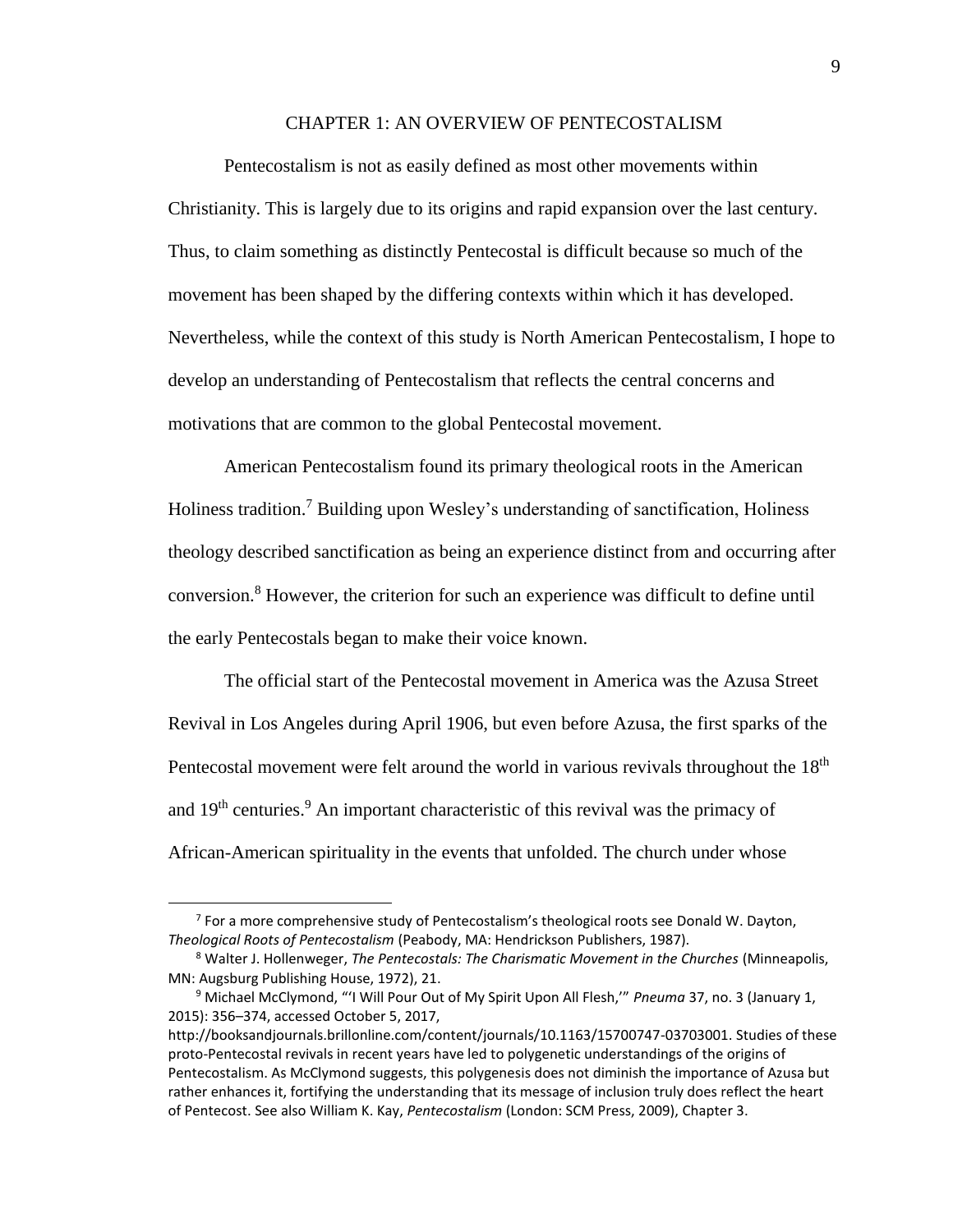leadership William J. Seymour, the key instigator of the movement, was first invited to come to Los Angeles was an African-American Holiness Church.<sup>10</sup> Their spirituality was largely an evolution of African-American slave religion that persisted into the Holiness church, the evidences of which can still be seen in Pentecostalism today.<sup>11</sup> Walter Hollenweger emphasized this notion when he described Azusa as

an outburst of enthusiastic religion of a kind well-known and frequent in the history of Negro [*sic*] churches in America which derived its specifically Pentecostal features from Parham's theory that speaking with tongues is a necessary concomitant of the baptism of the Spirit.<sup>12</sup>

More specifically, Hollenweger identified five characteristics of Pentecostal theology that

emerged out of Azusa's black roots, namely its oral liturgy, narrative manner of doing

theology, emphasis on the maximum participation of the community, dreams and visions

as personal and public expressions of worship, and a praxis epistemology.<sup>13</sup>

l

<sup>&</sup>lt;sup>10</sup> Rufus Gene William Sanders, "The Life of William Joseph Seymour: Black Father of the Twentieth Century Penetecostal Movement" (Ph.D., Bowling Green State University, 2000),

https://search.proquest.com/docview/304585099/abstract/B35E86F3ED48461APQ/1. This biography of Seymour's life and ministry seeks to frame Seymour as the key instigator of the Pentecostal movement. This is largely a response to historians of the movement who have misattributed or undervalued the contributions of Seymour to early Pentecostalism.

<sup>&</sup>lt;sup>11</sup> Wolfgang Vondey, "The Making of a Black Liturgy: Pentecostal Worship and Spirituality from African Slave Narratives to American Cityscapes," *Black Theology* 10, no. 2 (August 2012): 147–168, https://seu.idm.oclc.org/login?url=http://search.ebscohost.com/login.aspx?direct=true&db=rfh&AN=ATL A0001930907&site=ehost-live&scope=site.

<sup>12</sup> Hollenweger, *The Pentecostals: The Charismatic Movement in the Churches*, 24. For a brief analysis of Parham's doctrine of Spirit Baptism see Aaron Friesen, "The Called out of the Called out: Charles Parham's Doctrine of the Spirit Baptism," *Journal of the European Pentecostal Theological Association* 29, no. 1 (2009): 43–55,

https://seu.idm.oclc.org/login?url=http://search.ebscohost.com/login.aspx?direct=true&db=rfh&AN=ATL A0001711019&site=ehost-live&scope=site.

<sup>13</sup> Walter J. Hollenweger, "After Twenty Years' Research on Pentecostalism," *Theology* 87, no. 720 (November 1, 1984): 403–412, quoted in Steven J. Land, *Pentecostal Spirituality: A Passion for the Kingdom*, Journal of Pentecostal Theology Supplement Series 1 (Sheffield, UK: Sheffield Academic Press, 1997), 52.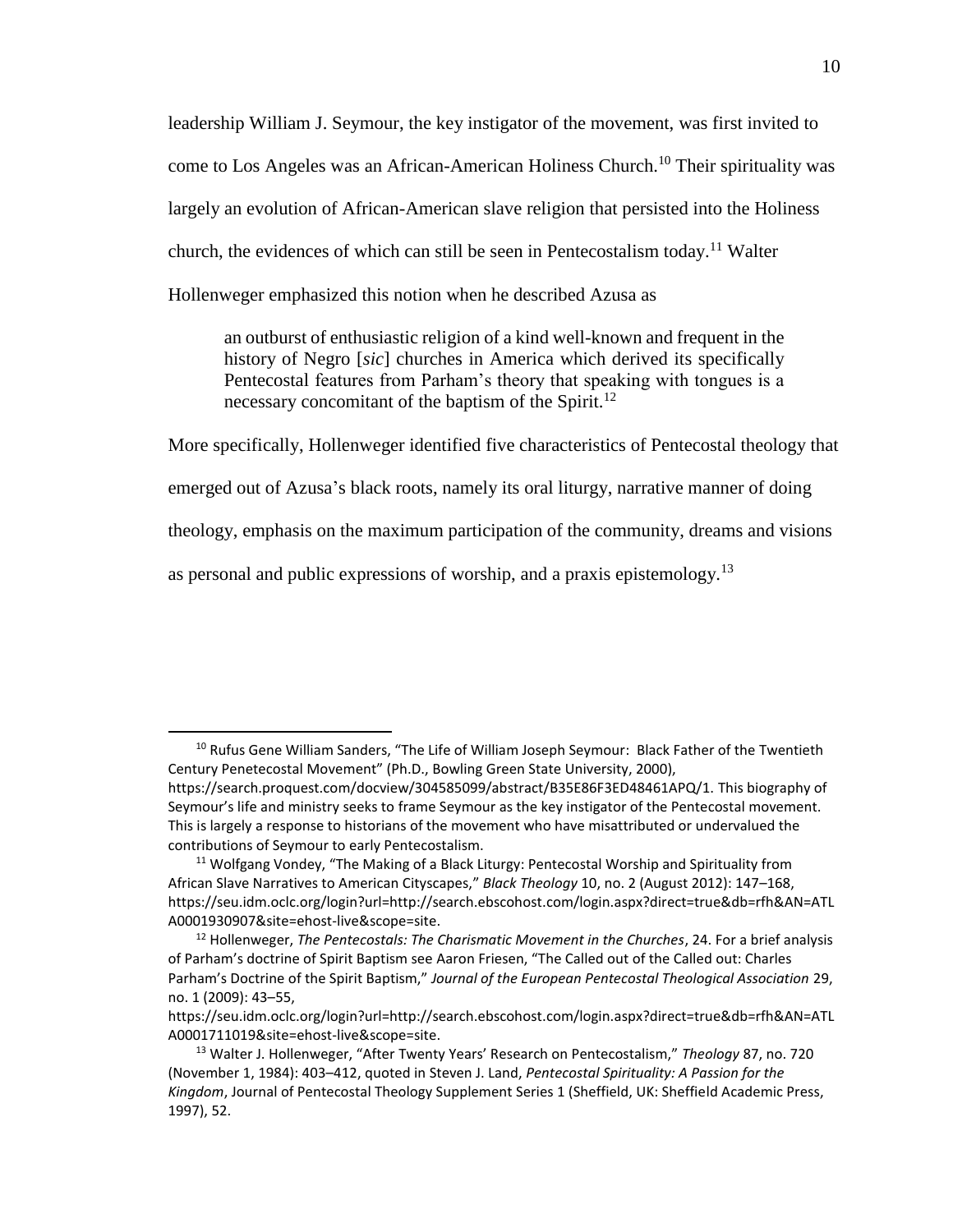Despite the initial majority of blacks and other ethnic minorities, whites comprised the majority of the attendees during Azusa's peak.<sup>14</sup> Black attendees did resume the majority after 1906, but this was due to the formation of predominantly white Pentecostal fellowships in Los Angeles around this time.<sup>15</sup> Thus, while Azusa initially "produced an unprecedented level of equality and inclusion, cutting across lines of race, gender, class, and nationality," these sentiments soon fell to "cultural pressures of racism, sexism, classism, and nationalism [that] impinged on the community from both secular sources and (unfortunately) from their fellow Pentecostals."<sup>16</sup> This "resegregation" of Pentecostalism resulted in rifts which persisted throughout the rest of its early  $d$ evelopment.<sup>17</sup>

In spite of these racial tensions, Azusa still carried on as the heart of the Pentecostal movement for the first decade of its existence. The works that were produced out of the revival are of paramount importance for understanding early Pentecostal theology.<sup>18</sup> Furthermore, it functioned as one of the main centers for sending out Pentecostal missionaries during this first decade, contributing to the establishment of

l

<sup>14</sup> Vinson Synan, "Introduction," in Frank Bartleman, *Azusa Street: An Eyewitness Account* (Gainesville, FL: Bridges-Logos, 1980), xxvii.

 $15$  Ibid.

<sup>16</sup> Robby Waddell and Peter Althouse, "The Promises and Perils of the Azusa Street Myth," *Pneuma* 38, no. 4 (January 1, 2016): 367–371, accessed October 6, 2017,

http://booksandjournals.brillonline.com/content/journals/10.1163/15700747-03804017.

<sup>&</sup>lt;sup>17</sup> While attempts at racial reconciliation were made on a denominational level during the "Memphis" Miracle" in 1994, the newly formed Pentecostal/Charismatic Churches of North America (PCCNA) failed to properly address the underlying causes and motivations behind the issues at hand. See Frank D Macchia, "From Azusa to Memphis: Where Do We Go From Here? Roundtable Discussions on the Memphis Colloquy," *Pneuma* 18, no. 1 (1996): 113–140,

https://seu.idm.oclc.org/login?url=http://search.ebscohost.com/login.aspx?direct=true&db=rfh&AN=ATL A0001011003&site=ehost-live&scope=site; Waddell and Althouse, "The Promises and Perils of the Azusa Street Myth," 368.

<sup>18</sup> The main publication of the Azusa revival, *The Apostolic Faith*, along with many other related publications, can all be found in the Consortium of Pentecostal Archives website: https://pentecostalarchives.org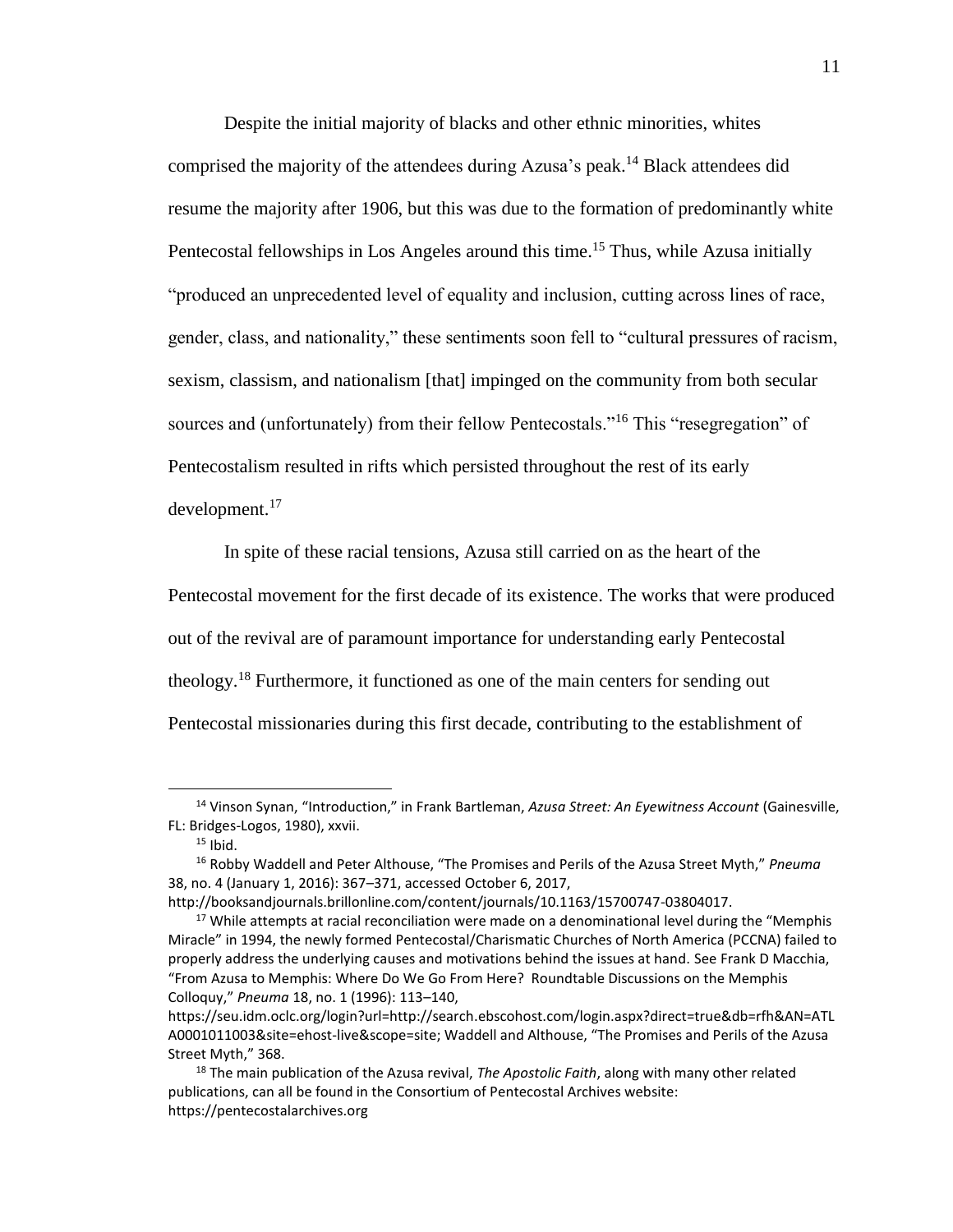Pentecostal movements in at least 40 countries worldwide.<sup>19</sup> Today, the majority of Pentecostals live in the Global South.

## *Implications of Azusa on Contemporary Pentecostal Theology*

The early days of the Pentecostal movement did not produce a univocal vision for the future of Pentecostal theology. Early Pentecostals debated over a variety of issues, including, but not limited to, the trinitarian nature of  $God<sub>i</sub><sup>20</sup>$  and whether or not Spirit Baptism was a second or third distinct act of grace.<sup>21</sup> In spite of this, Pentecostalism, even in its earliest stages, was emerging as a movement with a unique theological perspective that could not be reconciled in its entirety with turn of the century American Evangelicalism. Therefore, in order for a Pentecostal theology to be truly Pentecostal, it must be connected to the distinctive spirituality and theological perspectives of these early Pentecostals.

The most obvious of these uniquely Pentecostal perspectives would be the belief that Spirit Baptism is an additional act of grace subsequent to regeneration. Even more distinctive is the belief that this Baptism is evidenced by *glossolalia*, or speaking in tongues. This belief was derived out of a literal reading of Acts 2, 10, and  $19<sup>22</sup>$ Pentecostals utilized the Latter Rain motif to further articulate their theological identity.<sup>23</sup> Thus, Spirit Baptism as a subsequent experience which manifests in a prominent biblical

<sup>&</sup>lt;sup>19</sup> McClymond, "'I Will Pour Out of My Spirit Upon All Flesh," 361.

<sup>20</sup> David A Reed, *"In Jesus' Name:" The History and Beliefs of Oneness Pentecostals*, Journal of Pentecostal Theology Supplement Series 31 (Dorset, UK: Deo Publishing, 2008).

<sup>21</sup> Dayton, *Theological Roots of Pentecostalism*, 94–108.

<sup>22</sup> Kenneth J. Archer, *The Gospel Revisited: Towards a Pentecostal Theology of Worship and Witness* (Eugene, OR: Pickwick Publications, 2011), 45.

<sup>23</sup> Dayton, *Theological Roots of Pentecostalism*, 88.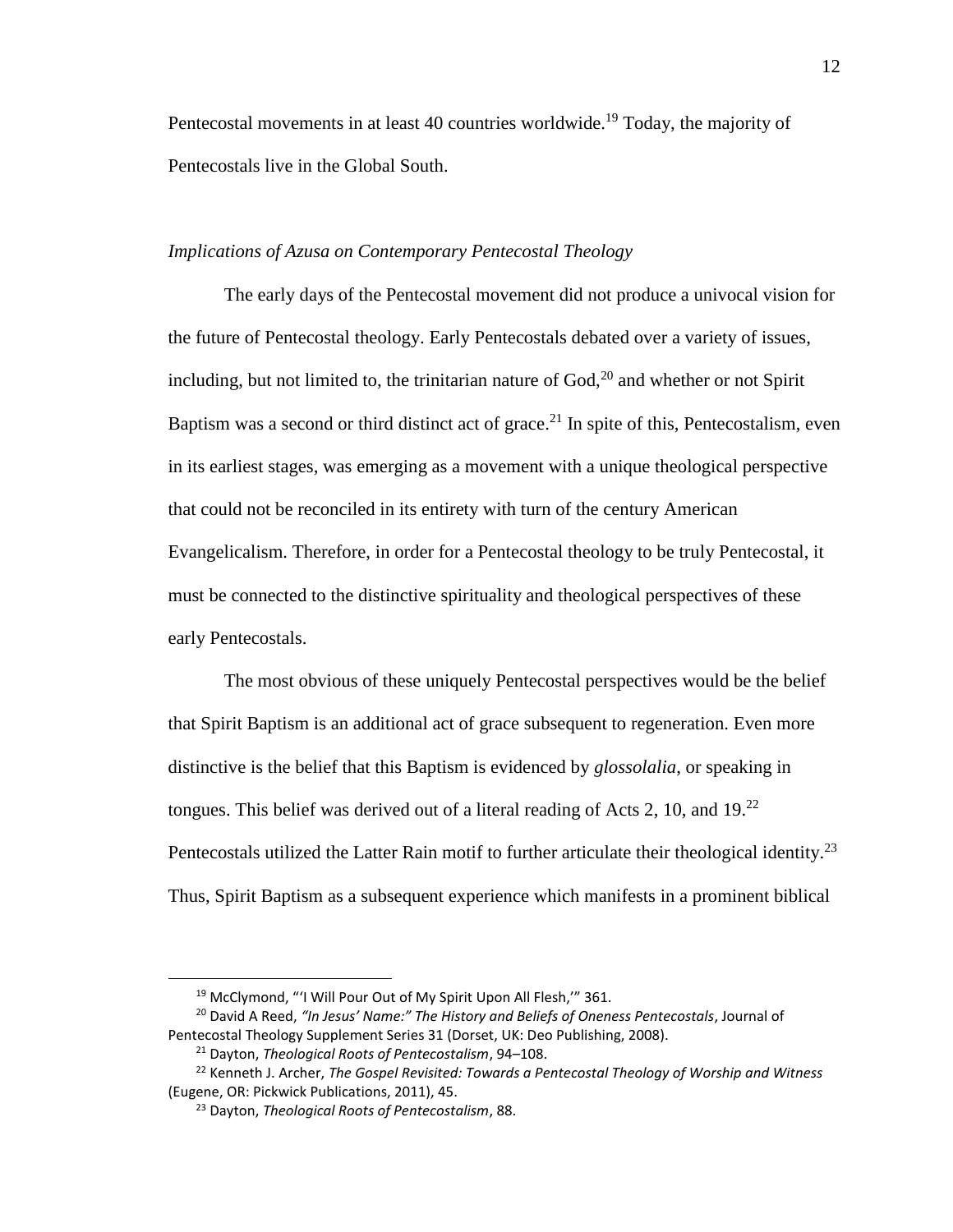sign such as tongues and the Latter Rain are important defining characteristics of Early Pentecostal theology. In fact, it is primarily these beliefs which separate Pentecostals from their Holiness ancestors.<sup>24</sup> This is clearly evidenced in the two movement's differing definitions of the Full Gospel.

Around 1890, A.B. Simpson, founder of a Holiness group known as the Christian Missionary Alliance, began preaching the Gospel message in a fourfold format which taught that Jesus was Savior, Sanctifier, Healer, and Soon-Coming King. When the Pentecostals came around in 1906, they adopted this Full Gospel, adding to it the role of Jesus as Spirit Baptizer.<sup>25</sup> As the definitive summation of early Pentecostal beliefs, the Fivefold Gospel persists as the most succinct description of Pentecostal theology to this day. For Ken Archer, the Fivefold Gospel functions as the narrative center of Pentecostal theology and should take a more prominent role in future theological excursions.<sup>26</sup>

Another implication of the early Pentecostal movement is the dynamic spirituality which emerged. Steven J. Land identified the spirituality of the early Pentecostals as embodying the theological core of the movement. As such, he developed an understanding of Pentecostal spirituality *as* Pentecostal theology.<sup>27</sup> While he does not limit the theological depth of the movement to its earliest spiritual expressions, he successfully frames it as a theological, and methodological, starting point from which future expressions of Pentecostal theology can develop. Noting the pneumatological and eschatological orientation of early Pentecostal spirituality, Land suggests a re-visioning

l

<sup>24</sup> Ibid., chap. 4.

 $^{25}$  Ibid., 179. Dayton embraces the fourfold expression of the Full Gospel in his book. Instead of saying that early Pentecostals added the role of Spirit Baptism, he says they "transmutated" sanctification into Spirit Baptism, thus resulting with Savior, Spirit Baptizer, Healer, and Soon-Coming King.

<sup>26</sup> Archer, *The Gospel Revisited: Towards a Pentecostal Theology of Worship and Witness*, 15.

<sup>27</sup> Land, *Pentecostal Spirituality: A Passion for the Kingdom*, chap. 1.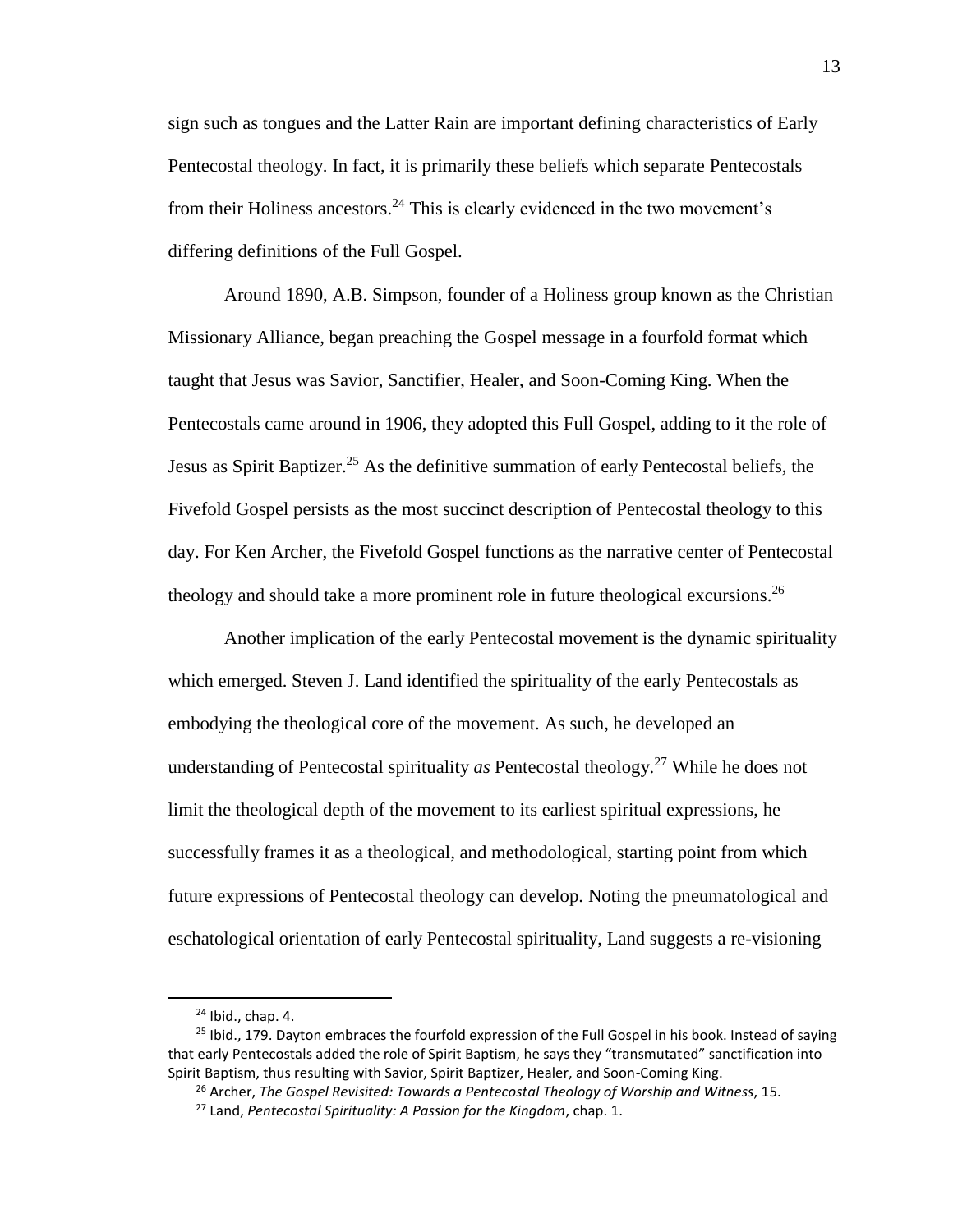of Pentecostal spirituality – and in turn theology – that emphasizes the perichoretic nature of the social trinity.<sup>28</sup>

The dynamic liturgy of the early movement is especially important as a result of its impact on Pentecostal ecclesiology.<sup>29</sup> When early Pentecostals gathered for communal worship services, they expected to encounter the Spirit of the Living God.<sup>30</sup> In terms of communal dynamics within the church, the Azusa revival set the standard for what the typical – or perhaps atypical – gathering of Pentecostals should consist of. Pentecostal communities, if they follow the Azusa paradigm, should emphasize the priesthood of all believers, the prophethood of all believers, the exercising of spiritual gifts, and fluid liturgical structures. These dynamics, and more, should be reflected in Pentecostal approaches to ecclesiology.

Engaging in a retrospective analysis of the academic Pentecostal theological tradition, John Christopher Thomas suggests five characteristics that should be considered for 21<sup>st</sup>-century Pentecostal theologians.<sup>31</sup> First, Pentecostal theology can only be done by someone who is a part of a Pentecostal community. Second, it must be integrative both internally and externally. Internally, it should seek to integrate the head (orthodoxy) with the heart (orthopathy) to bring about action (orthopraxis). Externally, it should be both ecumenical and interdisciplinary. Thirdly, Thomas suggests accountability

<sup>28</sup> Ibid., 182–219; Christopher A Stephenson, *Types of Pentecostal Theology: Method, System, Spirit*, The American Academy of Religion Academy Series (New York, NY: Oxford University Press, 2013), 37–38.

 $29$  Vondey, "The Making of a Black Liturgy." Vondey articulates that Black liturgy functions as a unifying practice among North American Pentecostals as it has entrenched itself within non-Black congregations as well.

<sup>30</sup> Keith Warrington, *Pentecostal Theology: A Theology of Encounter* (London, UK: T&T Clark, 2008), 20–27. Warrington constructs his systematic Pentecostal theology around this notion.

<sup>31</sup> John Christopher Thomas, "Pentecostal Theology in the Twenty-First Century," *Pneuma* 20, no. 1 (1998): 3–19,

https://seu.idm.oclc.org/login?url=http://search.ebscohost.com/login.aspx?direct=true&db=rfh&AN=ATL A0000916876&site=ehost-live&scope=site.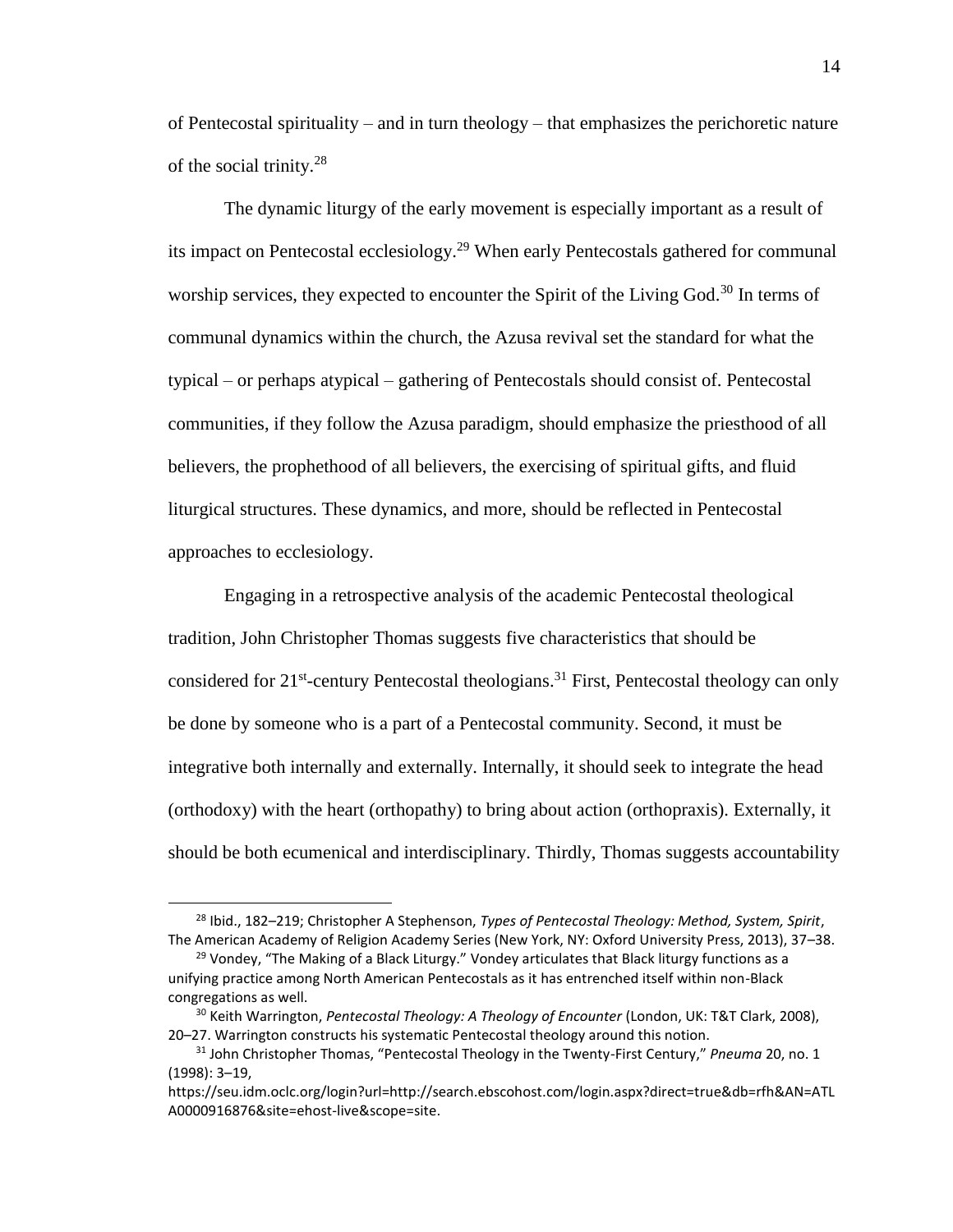for Pentecostal scholars when it comes to innovation and inevitable disagreement. Pentecostal theology should also be contextual, taking into account both the context from which it is being done and the diverse contexts of global Pentecostalism. Lastly, Pentecostal theology should be confessional, staying true to its Pentecostal roots and common ethos.

### *Conclusion*

The Azusa Street Revival and the subsequent spread of Pentecostalism around the world now represents the majority of Christians living today. Evolving out of African-American spirituality and Wesleyan-Holiness theology, the Pentecostal movement is a dynamic, Christ-centered, and theologically egalitarian movement that emerged from and advocates for the poor and marginalized of society. It is not so much defined by a set of universal doctrinal statements, save for the Full Gospel, as it is for its charismatic, experiential worship that prioritizes the proleptic activity of the Spirit over the rigid liturgy of the traditional church. Pentecostal theology, if it truly wishes to be Pentecostal, must reflect this common ethos. As the  $21<sup>st</sup>$  century is continually shaped by postmodernism, Pentecostals in the academy must develop theologies that both hold true to the essence of Pentecostalism and creatively address the issues that plague the church and secular world today.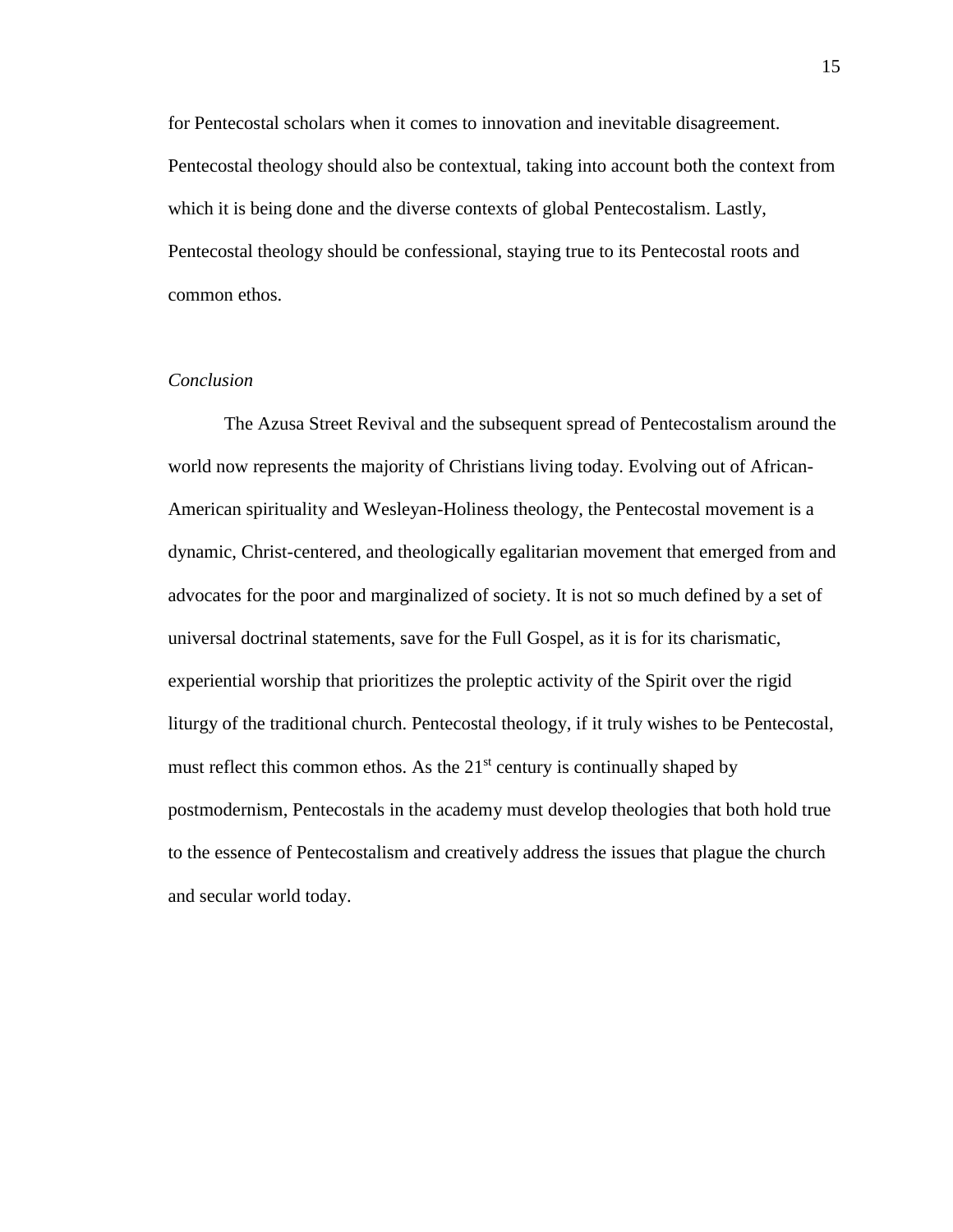#### CHAPTER 2: AN OVERVIEW OF DISCIPLESHIP

As quoted above, Dallas Willard rightly observes that modern Evangelicalism has failed to articulate a theology of discipleship, resulting in a community of nominal Christians who are able to claim such a label as a result of "the routine, easy obedience that it entails."<sup>32</sup> Willard has observed this within the Pentecostal-Charismatic movement as well. Despite originating from the Holiness movements which came about as a result of 18th and 19th century Evangelicalism's poor understanding of discipleship, the post-WWII Pentecostal-Charismatic movements have failed to maintain a healthy understanding of discipleship as a result of their deemphasis on holiness. He states:

…the focus upon spiritual gifts that characterizes the charismatic groups and teachers still does not include a realistic and theologically coherent teaching and practice of discipleship. It is still true of them that to be a Christian – even a "Spirit-filled" Christian—does not require that you be a disciple of Jesus Christ, or that you, through the course of discipleship, take on the character of Jesus Christ in your life as a whole.<sup>33</sup>

While Willard is writing this from an outsider perspective, as a Pentecostal I cannot help but share these sentiments. Popular expressions of Evangelicalism and Pentecostalism have both emphasized initial salvation without adequately developing the discipleship process.

## *Perspectives on Discipleship*

The concept of discipleship would not have been foreign to those living in Israel during Jesus' ministry. Traditionally understood, disciples were students who, upon proving their capability to function as a religious leader, were chosen by rabbis to learn

<sup>32</sup> Willard, "Discipleship."

 $33$  Ibid.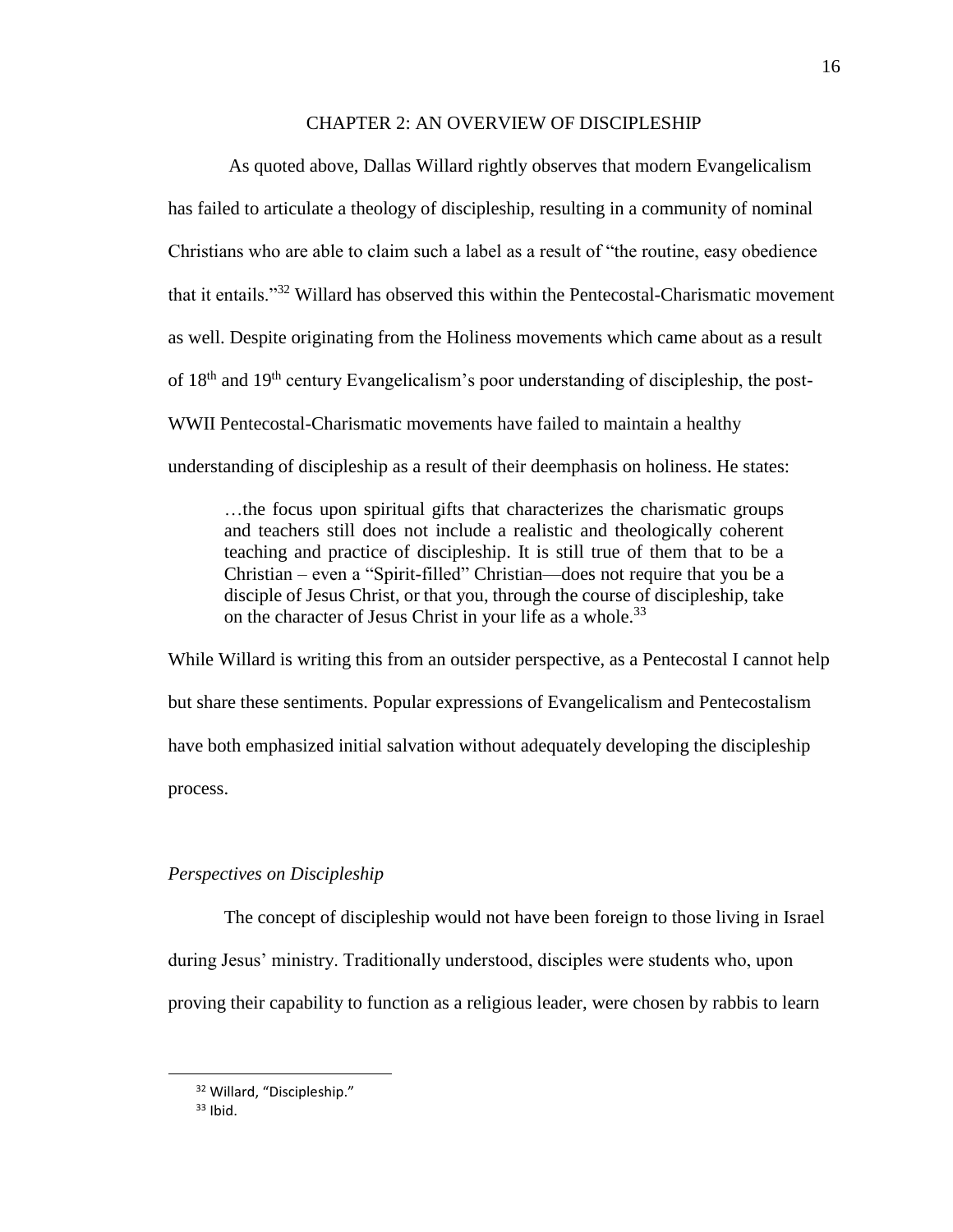from them directly, following them for several years in order to learn and develop as a rabbi themselves.<sup>34</sup> Jesus' disciples functioned very much the same. While Jesus was not part of the Pharisaic rabbinic tradition, the relationship between him and his disciples mirrored that of the typical rabbi/disciple relationship.<sup>35</sup>

However, to be a disciple of Jesus transcends the boundaries of the traditional

discipling relationship when understood through the lens of the cross. Bonhoeffer,

recognizing these implications, writes:

Just as Christ is Christ only in virtue of his suffering and rejection, so the disciple is a disciple only in so far as he shares his Lord's suffering and rejection and crucifixion. Discipleship means adherence to the person of Jesus, and therefore submission to the law of Christ which is the law of the cross.<sup>36</sup>

To be a disciple of Christ entails much more than just learning the teachings of Christ.

True discipleship requires that we experience what Christ experienced, participating in

his journey in its entirety. This notion is evidenced in the Great Commission:

**18b** "All authority has been given to Me in heaven and on earth. **<sup>19</sup>** Go therefore and make disciples of all the nations, baptizing them in the name of the Father and the Son and the Holy Spirit, **<sup>20</sup>** teaching them to observe all that I commanded you; and lo, I am with you always, even to the end of the age."

In this passage, Jesus calls his disciples to: (1) call people from among the nations; (2)

baptize them; and (3) teach them to observe his commandments. Discipleship is the focus

and the content is the teachings of Jesus. Furthermore, neither sex nor ethnicity are

prerequisites to becoming a disciple.

 $34$  Ibid.

<sup>&</sup>lt;sup>35</sup> This is most evident in the Gospel of John which makes use of rabbinic language in relationship to Jesus and his disciples. See Andreas J Köstenberger, "Jesus as Rabbi in the Fourth Gospel," *Bulletin for Biblical Research* 8 (1998): 97–128.

<sup>36</sup> Bonhoeffer, *The Cost of Discipleship*, 87.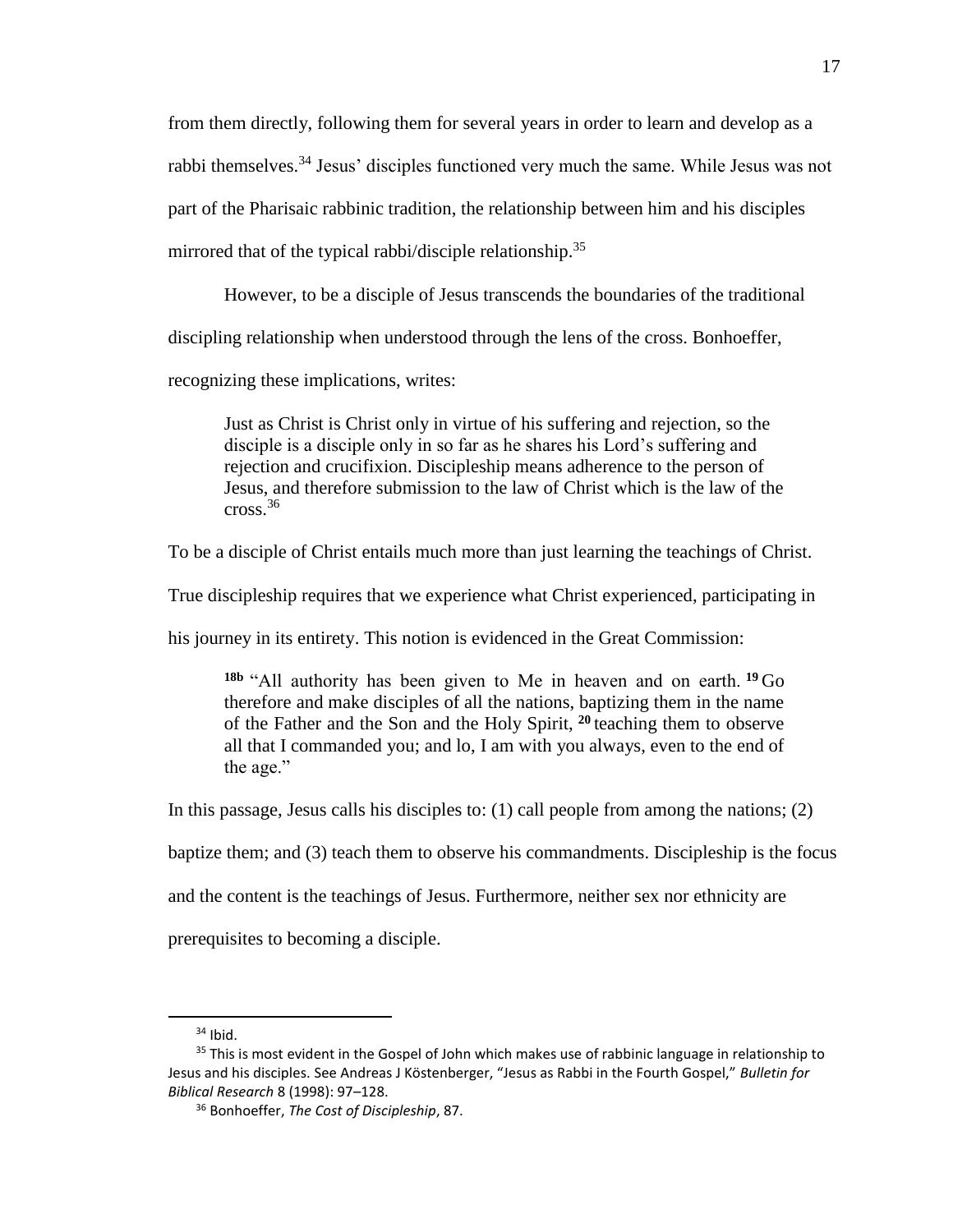One of Jesus' most important commandments was the call for his disciples to take up their cross and follow him (Mk. 16:24). To be a follower or disciple of Christ, one must not only be baptized as Christ was baptized, but crucified as Christ was crucified. This crucifixion first occurs during baptism – which symbolizes the death and resurrection of Christ – and persists continually through our ongoing decision to share in Christ's burden for the world. This notion of continually taking on Christ's burden is expanded in the Gospel of Mark's portrayal of discipleship in that, "discipleship is wider than imitation of Jesus' way of the cross and is grounded in the quest to seek and do the will of God."<sup>37</sup>

Implications as to the character of a disciple are revealed throughout Matthew's Gospel. The Sermon on the Mount is without a doubt the most notable passage in the entire canon for understanding what a true disciple should emulate in their walks.<sup>38</sup> Perhaps a bit more subtle are three underlying themes of Matthean discipleship which are first brought to light in the genealogy of Jesus and are represented by individuals who characterize those themes. The inclusion of Tamar (righteousness), Rahab (faith and loyalty), and Ruth (loyalty) in the genealogy anticipates the prominence of these themes as key virtues for disciples.<sup>39</sup> Furthermore, the fact that Matthew uses women as the virtuous ideals, rather than Jewish patriarchs, speaks to the preferential nature of the

 $\overline{a}$ 

<sup>37</sup> John R Donahue, "A Neglected Factor in the Theology of Mark," *Journal of Biblical Literature* 101, no. 4 (December 1982): 594, accessed April 5, 2017,

https://seu.idm.oclc.org/login?url=http://search.ebscohost.com/login.aspx?direct=true&db=rfh&AN=ATL A0000921361&site=ehost-live&scope=site.

<sup>38</sup> Bonhoeffer, *The Cost of Discipleship*, 106–228. This entire section is a commentary on the Sermon of the Mount and its implications for the life of a disciple.

 $39$  For a more comprehensive analysis of these themes see E. Anne Clements, ed., "Tamar, Rahab, and Ruth:: Aspects of Matthean Discipleship," in *Mothers on the Margin?*, The Significance of the Women in Matthew's Genealogy (James Clarke & Co Ltd, 2014), 179, accessed May 9, 2017, http://www.jstor.org.seu.idm.oclc.org/stable/j.ctt1cgf6wd.12.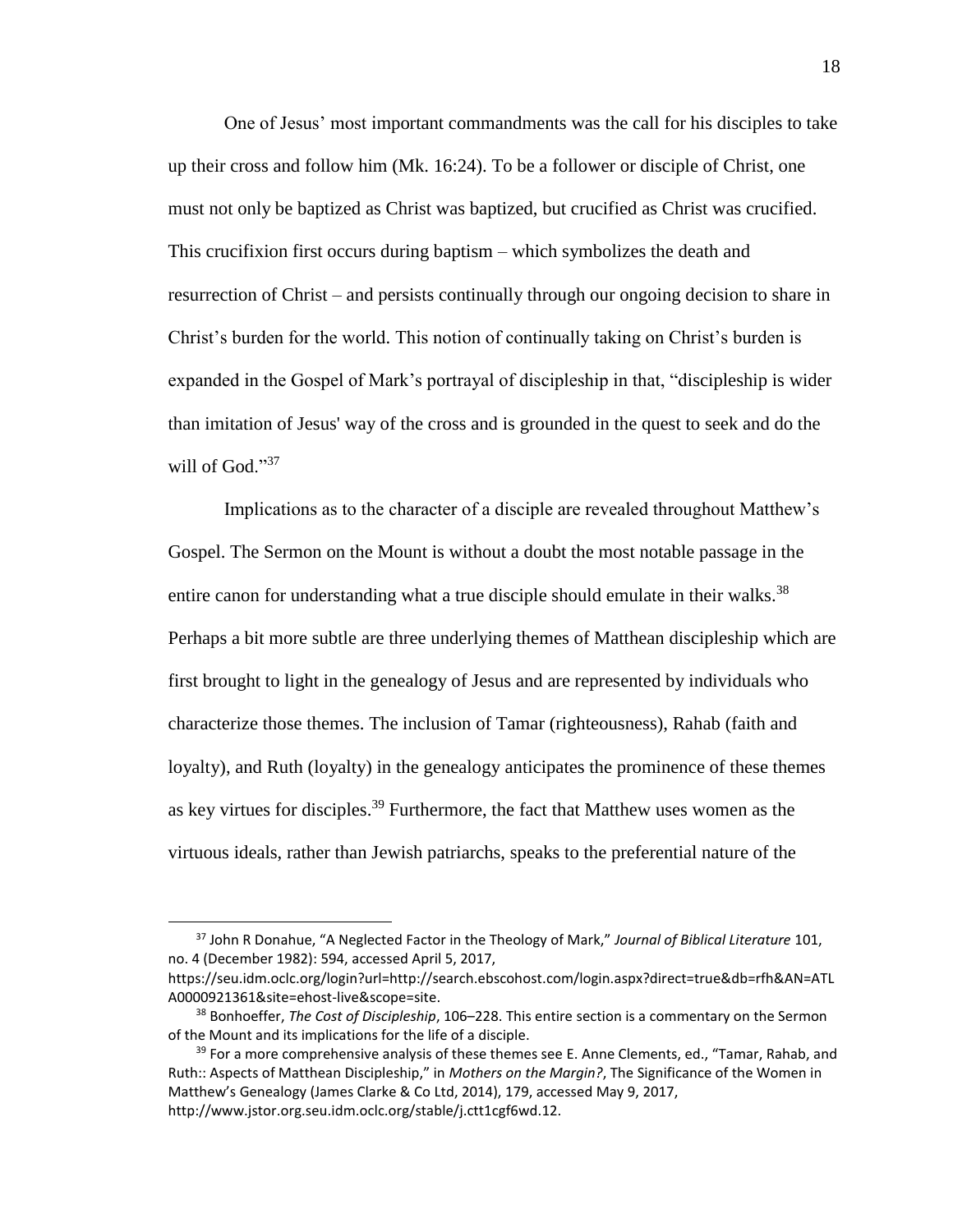Gospel for the marginalized of society.<sup>40</sup> The Gospel of Luke reveals a similarly preferential orientation of the Gospel, with themes of liberation dominating throughout.<sup>41</sup> For the life of a disciple, this means identifying with the undesired of society as Jesus did when he ate with sinners and tax collectors.<sup>42</sup> This self-identification signifies a changed life, shifting our perspective to recognize the *imago dei* in all people and reminding us to put the other before ourselves. Discipleship goes beyond adhering to sets of rules; it requires a renunciation of our old lives and stepping into the sandals of Jesus so that the devalued can be lifted up.

For Paul, the implications of following Christ and seeking to do God's will should be directly evident in how we live our lives. This relationship is best demonstrated in his exhortation to the Colossians in Col. 3:1-17 in which he outlines the characteristics and virtues which identify the Christian life. These characteristics go beyond ideals towards which the disciples can strive, but are "indications of *what life becomes* for those who are devoted disciples of Jesus Christ."<sup>43</sup> Galatians 5 also refers to a number of essential characteristics of the Spirit-filled believer. These 'fruits of the Spirit' are love, joy, peace, patience, kindness, goodness, faithfulness, gentleness, and self-control (Gal. 5:22-23).

#### *The Anabaptist Approach to Discipleship*

It's evident that the New Testament precedent for Christian discipleship is one of taking on the very character of Christ. However, such an understanding of discipleship

<sup>40</sup> Ibid., 193.

<sup>41</sup> Dario Lopez Rodriguez, *The Liberating Mission of Jesus: The Message of the Gospel of Luke* (Eugene, OR: Pickwick Publications, 2012).

 $42$  Ibid., 56.

<sup>43</sup> Willard, "Discipleship."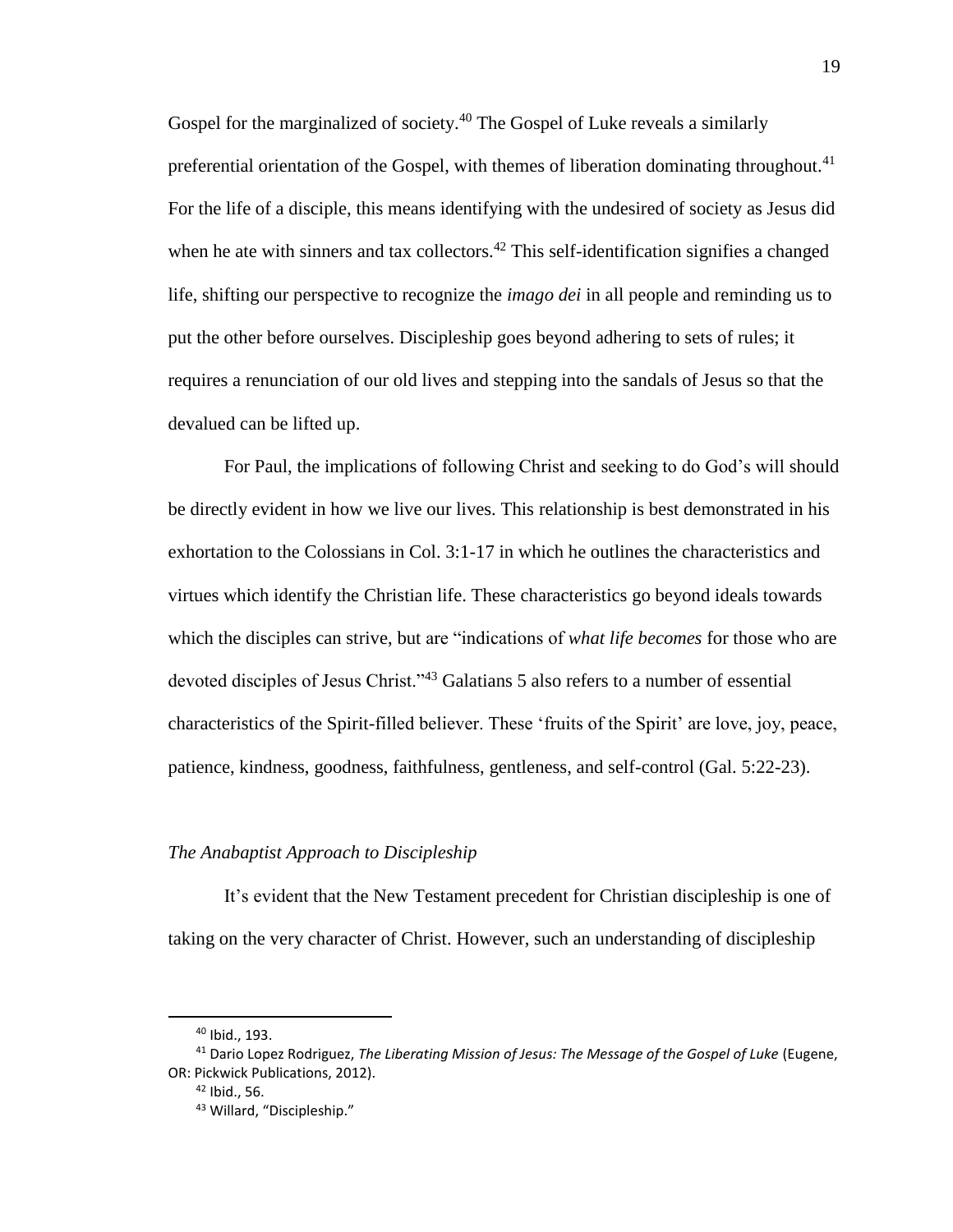has clearly failed to yield the desired results. Thus, in order to develop an understanding of a more effective theology of discipleship, I will look to the Anabaptist tradition.<sup>44</sup>

Developing out of the Protestant Reformation and often referred to as the Radical Reformation, the Anabaptist movement was staunchly criticized by a majority of its contemporaries.<sup>45</sup> The primary theological distinction that led to the formation of the Anabaptist movement was their emphasis on believer's baptism. "Indeed, understanding the place of baptism in Anabaptist life may well be the key to interpreting the Anabaptist views of discipleship and the church."<sup>46</sup> As noted above, baptism was not only a component of Christ's command to make disciples, but an event through which Christians can identify themselves with Christ. Anabaptists built upon this notion, insisting that baptism was an "indispensable act of obedient discipleship without which the church as a visible fellowship cannot exist." $47$ 

As discipleship was inextricably linked to the movement's distinctive understanding of baptism, the Anabaptist theology of discipleship received considerable emphasis. For Anabaptists, the life of a disciple was "not one of moral self-endeavor and legalism, but one in which grace, faith, and the Spirit's power unite with the human to produce a life of holiness before God and man."<sup>48</sup> Initiated by baptism, it indicated both

<sup>44</sup> For an analysis of Pentecostalism's Anabaptists roots and shared ethos see Matthew S. Clark's "Pentecostalism's Anabaptist Roots: Hermeneutical Implications" in Wonsuk Ma and Robert P. Menzies, eds., *The Spirit and Spirituality: Essays in Honour of Russell P. Spittler*, Journal of Pentecostal Theology Supplement Series 24 (London, UK: T&T Clark International, 2004).

<sup>&</sup>lt;sup>45</sup> For a detailed history of the social and theological development of Anabaptism see William R. Estep, *The Anabaptist Story* (Nashville, TN: Broadman Press, 1963).

<sup>46</sup> Ibid., 145.

<sup>47</sup> Ibid., 170.

<sup>48</sup> Harold Stauffer Bender, "'Walking in the Resurrection': the Anabaptist Doctrine of Regeneration and Discipleship," *The Mennonite Quarterly Review* 35, no. 2 (April 1961): 97, accessed November 10, 2016,

https://seu.idm.oclc.org/login?url=http://search.ebscohost.com/login.aspx?direct=true&db=rfh&AN=ATL A0000683194&site=ehost-live&scope=site.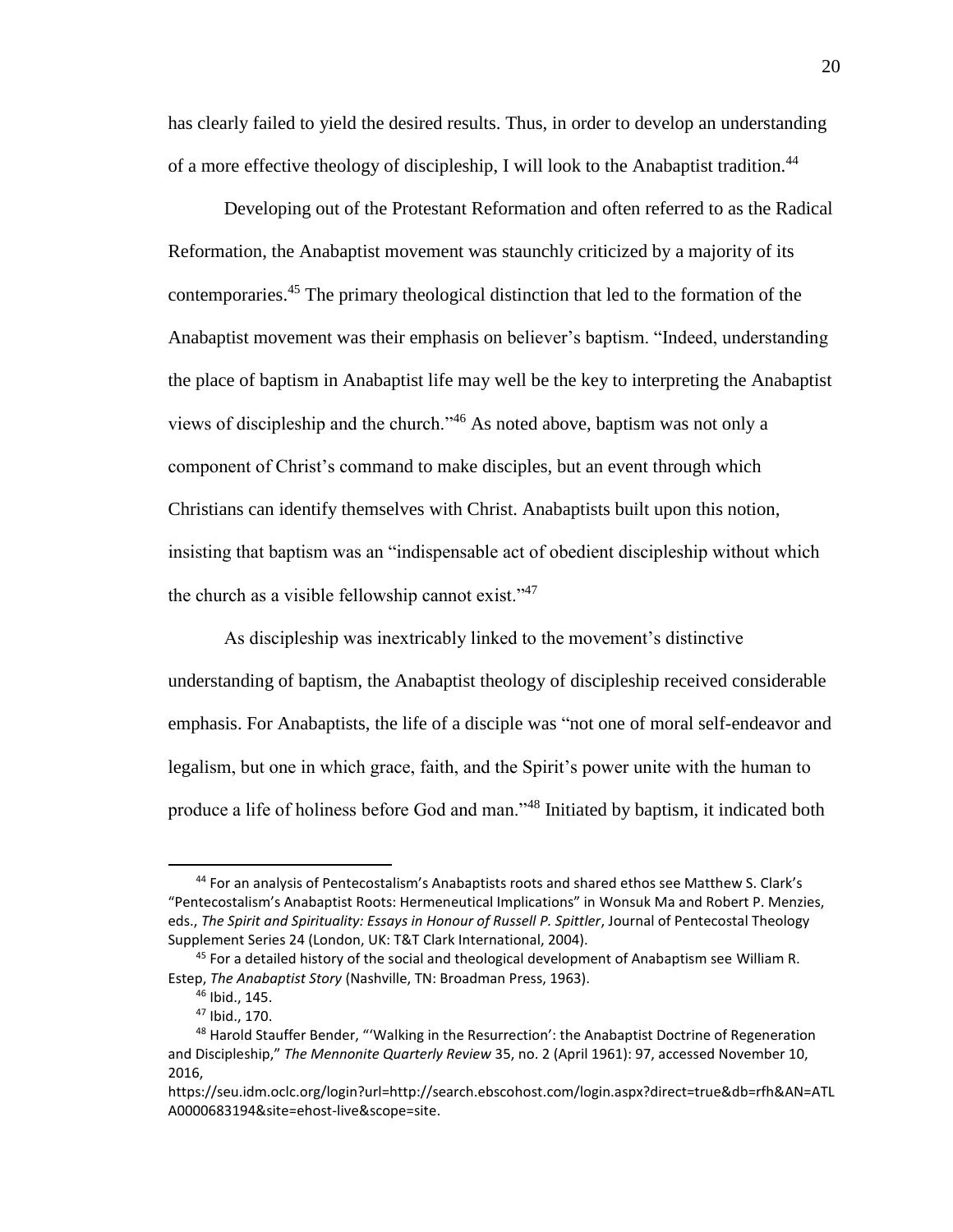the individual's external commitment to living a life modeled after Christ, and the internal transformation of the believer through regeneration and subsequent sanctification. In fact, baptism functioned as a testimony to regeneration and a sacramental sign to a "salvation already received."<sup>49</sup> In other words, baptism was the heralding event in the life of a believer, marking their commitment to follow Christ in all aspects of their life.

What is notable about the Anabaptists is how explicit they were about their theology of discipleship.<sup>50</sup> Writings on discipleship by early Anabaptists leaders were common, although this is likely due to the relationship it had with baptism. Nevertheless, as a result of this emphasis Anabaptists were characterized by an inexplainable holiness, wrought by committed, radical devotion to the sermon on the mount and brotherly love, two "commandments" of particular importance to discipleship.<sup>51</sup> This begs the question, if possessing an explicit theology of discipleship yielded such results among the Anabaptists, perhaps the same could be accomplished for any Christian tradition?

Unfortunately, this is unlikely as Bender suggests there were in fact a variety of factors which contributed to the success of the Anabaptists' theology of discipleship:

(1) They insisted upon personal conviction, conversion, and commitment as adults, based upon prior teaching. (2) They made the above a requirement for admission to church membership. (3) They worshiped mostly in small

<sup>49</sup> Estep, *The Anabaptist Story*, 168. Estep does not use sacramental in the traditional sense. He recognizes baptism as a sacrament but uses the term symbolically rather than identifying the sacrament as a means of grace.

<sup>&</sup>lt;sup>50</sup> Bender, "'Walking in the Resurrection.'" Early Anabaptist leaders are quoted no fewer than twenty times throughout this particular essay.

<sup>&</sup>lt;sup>51</sup> Ibid., 107. I use the term 'inexplainable' in relation to their holiness because for many of their Protestant contemporaries, Anabaptist holiness was too good to be true. They either wrote it off as them teaching a doctrine of sinlessness (perfection), or that their perceived holiness was in fact a ruse in order to mask more sinister behaviors. See also Harold Stauffer Bender, "The Anabaptist Theology of Discipleship," *The Mennonite Quarterly Review* 24, no. 1 (January 1950): 25–32, accessed April 5, 2017, https://seu.idm.oclc.org/login?url=http://search.ebscohost.com/login.aspx?direct=true&db=rfh&AN=ATL A0000661607&site=ehost-live&scope=site.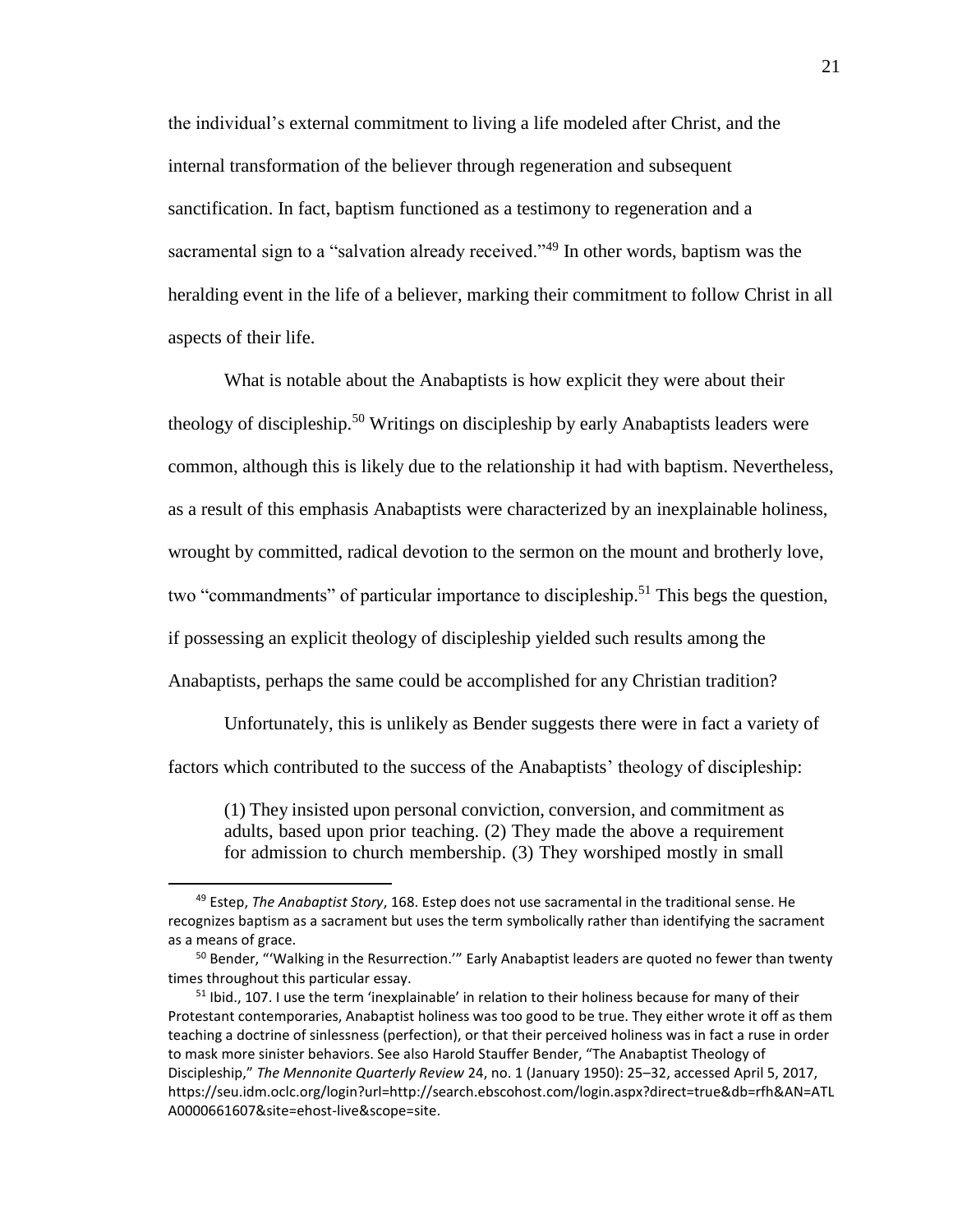groups with intimacy of personal acquaintance, testimony, observation, and admonition. (4) They practiced church discipline. (5) They had high standards for the Christian life, which were so much higher than the average of the society of the time that only really committed persons would accept them and seek to fulfill them. (6) They practiced separation from the world and so were delivered from the constant influence of the low-living multitude.<sup>52</sup>

While it may seem as if these requirements are feasible for Pentecostals, whose Wesleyan-Holiness ancestors were very similar to Anabaptists, the final contributing factor necessitates a critical reevaluation. The first five characteristics could easily be appropriated by Pentecostals for the purpose of discipleship. However, the Pentecostal movement necessarily exists as a counter-cultural movement and thus cannot be isolated from the world lest it lose its prophetic appeal.

#### *Existing Pentecostal Approaches to Discipleship*

How, then, do we as Pentecostals develop a similarly effective theology of discipleship? I believe that the first step is recognizing and understanding Pentecostalism's role within communities. The Pentecostal movement emerged within a society plagued with social and systemic evils against which Pentecostalism functioned antithetically. In order for a community to be pentecostal, then, it must exist within a larger community against which it can function as a counter-cultural paradigm.

Cheryl Bridges-Johns develops her understanding of pentecostal spiritual formation upon an educational theory that holds a similar view of counter-cultural subcommunities to Pentecostals.<sup>53</sup> Johns' *Pentecostal Formation* seeks to develop this model

 $\overline{a}$ 

<sup>52</sup> Ibid., 108–109.

<sup>53</sup> Cheryl Bridges Johns, *Pentecostal Formation: A Pedagogy Among the Oppressed*, Journal of Pentecostal Theology Supplement Series 2 (Sheffield: Sheffield Academic Press, 1993), 128. "What Freire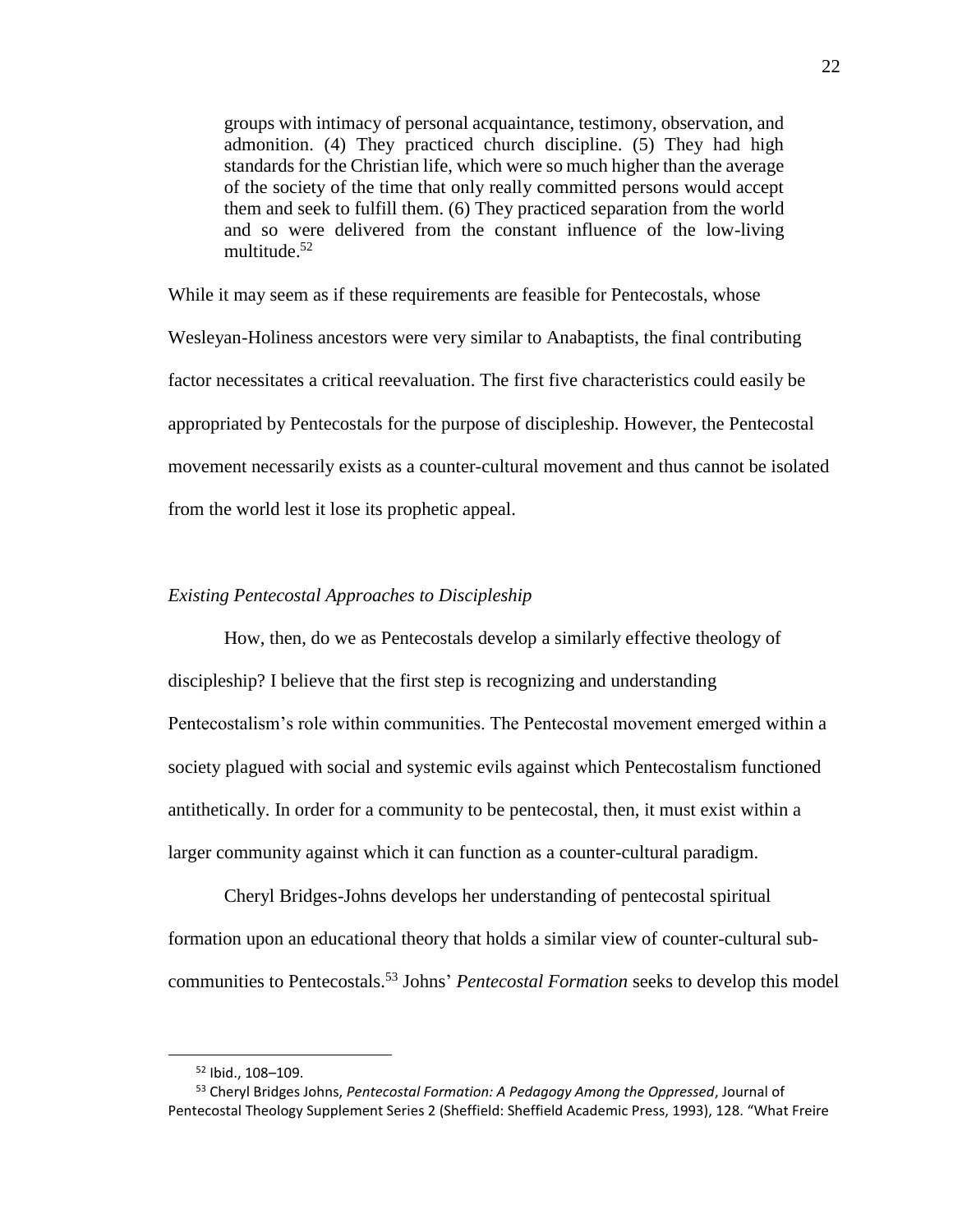for Pentecostal formation around Paulo Freire's educational paradigm which she considers to be, at least in part, consistent with the overarching Pentecostal ethos. Johns' distinctly Pentecostal approach to catechesis can function, then, as the first step towards a fuller understanding of discipleship theologically. Furthermore, Johns' monograph puts forward a viable methodology for communal spiritual formation that can be modified to address the larger concept of discipleship. As such, I will provide a detailed summary and analysis of the entire text in order to bring to light key components of Johns' theology and methodology.

Paulo Freire developed his theory of education within the context of the Global South.<sup>54</sup> His philosophy, inspired by Marxism, identifies individuals as subjects of history with the ability to transform reality. However, there are levels of consciousness, largely delineated by class lines, that prevent individuals from fully understanding their position within reality.<sup>55</sup> According to Freire, this 'hierarchy of consciousness' can only be combatted through a process known as conscientization by which the oppressed (those at the bottom of the hierarchy of consciousness) "learn to problematize reality and see themselves as agents of change." <sup>56</sup> This process involves each individual interpreter

 $\overline{a}$ 

contributes to Pentecostal catechesis is an awareness that the community does not exist in isolation from society and that it has the role of critiquing the dominant order."

<sup>54</sup> Ibid., 24–28. Freire was born in Brazil in 1921 into a middle-class family living within a poor community. Despite earning degrees in Law, Freire dedicated his life's pursuit to the field of education. His peasant-centered literacy campaigns elevated the status of Brazilian society because of its widespread impact upon the poor. After a military coup in 1964, Freire was exiled from Brazil and spent the next 16 years travelling throughout North and South America as well as Europe. During a brief tenure as a lecturer at Harvard University, Freire's *A Pedagogy of the Oppressed* was published, summarizing his core educational beliefs. Freire returned to his native Brazil in 1980 to teach at the Catholic University of Sao Paulo. His life experiences clearly shaped his pedagogical framework in that he sought to liberate people from the same oppressive systems that shaped his childhood and forced him to leave his home. Through it all, his work has revealed his passion for all people to achieve their full potential as human beings.

<sup>&</sup>lt;sup>55</sup> Ibid., 31. To Freire, this hierarchy was purposefully maintained by the elite so that they could preserve their power and maintain control over those below them.

<sup>56</sup> Ibid., 43.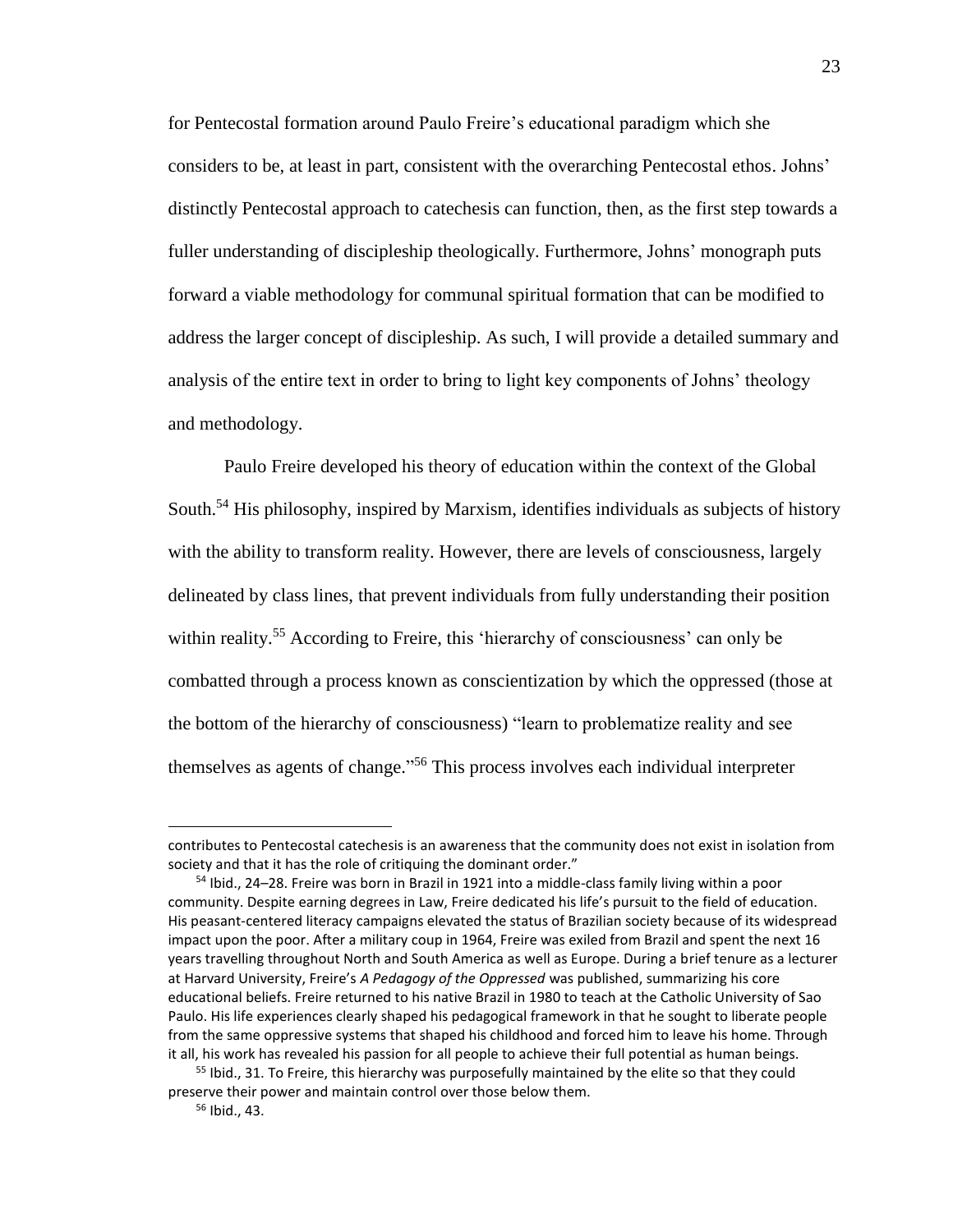coming to an awareness of and engaging with their present reality. Freire's pedagogical system sought to equip the oppressed with the skills necessary to understand the world around them.<sup>57</sup> As they were better equipped to understand their realities, they could begin to transform their reality in meaningful ways. The process of transforming reality was not a one-time event, but an ongoing dialectic between the individual and their environment; a notion greatly influenced by Marx's understanding of praxis as human critical reflection and action, devoid of any transcendent inspiration or interaction.

Johns critiques Freire's praxis epistemology, proposing instead that Christians should possess a *yada* (Hebrew for "to know") epistemology.<sup>58</sup> *Yada* is defined by T. Groome as "a knowing more by the heart than by the mind, a knowing that arises not by standing back from in order to look at, but by active and intentional engagement in lived experience." Johns suggests that a knowledge of reality based around the idea of *yada* is both more biblical than a Greek-Marxist praxis epistemology and more conducive to conscientization:

The dynamic, experiential, relational knowledge found in the meaning of the Hebrew word *yada* stands in stark contrast to the Greek approach to knowledge. Therefore, a knowledge of reality which is first grounded in a covenantal knowledge of God, demanding lasting obedience and reflection, will be transformational not only of an individual but also of the world as well. $59$ 

<sup>58</sup>T. Groome, *Christian Religious Education* (San Francisco: Harper & Row, 1980), 141, quoted in Ibid., 35.

<sup>57</sup> Ibid., 32–33. The process of equipping involves 'coding and decoding reality.' Johns summarizes these ideas:

<sup>&</sup>quot;Coding is the investigating of themes by means of abstraction. It is representing a situation in order to show its constituent elements while maintaining the concrete and the abstract in dialectical tension. Decoding involves movement back to the concrete as one would move from the part to the whole and then return to the part." (33)

<sup>59</sup> Ibid., 44.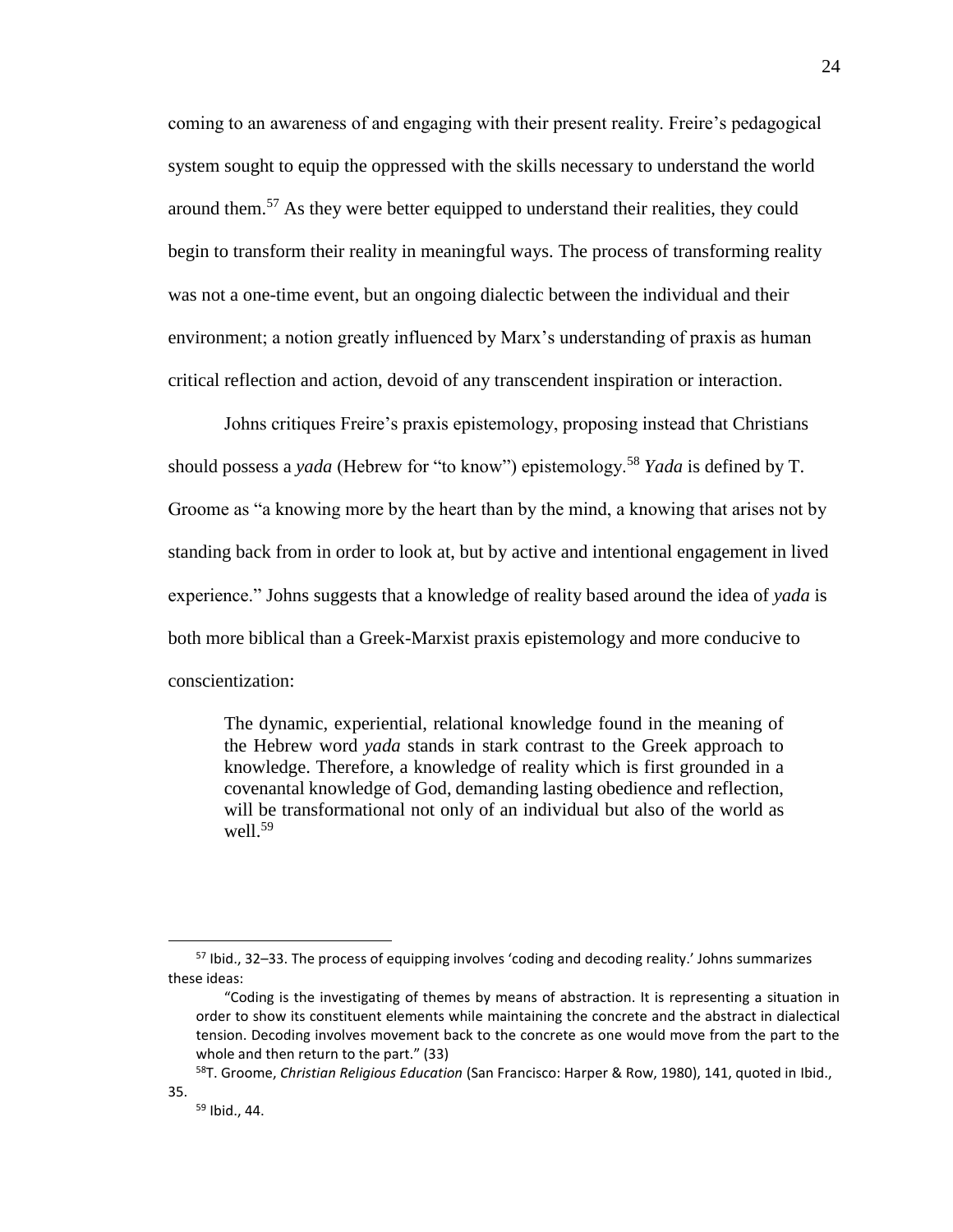Johns' approach to conscientization, in light of this new epistemology, engages more of the "affective-spiritual dimensions of human interaction."<sup>60</sup>

Johns then addresses the theological framework of Freire's writings, revealing the theological dynamics which make Freire's pedagogy specifically conducive to Pentecostal catechesis. Much like his pedagogy, Freire's theology favors the oppressed and so can be understood as a type of liberation theology. Freire is consistent with the liberationist emphasis on praxis, its understanding of the human vocation as that of humanization, and its understanding of Scripture as actively inviting people to 're-create the world for liberation'.<sup>61</sup> His theology clearly maintains the Marxist emphasis on the centrality of humanity in the historical process. Freire's understandings of Easter and Jesus are also liberationist in their orientation, understanding the former as an event which only the oppressed can experience through rebirth, and the latter as the embodiment of the Word – a Word which makes available the Truth to humanity through the teaching and living of the Gospels. Freire was also markedly critical of both the traditional and modernizing churches but was more affirming of prophetic churches due to the potential for conscientization inherent within its teachings.<sup>62</sup> However, he does discredit the validity of religious experience within the prophetic churches, which tended to appeal to the oppressed, on account of the incomplete understanding of reality possessed by the majority of its population.

Johns' primary critiques of Freire, in light of her own Pentecostal theology, are in response to the centrality of humanity and God's role in history within his theological

 $\overline{a}$ 

 $60$  Ibid., 45.

 $61$  Ibid., 51.

 $62$  Ibid., 52-56.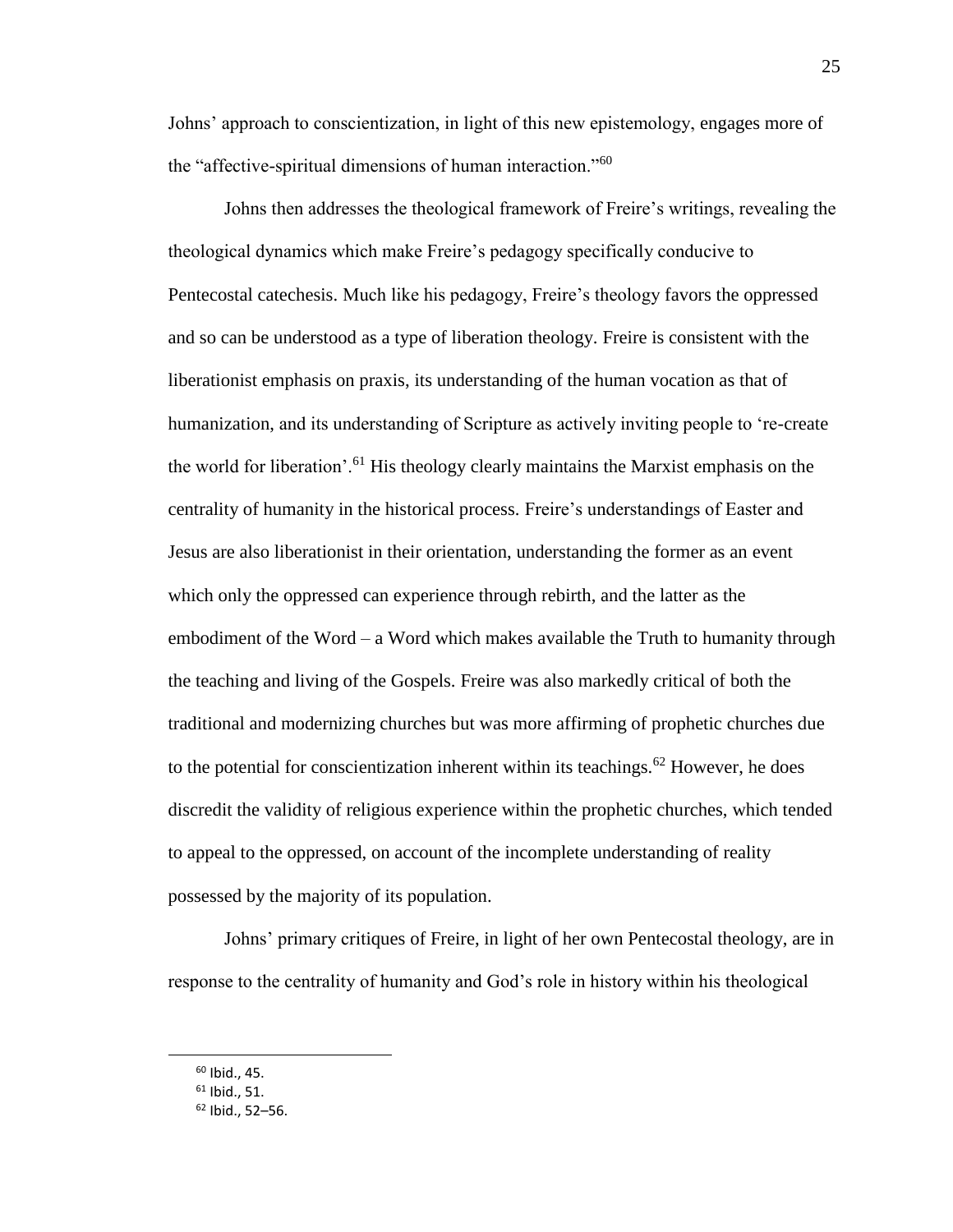framework. In his failure to completely move past Marxist interpretations of religion's role in history and by discrediting religious experiences of oppressed people, Freire, 'while affirming a God "*for* the oppressed," fails to affirm a "God *of* the oppressed".'<sup>63</sup> God is reduced to a passive, unimposing motivational force, visible only in 'human history-making'. Thus, in order for a Pentecostal appropriation of Friere's pedagogy, there must be a reworking of the theological framework upon which it was built that affirms a God who is active historically and presently, and that affirms the validity of religious experience among the oppressed.

Because the crux of Freire's pedagogy is conscientization, Johns' theological reframing of Freire's model is accomplished through proposing Pentecostalism as a movement of conscientization.<sup>64</sup> The transformative and liberationist emphases of Pentecostalism's Wesleyan and Black roots, respectively, set a historical precedent for Pentecostalism as a movement of conscientization.

The Wesleyan-Holiness understanding of sanctification that was adopted by early Pentecostals was one that saw societal transformation as participation in the divine life. The black spirituality that helped shaped the movement emphasized the equality of all people, as demonstrated through "an oral, ongoing liturgy, maximum participation of the body, and the freedom to include such things as visions and dreams."<sup>65</sup> Of particular importance is the oral-narrative hermeneutic that developed in the early days of Azusa. Truth ceases to be something which can be abstracted from reality and instead is

 $63$  lbid., 57–59. Freire's denial of the religious experiences of oppressed peoples causes him to view the end goal of conscientization as not just the liberation of humankind, but 'the liberation or the "demythologizing" of God,' as well. (p. 9)

 $64$  Ibid., chap. 4.

<sup>65</sup> Ibid., 69.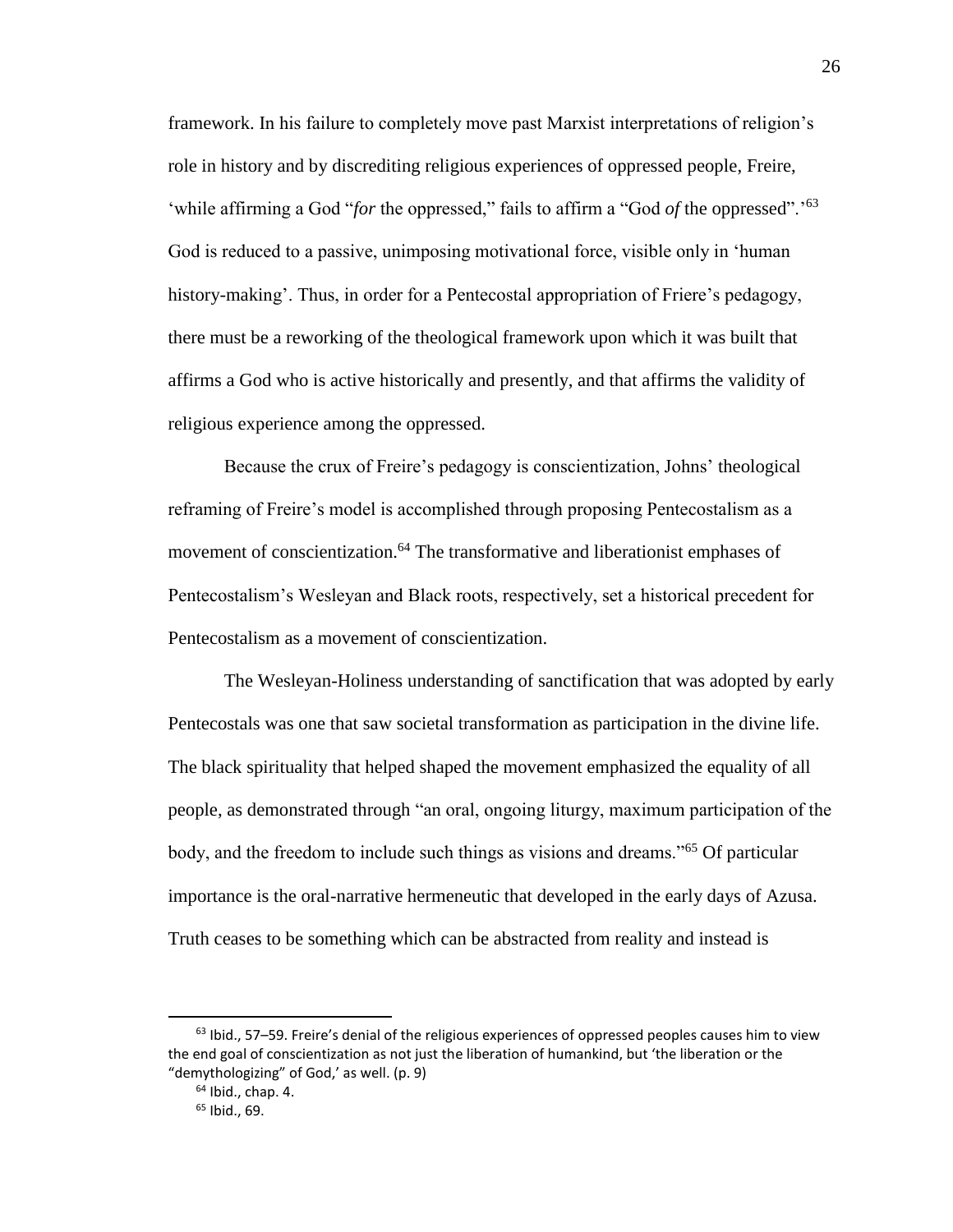grounded in the individual's relationship with and experience of God. This allows for a dynamic liturgy in which pentecostal worship becomes the context for the conscientization of the community. The Holy Spirit is the agent which allows individuals to ascend the hierarchy of consciousness and empowers them "for service which is grounded in and should respond to concrete human suffering."<sup>66</sup> Integral to these processes is sanctification and Spirit Baptism, respectively. Furthermore, Pentecostalism fosters personal transformation in that it operates and believes in contrast to the 'established order of society,' offering 'a critique by actualizing an alternative'.<sup>67</sup> Thus, the threefold character of the Pentecostal community as 'a worshipping community, a learning community and a serving community,' allows Pentecostalism to function as a movement of conscientization.<sup>68</sup>

Within the context of Pentecostalism, conscientization, therefore, involves making known 'true stories' which give courage, unveiling the lies of the established order and empowering people to know themselves in a transformative way. The method of conscientization, consequently, includes dialogue and reflection on a cognitive-critical level but goes beyond this to the telling of God's actions and purposes and the testifying of how humans can join in these actions for the transformation of the world.<sup>69</sup>

Hence, when all three characteristics are present, a community of character is formed.

In light of Freire's theory of conscientization, and Pentecostalism's embodiment

of it, Johns' puts forward a method of catechesis which should 'challenge people within

their own context to consider critically their reality in the light of the kingdom of God.<sup>'70</sup>

This paradigm is presented first in terms of the six traditional categories utilized in

<sup>66</sup> Ibid., 109.

 $67$  Ibid.

<sup>68</sup> Ibid., 110.

<sup>69</sup> Ibid., 109–110.

<sup>70</sup> Ibid., 111.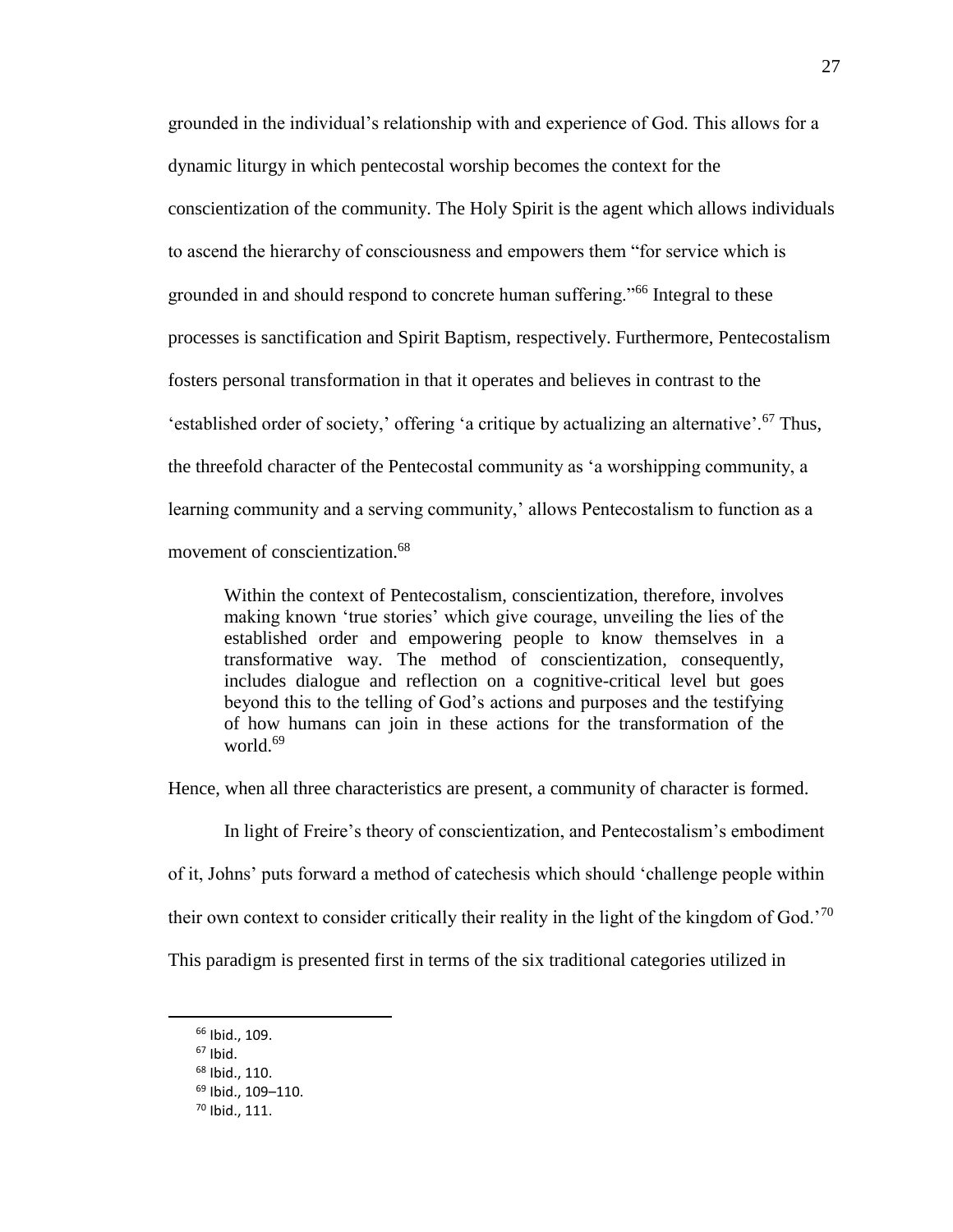pedagogical systems, followed by a proposed approach to group bible study that actualizes the potential for conscientization inherent within Pentecostalism. This paradigm is contingent upon Johns' redefinition of catechesis as 'the means whereby the Pentecostal community becomes aware of God's revelation and responds to this revelation in faithful obedience.<sup>'71</sup>

The goal of Pentecostal catechesis is the promotion of a lived Christian faith, actualized both locally and globally, of which "Scripture is the standard for [both] the process and the outcome of the catechetical process."<sup>72</sup> Similarly, the content of Pentecostal catechesis is both experience and Scripture, which exist together in a dialectical tension mediated by the Spirit.<sup>73</sup> The role of the student within this framework is to be an active participant in the ongoing actualization of the kingdom of God. This is contingent upon the student seeing themselves as not just a subject of the historical process, as Freire would suggest, but as an "[object] of God's divine initiative upon the world."<sup>74</sup> The teacher, then, assists in the conscientization of the student by facilitating a divine-human encounter through which the Holy Spirit can function as the real teacher. Vital to this process is the teaching community. The community of faith functions as the teaching community in Pentecostal catechesis and, thus, corporate worship is the primary context through which the affective and cognitive dimensions of the faith are conjoined. As such, the community becomes the "primary agent of conscientization."<sup>75</sup> Johns lists the means for conscientization that are most common amongst Pentecostals as:

<sup>71</sup> Ibid., 121.

<sup>72</sup> Ibid., 122.

 $73$  This concept will be further developed in my chapter on Pentecostal hermeneutics below.

<sup>74</sup> Johns, *Pentecostal Formation: A Pedagogy Among the Oppressed*, 123.

<sup>75</sup> Ibid., 125.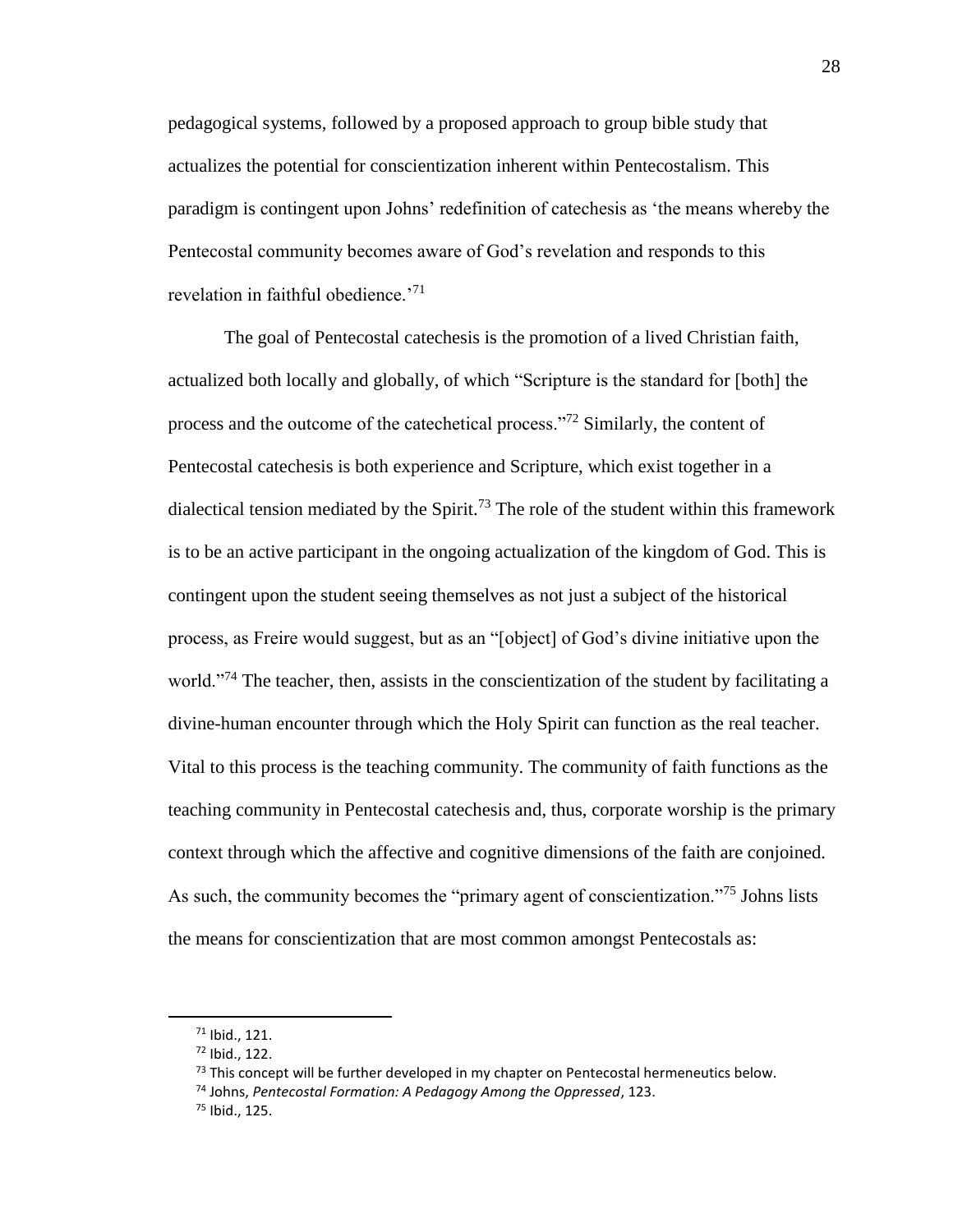communion, footwashing, testimony, healing rituals, Spirit baptism, and songs and dances.<sup>76</sup>

In light of the above, Johns' proposed method for group bible study is as follows.<sup>77</sup> The first step is the sharing of testimonies wherein the individuals give a personal account of their lives and "ongoing confrontation of the uncertainties of life in Christ."<sup>78</sup> This is more than just a time for sharing stories as it requires critical reflection on reality and lived past, both near and distant. These confessional reflections are then brought to the Scriptures during a time of searching through the text for relevant passages. This searching is not aimless nor shallow, but intentional and thorough. Johns suggests an inductive approach to the text as a possible hermeneutic. The next step is to yield to the Spirit in light of the testimonies that have been shared and the passages that were read. The group should ask, "what is the Spirit saying to the church through this passage about our lives and the world in which we live?"<sup>79</sup> This should ultimately lead to the final step which is to respond to the call. As the Spirit transforms our view of reality through the text, new testimonies should emerge that speak to what the Lord is compelling us to do. Within this stage a sense of individual and corporate accountability should develop that inspires the group to respond and transform the world around them.

Since Johns' work came out in 1993, only two other significant scholarly publications by Pentecostals have dealt specifically with discipleship.<sup>80</sup> First, James P.

 $76$  Ibid., 125–129. Johns explains in short how each practice functions as a means of conscientization.

 $77$  This method first appeared in Jackie and Cheryl Johns' "Yielding to the Spirit: A Pentecostal Approach to Group Bible Study" which can now be accessed in Lee Roy Martin, ed., *Pentecostal Hermeneutics: A Reader* (Leiden, The Netherlands: Koninkijke Brill NV, 2013), 33–56.

<sup>78</sup> Johns, *Pentecostal Formation: A Pedagogy Among the Oppressed*, 131.

<sup>79</sup> Ibid., 136.

<sup>80</sup> Mark J. Cartledge, *The Mediation of the Spirit: Interventions in Practical Theology*, Pentecostal Manifestos (Grand Rapids, MI: William B. Eerdmans Publishing Company, 2015), 4–9. When conducting my initial research, I was not aware of this book. Coincidentally, Cartledge engages Johns, Bowers, and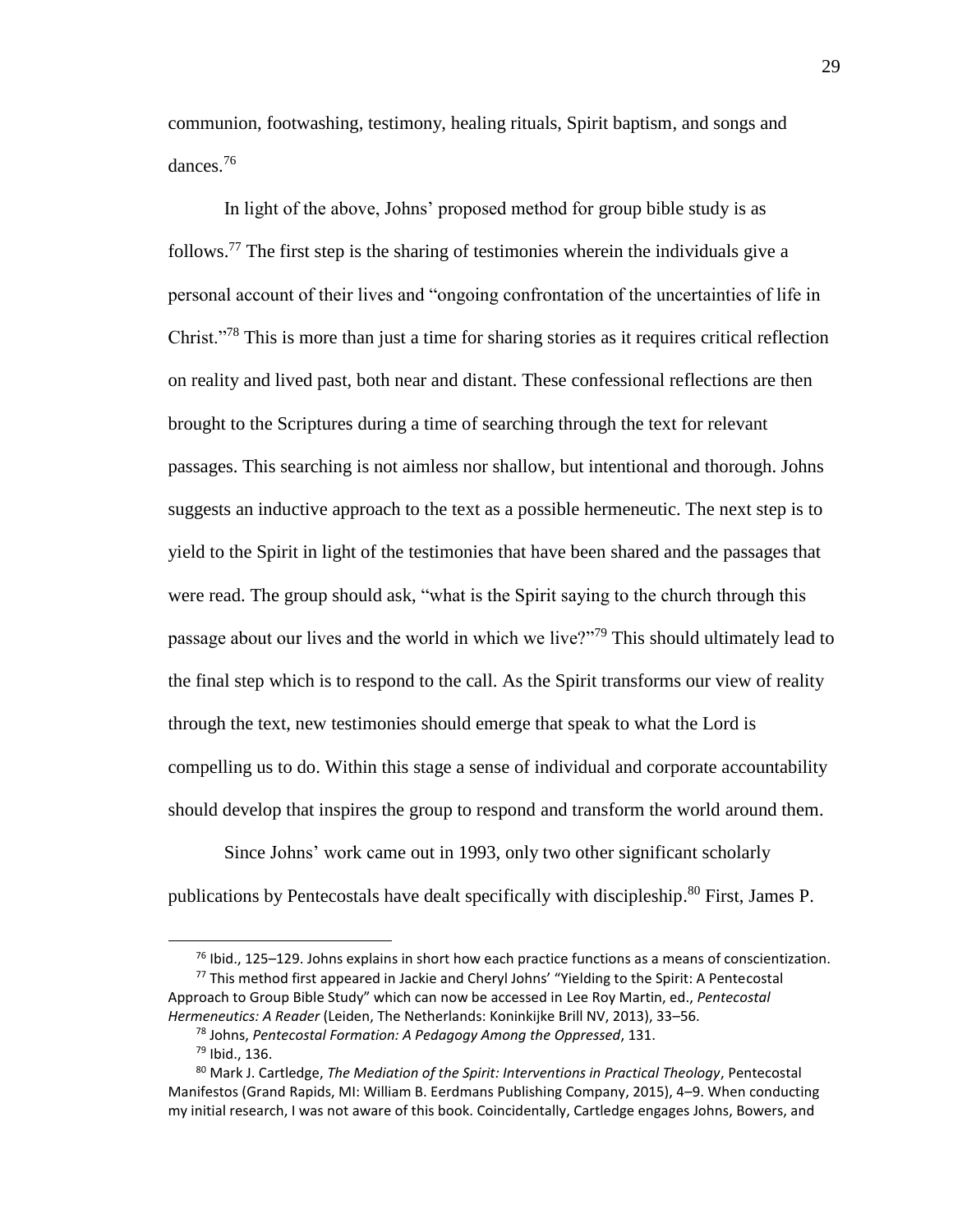Bowers put forth a Wesleyan-Pentecostal, soteriological understanding of discipleship that extends beyond just group Bible study.<sup>81</sup> His model emphasized the relationship between the individual and the community in the salvific process, identifying this relationship as essential to bringing about redemption and holiness. Thus, communal elements such as "educational programs, parenting initiatives, the church community, pastors and the eldership, small discipleship groups, church structures and decisionmaking processes, membership and church discipline, and the ministry of believers" can all be revisioned for the sake of discipleship.<sup>82</sup> Second, R. Jerome Boone further expanded upon the role of worship in the discipleship process in his "Community and Worship: The Key Components of Pentecostal Christian Formation".<sup>83</sup> Boone emphasizes the ritualistic nature of pentecostal worship and communal life, suggesting that these rituals functions as transformational events in the life of the community. Worship, then, becomes almost sacramental in nature by facilitating an encounter with the divine thus bringing about communal and individual transformation.<sup>84</sup>

l

Boone in his initial assessment of Pentecostal Formation as well. The fact that these sources, all published between 1993 and 1996, were independently recognized by both Cartledge and I as the leading sources on the subject speaks to the need for further engagement with discipleship by Pentecostals.

<sup>81</sup> James Philemon Bowers, "A Wesleyan-Pentecostal Approach to Christian Formation," *Journal of Pentecostal Theology* 3, no. 6 (1995): 55–86,

https://seu.idm.oclc.org/login?url=http://search.ebscohost.com/login.aspx?direct=true&db=rfh&AN=ATL A0001246818&site=ehost-live&scope=site.

<sup>82</sup> Cartledge, *The Mediation of the Spirit: Interventions in Practical Theology*, 7.

<sup>&</sup>lt;sup>83</sup> R Jerome Boone, "Community and Worship: The Key Components of Pentecostal Christian Formation," *Journal of Pentecostal Theology* 4, no. 8 (April 1996): 129–142, https://seu.idm.oclc.org/login?url=http://search.ebscohost.com/login.aspx?direct=true&db=rfh&AN=ATL

A0001246836&site=ehost-live&scope=site.

<sup>84</sup> Ibid. This transformation is internal and external for both the community and the individual. The community experiences internal change through the transformation of the individual members. As the overall community experiences this transformation, they can become a prophetic witness to the world around them. The individual change described by Bower is very similar to Johns' understanding of conscientization amongst Pentecostals.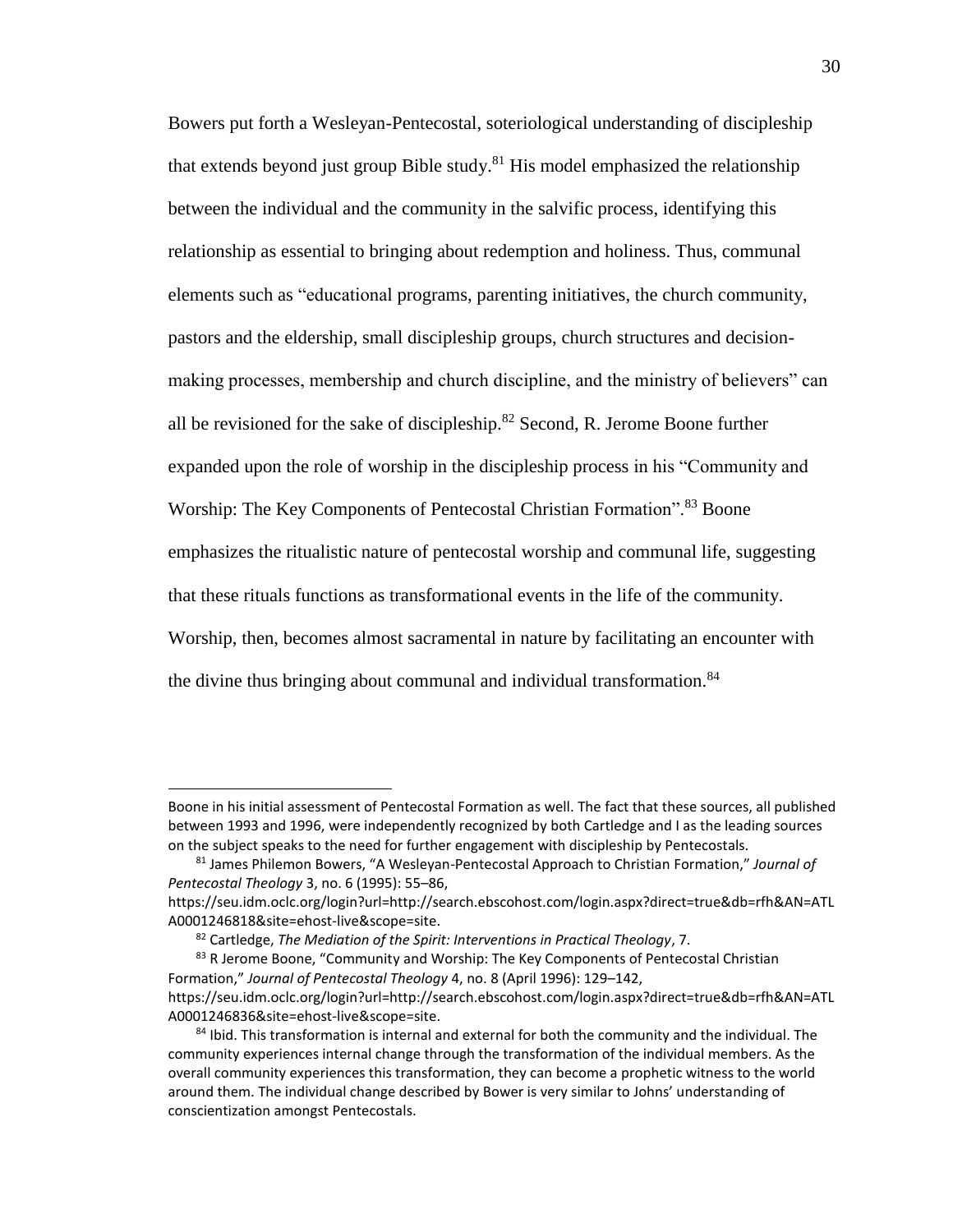Cartledge identifies several strengths and weaknesses with the above works. He praises them for their thoroughly Pentecostal treatments of discipleship, specifically in terms of their relational epistemology, usage of Scripture, and understanding of conflict as leading to greater prophetic witness.<sup>85</sup> However, he does draw attention to three potential problems that can arise from these understandings of discipleship. Relational epistemologies, in the context of communities, can lead to a "sociopragmatic hermeneutic" that has the potential to both domesticate problematic voices within the community and ignore critiques from outside sources.<sup>86</sup> Pneumatology could also be made subordinate to ecclesiology, which has both liturgical and hermeneutical ramifications. Liturgically, a particular style of worship or communal life may take precedence and eliminate the diversity of expression that is inspired by the Spirit. Hermeneutically, the Spirit's role in interpretation may ultimately become subordinate to the community.

## *Conclusion*

 $\overline{\phantom{a}}$ 

The purpose of this chapter was to develop a theological understanding of discipleship and expose the need that exists for a more explicitly Pentecostal treatment of the topic. The engagement of Bonhoeffer and the biblical text served to emphasize the intensity of Christ's call to discipleship while the brief analysis of the Anabaptist tradition bore witness to the plausibility of successful discipleship within communities. The thorough engagement of Johns' *Pentecostal Formation* was to develop an understanding of Pentecostal discipleship from an academic, theological perspective. Of

<sup>85</sup> Cartledge, *The Mediation of the Spirit: Interventions in Practical Theology*, 8. <sup>86</sup> Ibid.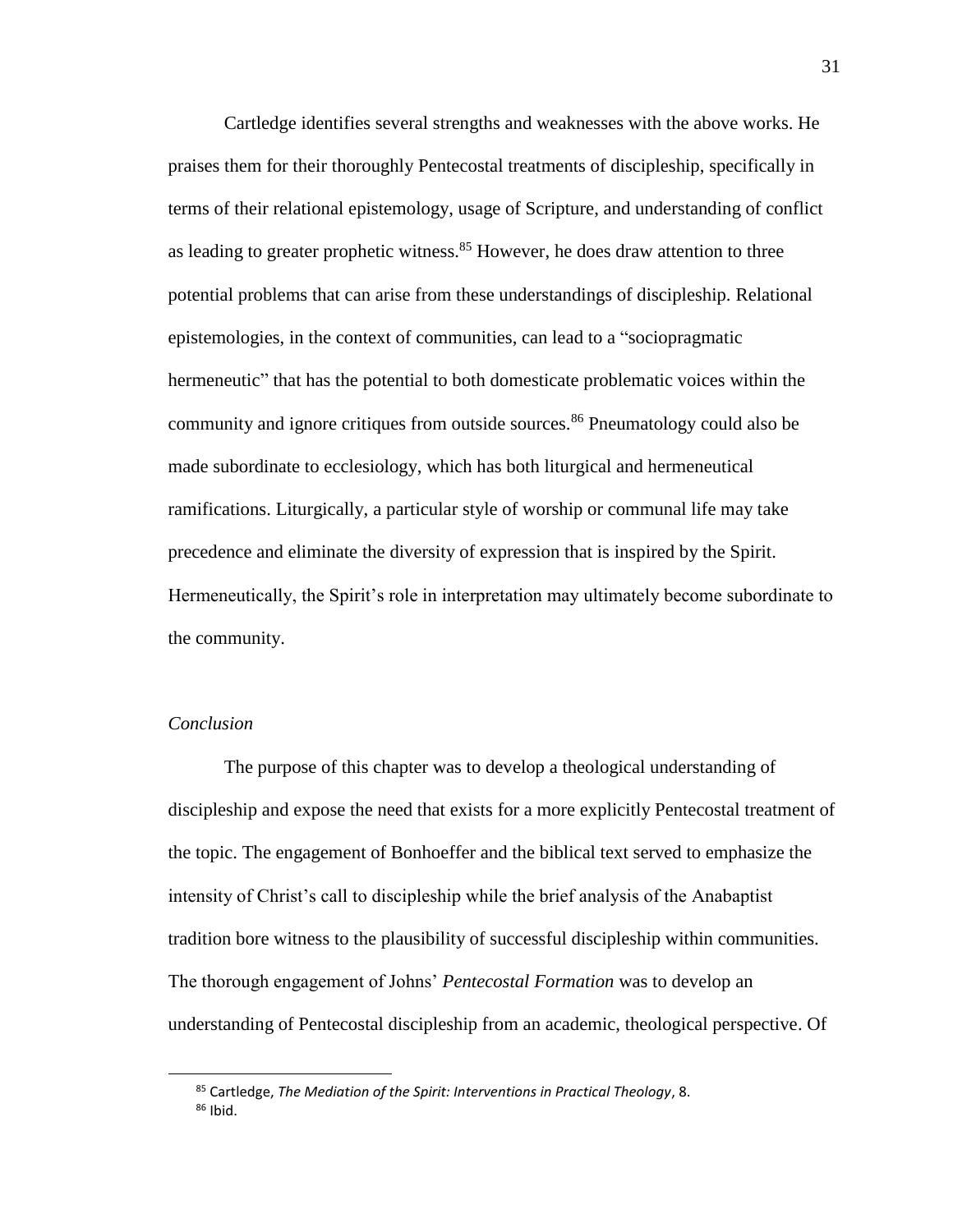particular importance is the role Johns identifies for Pentecostal communities within society. The works of Boone, Bowers, and Cartledge were engaged to bring further insight into existing understandings of Pentecostal discipleship. Cartledge's work has both affirmed and broadened my own critiques of Pentecostal discipleship. In retrospect, while there has been some treatment of the topic, a robust theology of discipleship has yet to be developed in Pentecostal circles.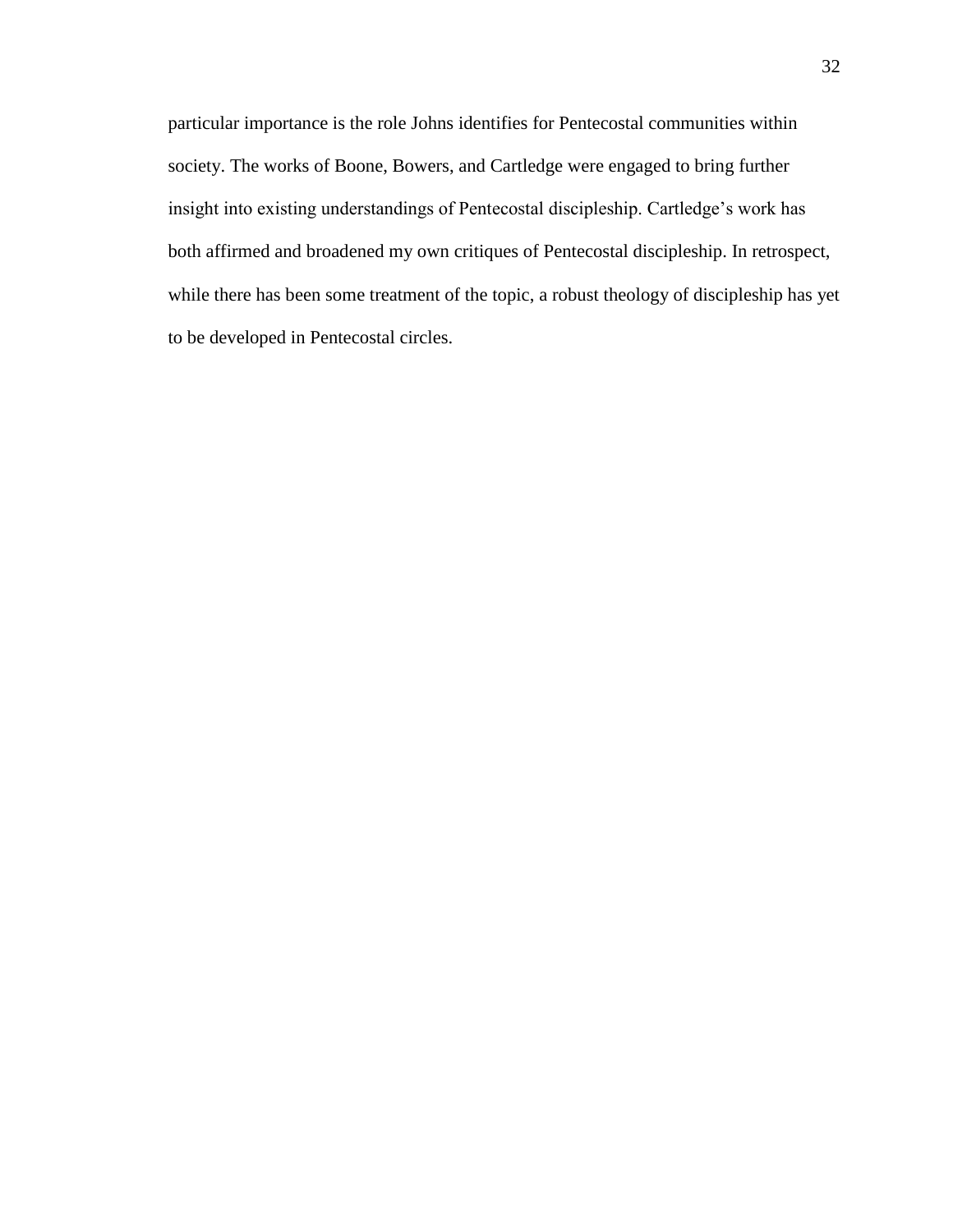#### CHAPTER 3: A PENTECOSTAL HERMENETUIC

In order to revision existing Pentecostal understandings of discipleship in relation to our contemporary context by interpreting Psalm 23 as a paradigm for discipleship, I will employ a hermeneutic that reflects the interpretive philosophies of the  $21<sup>st</sup>$  century. To develop this hermeneutic I will put Ken Archer in conversation with Chris Green. Both scholars do their theology within a Pentecostal context and have written monographs dealing specifically with how Pentecostals have and should interpret Scripture in light of our post-modern society. The primary texts I will be using are Archer's *A Pentecostal Hermeneutic: Spirit, Scripture and Community*, and Green's *Sanctifying Interpretation: Vocation, Holiness, and Scripture*. I will begin this chapter by summarizing Archer and Green's evaluations of early Pentecostal hermeneutics in light of each other. I will then present Archer's hermeneutical strategy, utilizing his understanding of the role of the Spirit in the interpretive process as the dialogical starting point for Green's hermeneutical approach.<sup>87</sup>

## *A Critical History of Pentecostal Hermeneutics<sup>88</sup>*

The interpretation of Scripture by Pentecostals has been anything but consistent over the movement's brief history. The hermeneutical method of early Pentecostal leaders greatly reflected their Holiness roots. Known as the Bible Reading Method, it was:

l

<sup>87</sup> I purposefully make the distinction between Archer's 'hermeneutical strategy' and Green's 'hermeneutical approach'. While Archer proposes a Pentecostal hermeneutical method, Green outlines a Pentecostal approach to Scripture grounded in the movement's Holiness roots.

<sup>88</sup> For a more comprehensive look at early and contemporary Pentecostal interpretation see: L. William Oliviero Jr., *Theological Hermeneutics in the Classical Pentecostal Tradition*, 2nd ed., Global Pentecostal and Charismatic Studies 12 (Leiden, The Netherlands: Brill, 2015).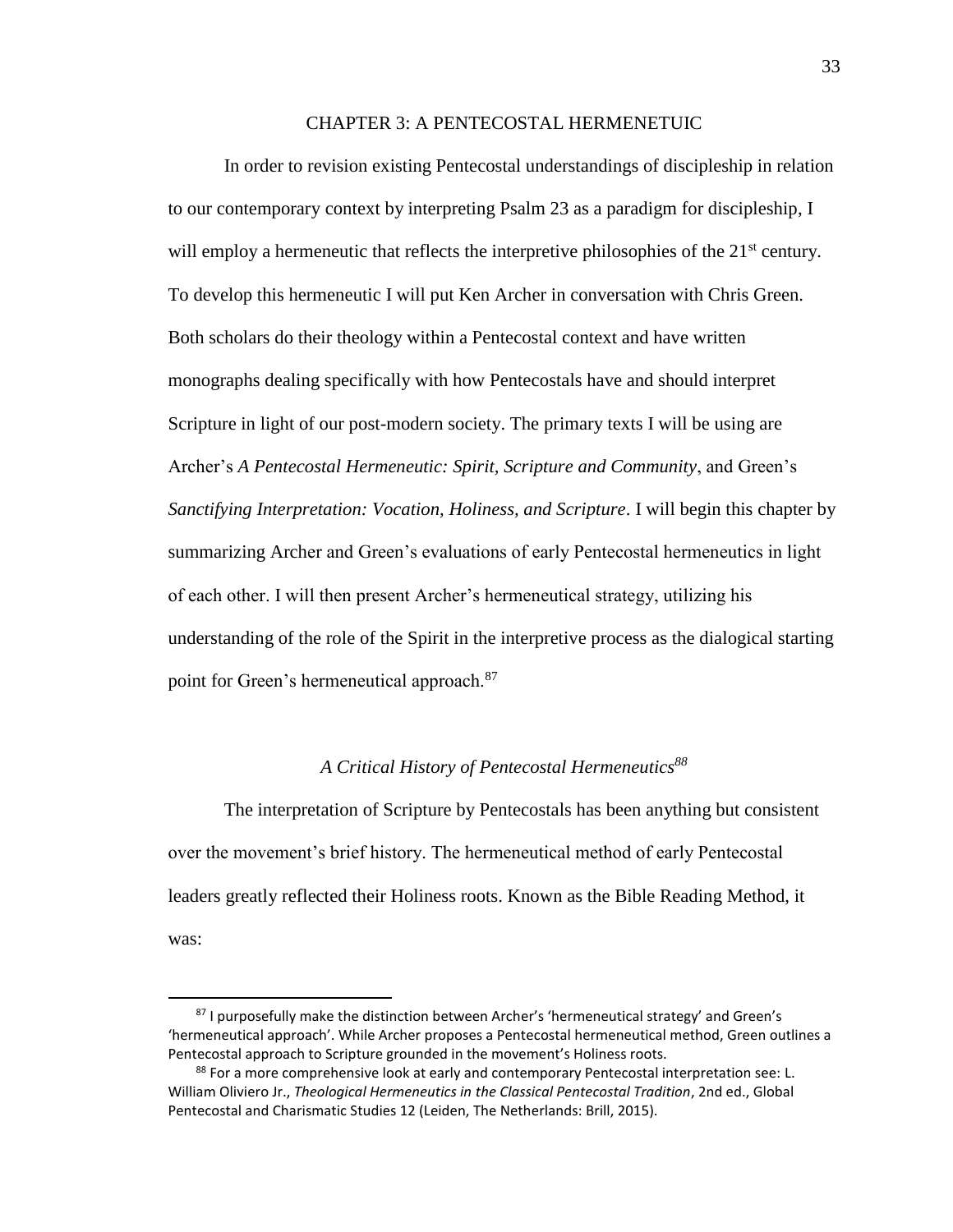…a commonsensical method that relied upon inductive and deductive interpretative reading skills. Once the biblical data was analyzed, it was then synthesized into a biblical doctrine. Harmonization was the acceptable and necessary way to synthesis all the biblical data on a particular subject.<sup>89</sup>

Essentially, early Pentecostals read through Scripture in order to find seemingly related passages and infer from these passages some consistent truth which they could then appropriate as doctrine. It was inherently text-centered, relying little on external analysis as was often required of more formal, academic methods of exegesis.

Their pre-critical methods also allowed them to be radically Christocentric in their readings of Scripture. They did not seek to simply harmonize New Testament texts in order to reach doctrinal truths, as a defining characteristic of early Pentecostal publications was their extensive readings of Christ into the Old Testament.<sup>90</sup> This arose out of their understanding that all Scripture pointed to Christ.<sup>91</sup> Thus, they approached the text "expecting to encounter *Christ* and, second, they came to the Scriptures expecting to *encounter* Christ."<sup>92</sup> Early Pentecostal interpreters postured themselves in such a way before they read the Bible that reflected how they worshipped in that they expected to experience God.

Eventually, Pentecostals began to drift away from their early hermeneutical methods in favor of the preferred historical-critical method of the Evangelical world. This shift began during the 1920's when Pentecostals adopted the modernistic methods of the

 $\overline{a}$ 

<sup>89</sup> Kenneth J. Archer, *A Pentecostal Hermeneutic: Spirit, Scripture and Community* (Cleveland, TN: CPT Press, 2009), 101.

<sup>90</sup> Chris E. W. Green, *Sanctifying Interpretation: Vocation, Holiness, and Scripture* (Cleveland, TN: CPT Press, 2015), 114–118.

 $91$  lbid., 115. Green draws parallels between early Pentecostal views of Scripture and those of Medieval Christians, both of which saw the Bible as being a unified whole, best embodied in the life and message of Christ. Green quotes the Dec 9, 1916 edition of the *Weekly Evangel* (an early Pentecostal publication) in describing this dynamic: "The New Testament lies concealed in the Old, and the OT is revealed in the NT."

<sup>92</sup> Ibid. Green's own emphasis.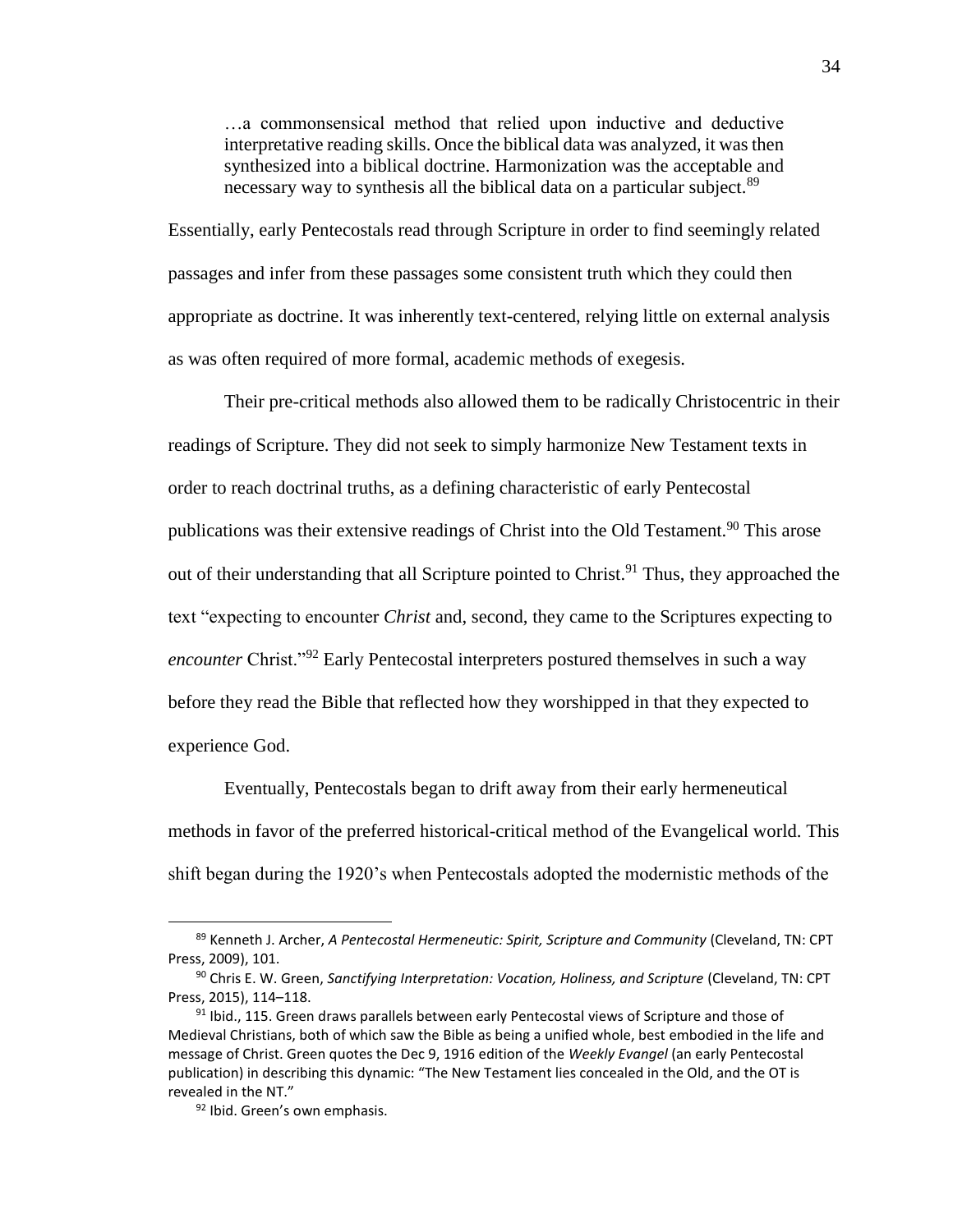Fundamentalists, a group which, ironically, never truly accepted Pentecostals among their ranks.<sup>93</sup> Nevertheless, the shift towards Fundamentalism allowed certain Pentecostal groups to be accepted among the wider Evangelical world in the 1940's when Fundamentalism became the primary theological voice within Evangelical circles.<sup>94</sup>

Looking back on Pentecostalism's development since these first steps towards acceptance within the Evangelical world were made brings to light the positives and negatives of such a drastic shift. By appealing to and adopting the modernistic philosophies that dominated the academy during most of the  $20<sup>th</sup>$  century, early Pentecostal scholars made it possible for future generations to be accepted – or at least tolerated – in academia. Without them, we would not be where we are today as a movement both academically and popularly. Furthermore, joining with the National Association of Evangelicals in 1943 allowed for unity both within and without the movement. As Stephen Hunt puts it:

This newly emerging organization allowed the opportunity for Pentecostals to redefine their movement. It also meant that the acceptance of the Pentecostal bodies throughout America into the evangelical mainstream. Thus Pentecostalism was well on its way to social and ecclesiastical respectability before the first stirrings of Charismatic Renewal in the mainline churches. In addition, the creation by Pentecostals of umbrella organizations among themselves, such as the Pentecostal Fellowship of North America, brought a greater ecumenical depth, while international cooperative ventures began to unite various streams of global Pentecostalism to which the activities of the American bodies were central.<sup>95</sup>

l

<sup>93</sup> Archer, *A Pentecostal Hermeneutic: Spirit, Scripture and Community*, 87.

 $94$  Ibid.

<sup>95</sup> Stephen Hunt, *A History of the Charismatic Movement in Britain and the United States of America: The Pentecostal Transformation of Christianity*, vol. 1 (Lewiston, NY: The Edwin Mellen Press, 2009), 135.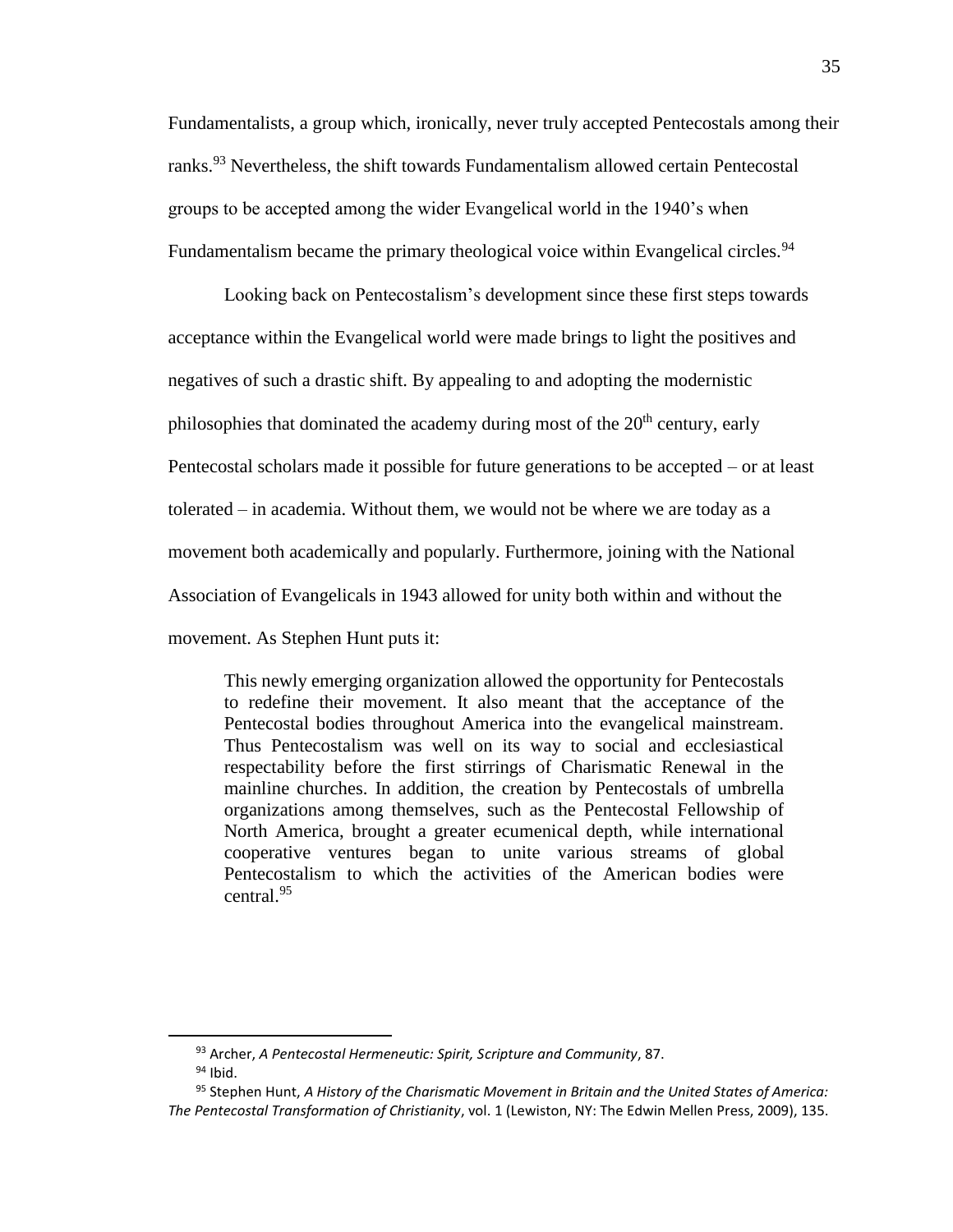Pentecostalism as a global movement would likely not be as widespread as it is today being it not for their joining of the NAE, a venture which was largely made possible by their adoption of a modern hermeneutic.

However, we must also count the cost of such a shift. As was noted above, early Pentecostal theology (primarily that done within the first decade after Azusa) was precritical in its approach and commonsensical in its understanding. These methods, while a result of the Wesleyan-Holiness influence on Azusa and also as a result of the uneducated majority within the early Pentecostal movement, reflect the very ethos of Pentecostalism. They emphasized the notion of the "priesthood of all believers" that was central to the Azusa revival. Ignoring, in a sense, more formal types of exegesis allowed them to engage the text in ways which were not possible using more "academic" methods of interpretation. That's why early Pentecostals were so adept at seeing Christ in the Old Testament; they read it as a story with Christ as its main character. The more difficult it was to reconcile a passage with the person and work of Christ, the greater the truth that emerged.<sup>96</sup> Their hermeneutic emerged not from the scientific method, as did that of both the liberals and the Fundamentalists,  $97$  but from their intimate relationship with the Holy Spirit.<sup>98</sup> Thus, embracing the hermeneutical methods of modernity hindered the full cooperation of the Spirit that early Pentecostals relied on when reading Scripture.

 $\overline{a}$ 

<sup>96</sup> Green, *Sanctifying Interpretation: Vocation, Holiness, and Scripture*, 118.

<sup>97</sup> Archer, *A Pentecostal Hermeneutic: Spirit, Scripture and Community*, 86–88.

<sup>98</sup> Green, *Sanctifying Interpretation: Vocation, Holiness, and Scripture*, 122.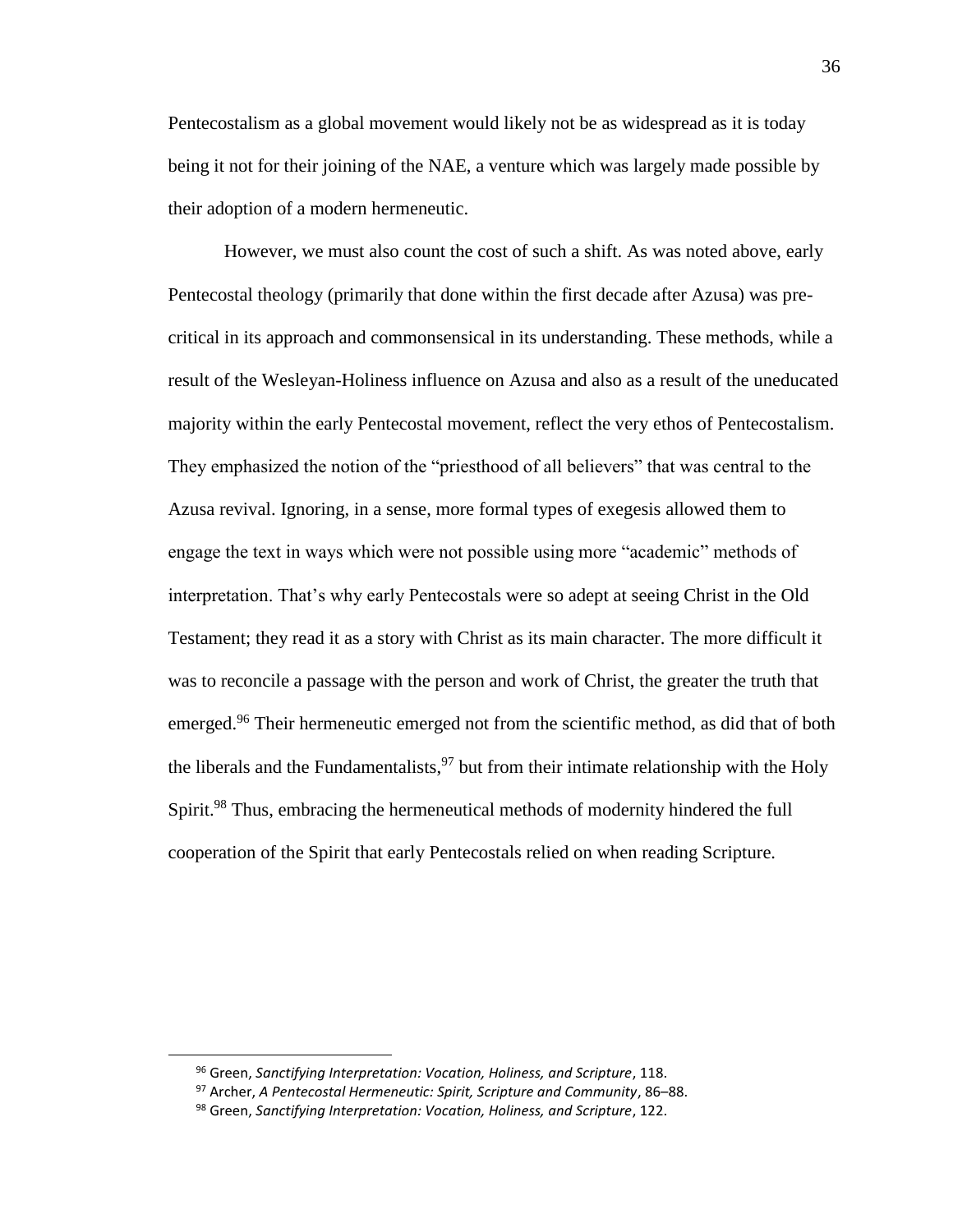# *A 21st -Century Pentecostal Hermeneutical Strategy*

Recent trends in Pentecostal hermeneutics have sought to remedy the damage to Pentecostal readings of Scripture that have resulted from their embracement of modernity.<sup>99</sup> By reclaiming the epistemological and soteriological concerns of early Pentecostal hermeneutics, Ken Archer and Chris Green, respectively, have paved the way for a Pentecostal approach to Scripture which I believe can be used to read it in a way that is faithful to the heart of the Pentecostal movement whilst engaging the text in a (post-)critical academic manner.

Archer's interpretive strategy is predicated upon the tridactic relationship between the Holy Spirit, Scripture, and the interpreting community. He draws this dynamic from John Christopher Thomas' argument that the Jerusalem Council in Acts 15 demonstrates the early church's hermeneutical strategy as reflecting this tridactic negotiation stated above.<sup>100</sup> Archer's strategy emphasizes the importance of Pentecostalism's Central Narrative Convictions, namely the 'Latter Rain' motif by which they identified themselves, and their Full Gospel understanding of Christ's role in God's redemptive plan for creation. 101

<sup>99</sup> Cheryl Bridges Johns, "Grieving, Brooding, and Transforming," *Journal of Pentecostal Theology* 23, no. 2 (October 2014): 141–153,

https://seu.idm.oclc.org/login?url=http://search.ebscohost.com/login.aspx?direct=true&db=a9h&AN=99 181125&site=ehost-live&scope=site. This particularly striking and powerful example of contemporary rejections of modern Evangelical interpretations of Scripture frames the interpretive process through the lens of feminism.

<sup>&</sup>lt;sup>100</sup> John C. Thomas, "Women, Pentecostals and the Bible: An Experiment in Pentecostal Hermeneutics," *Journal of Pentecostal Theology* 2, no. 5 (October 1, 1994): 41–56, accessed October 20, 2017, http://booksandjournals.brillonline.com/content/journals/10.1177/096673699400200504.

<sup>&</sup>lt;sup>101</sup> See Kenneth J. Archer, "Pentecostal Story: The Hermeneutical Filter for the Making of Meaning," *Pneuma* 26, no. 1 (March 1, 2004): 36–59, accessed October 20, 2017,

http://booksandjournals.brillonline.com/content/journals/10.1163/157007404776111090.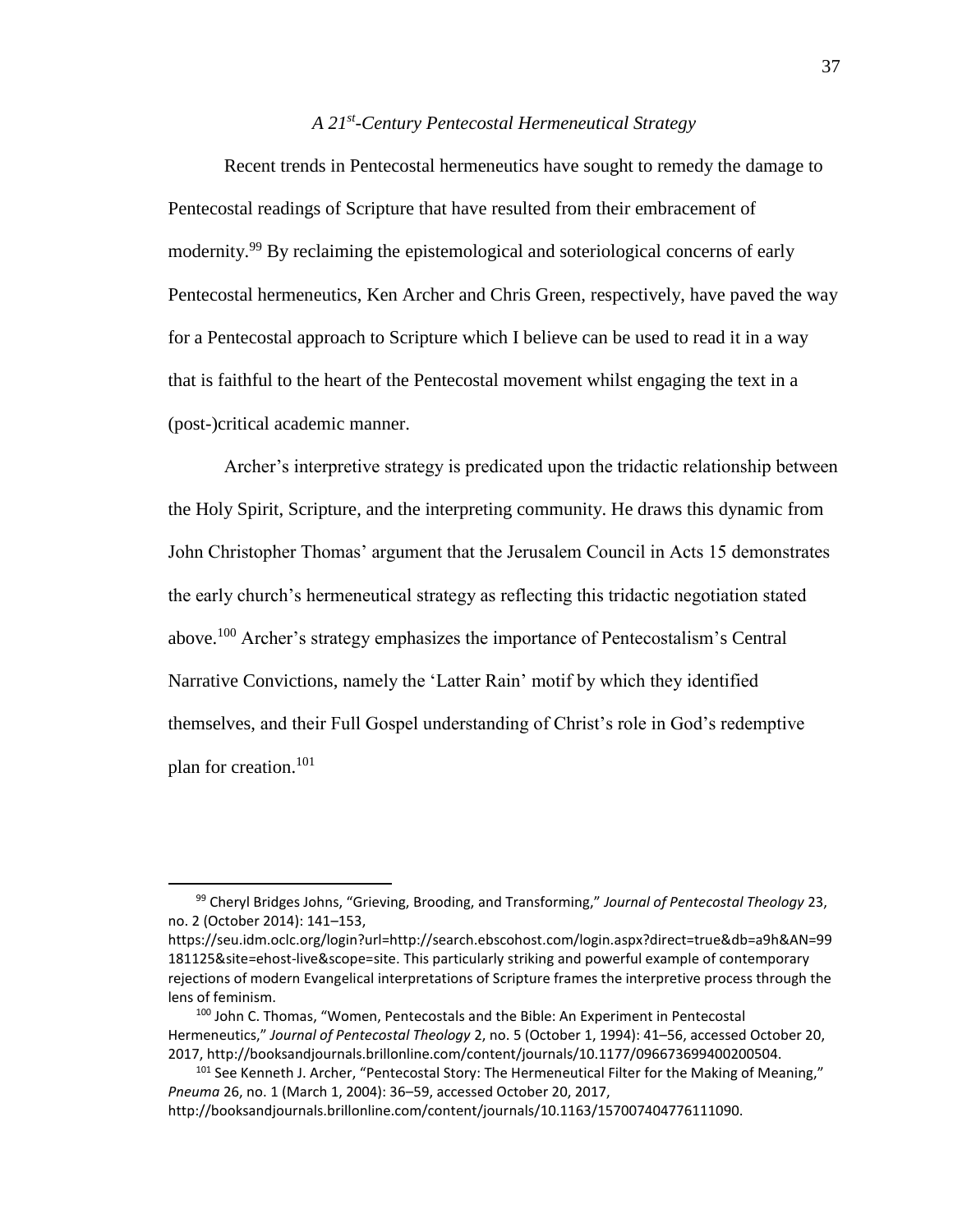Because of the centrality of the Pentecostal story to the early Pentecostals, Archer develops a narrative critical approach to biblical interpretation in order to stay faithful to the Pentecostal ethos. This approach posits the reader as an active participant with(in) the biblical narrative(s), allowing for an experiential relationship between the reader and the word.<sup>102</sup> Thus, Scripture becomes a dialogical partner within the ongoing dialectic of interpretation because the text is able to speak uniquely in different contexts.<sup>103</sup>

Understanding the importance of the reader in determining meaning, Archer then develops the position of the community within his hermeneutical framework.<sup>104</sup> The contribution of the community is twofold: 1) the community determines the context from which the text is read and engaged, and 2) the community determines the method, which, as stated above, is a narrative critical method of interpretation. The context of the community is integral to the interpretive process because our context's shape who we are as individuals and communities. This dynamic becomes apparent when comparing the context of early Pentecostals with that of contemporary American Pentecostals. However, understanding the initial context of the Pentecostal movement is necessary even when developing and employing a contemporary 'Pentecostal hermeneutic.' The diversity that was present at Azusa shaped the movement's message of inclusion, as shown above. This meant that Pentecostalism *as a movement* is an advocate for those ostracized from

<sup>102</sup> Melissa L. Archer, *"I Was in the Spirit on the Lord"s Day': A Pentecostal Engagement with Worship in the Apocalypse* (Cleveland, TN: CPT Press, 2015), 47.

<sup>103</sup> Archer, *A Pentecostal Hermeneutic: Spirit, Scripture and Community*, 215–223. Archer utilizes semiotic theory to explain the relationship between the text and the reader. The social-cultural background of the text as well as its final linguistic form are contributing voices in the conversation, but do not in and of themselves determine the meaning of the text. "Semiotics also views the text as an underdeterminate yet stable entity that affirms the reader as a necessary component in the communicative event and the making of meaning." (p. 223)

<sup>104</sup> Ibid., 223–247.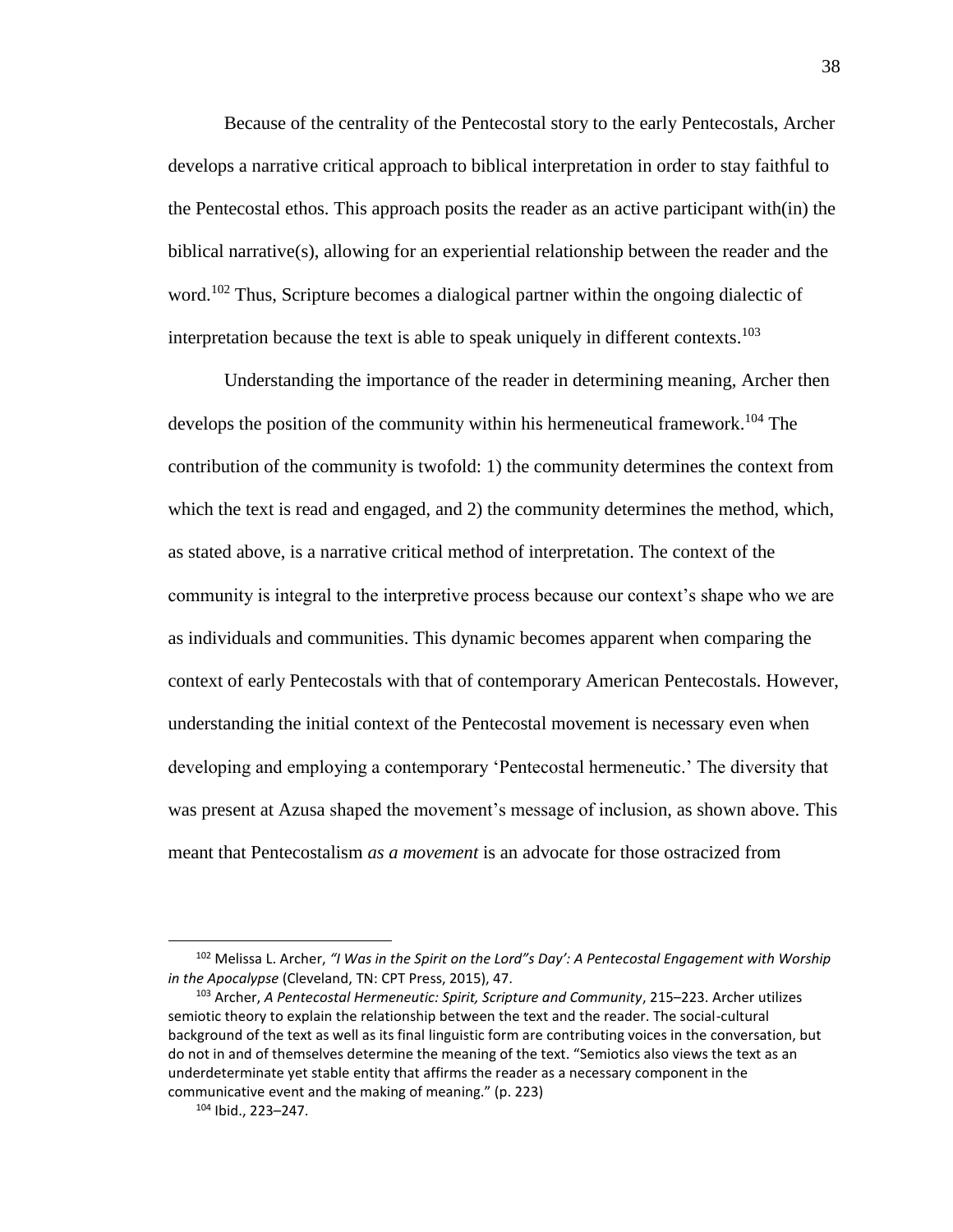society. Zachary Tackett would argue that Early Pentecostals were essentially liberationist in their theology.<sup>105</sup> Therefore:

A contemporary Pentecostal missional hermeneutic must embrace the same starting position as the Liberationist – the present context of the community. Both share a basic understanding that Scripture is to be read and heard in an ecclesiastical context. The ecclesiastical context is the local base community. The interpretive process is a grass roots communal activity. The Pentecostal hermeneut must be entrenched within a Pentecostal community and in tune with the concrete realities of suffering, poverty and marginalization. This incarnational approach of being the people of God in solidarity with the suffering of humanity creates com-passion.<sup>106</sup>

Even if the present context of the interpreter is not one of suffering, poverty, and

marginalization, the experience of the Spirit allows us as a community to identify with

and advocate for the oppressed in our readings of Scripture.<sup>107</sup> Thus, in order to interpret

the bible as Pentecostals, we must engage the text in a manner faithful to our historic and

global communities in addition to our present contexts, whatever they may be.

This now leads us to the role of the Spirit in Archer's hermeneutical strategy.

Archer identifies the Holy Spirit as dependent upon both Scripture and the community to be heard but states that "the Spirit's voice is not reduced to or simply equated with the Biblical text or the community, but is connected to and dependent upon these as a necessary means for expressing the concern(s) of the God-head (Trinity)."<sup>108</sup>

 $105$  Zachary Michael Tackett, "As a Prophetic Voice: Liberationism as a Matrix for Interpreting American Pentecostal Thought and Praxis," *JEPTA: Journal of the European Pentecostal Theological Association* 33, no. 1 (March 2013): 42–57,

https://seu.idm.oclc.org/login?url=http://search.ebscohost.com/login.aspx?direct=true&db=a9h&AN=86 872068&site=ehost-live&scope=site.

<sup>106</sup> Kenneth J Archer and Richard E Waldrop, "Liberating Hermeneutics: Toward a Holistic Pentecostal Mission of Peace and Justice," *Journal of the European Pentecostal Theological Association* 31, no. 1 (2011): 75,

https://seu.idm.oclc.org/login?url=http://search.ebscohost.com/login.aspx?direct=true&db=rfh&AN=ATL A0001833487&site=ehost-live&scope=site.

<sup>107</sup> Archer, *A Pentecostal Hermeneutic: Spirit, Scripture and Community*, 250. <sup>108</sup> Ibid., 247–248.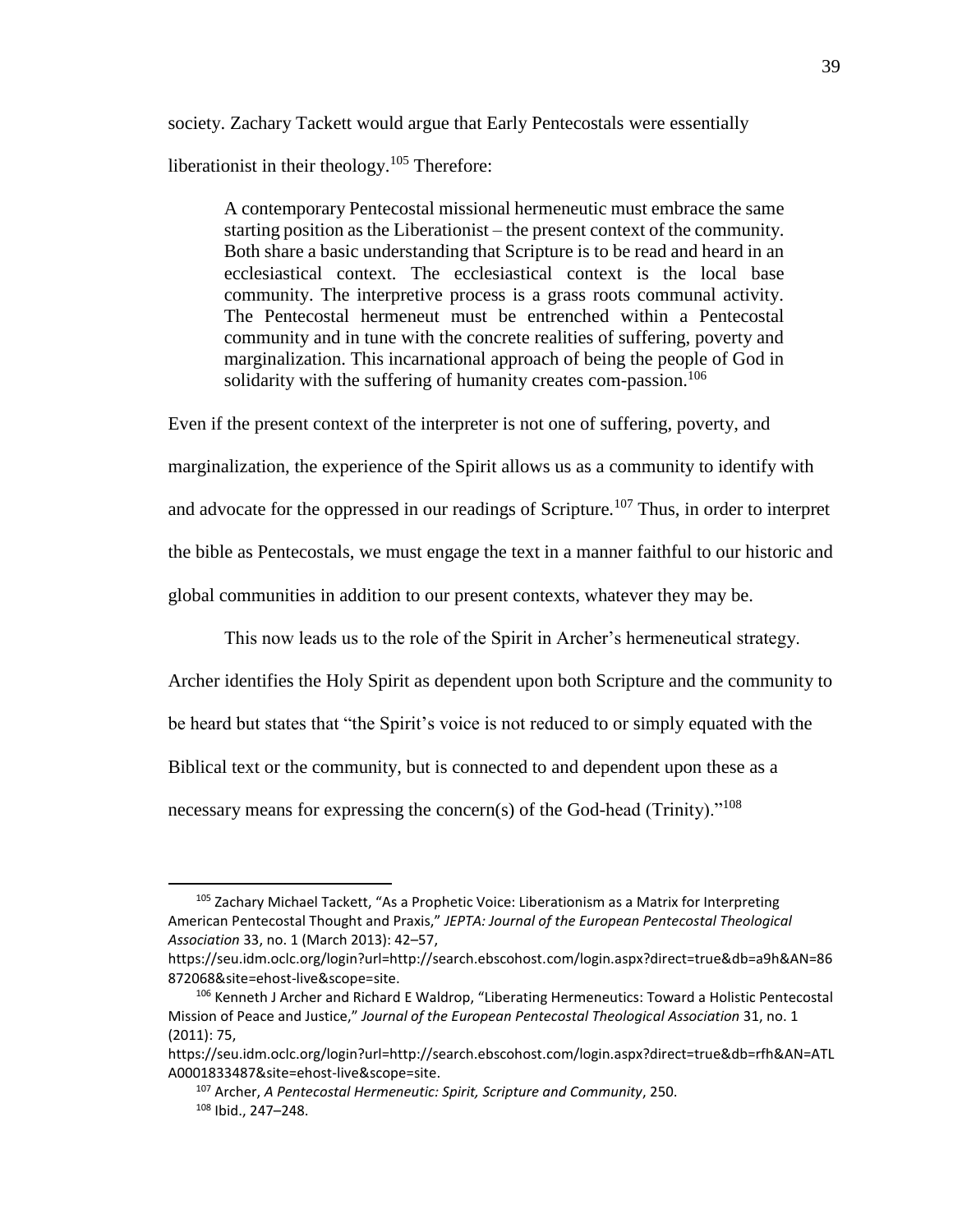It is the concerns of the God-head that are of particular importance to us as

Christians and I believe Chris Green brings these concerns to light in *Sanctifying* 

*Interpretation*. If, as Archer states, "the goal is to understand the text as the Spirit inspires

the community to discern the meaning for today,"<sup>109</sup> then Green would contend that the

Spirit is using the text to sanctify and transform the community through its readings of

Scripture. To put it in Green's own words:

By the Spirit's grace, the Scripture *works* salvation, renewing our vision of the world by transforming us at the depths of our being. So transformed, we begin to discover our place in the mission of God entrusted to the church, and to bring his goodness and justice to bear in the lives of our neighbors and enemies.<sup>110</sup>

For Green, the transformational working of the Spirit through Scripture is

grounded in the Christian's call to vocation and holiness. However, if we are to properly

interpret Scripture for the purpose of transforming those two attributes of the Christian

life, we must first properly understand those two attributes. $111$  In short, Green says that:

…we are called to share in Christ's vocation, joining him in bringing to bear God's holiness for the good of all creation, and… that we cannot live out our vocation unless and until we dramatically reimagine the character of holiness and the sanctified life, seeing our set-apart-ness not as an end in itself, but as a call to live together with Christ in his radical openness to and intercession for our neighbors.<sup>112</sup>

Thus, "our readings of Scripture work to draw us into that holiness, (trans)forming us for

our vocation as Christ's co-sanctified co-sanctifiers."<sup>113</sup> More specifically, the Spirit, by

helping the reader see Christ in the Old and New Testaments, ultimately uses Scripture to

l

<sup>109</sup> Kenneth J. Archer, "Hermeneutics," in Adam Stewart, ed., *Handbook of Pentecostal Christianity* (Northern Illinois University Press, 2012), 108-116 [p. 116].

<sup>110</sup> Green, *Sanctifying Interpretation: Vocation, Holiness, and Scripture*, 111.

<sup>111</sup> For his full revisioning of vocation and holiness see Chapters 1 and 2 in *Sanctifying Interpretation*.

<sup>112</sup> Green, *Sanctifying Interpretation: Vocation, Holiness, and Scripture*, 109.

 $113$  Ibid.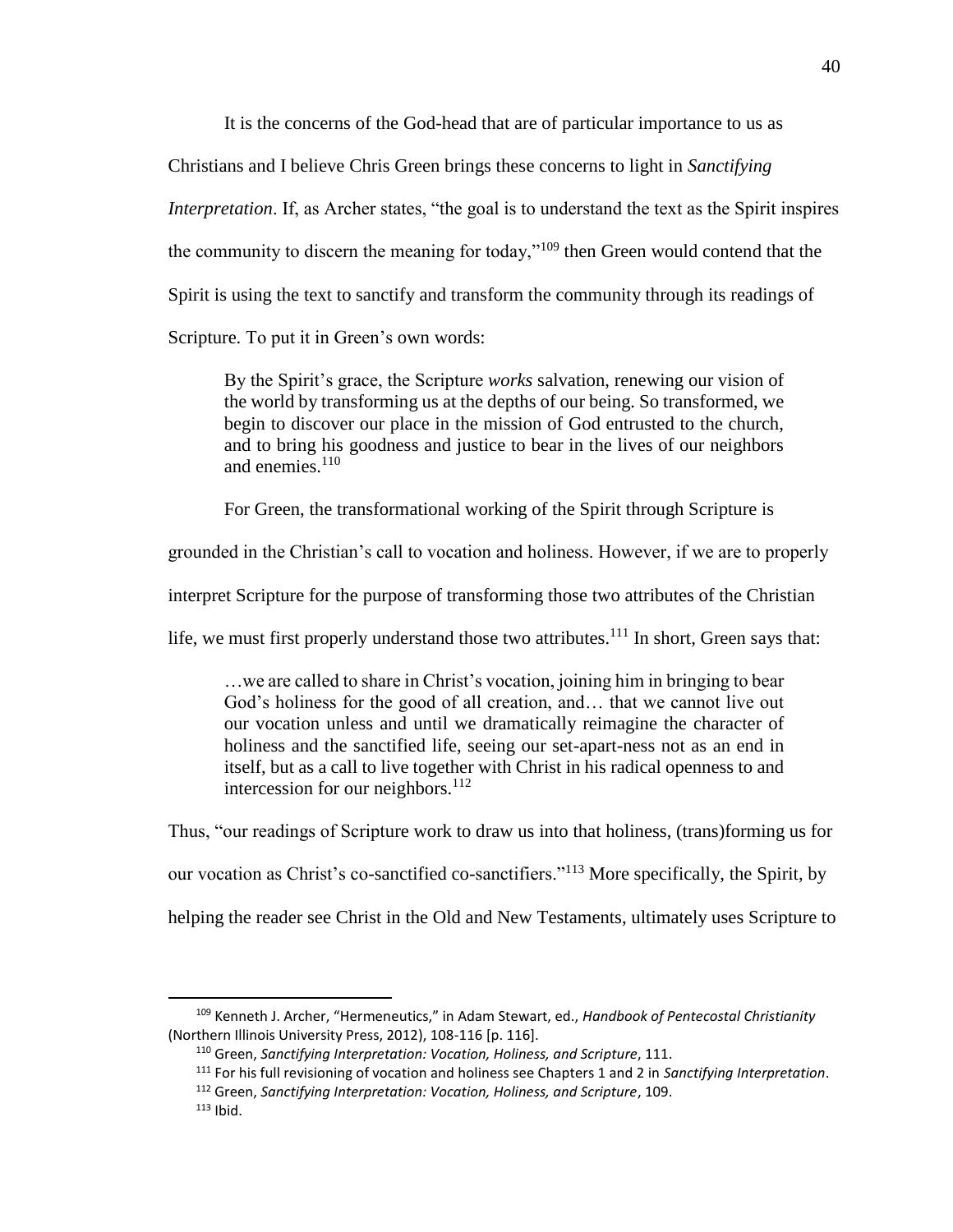sanctify the reader. These intertextual echoes allow Scripture to interpret Scripture, adding to the depth of meaning without compromising the semiotic integrity of the text.<sup>114</sup> Properly understanding intertextuality, as it relates to the relationship of the OT to the NT, allows us to assess and further extrapolate the usage of OT texts in the NT into the present day. This mindset was clearly present among early Pentecostals who began to understand themselves as part of the Latter Rain. When guided by the Spirit, discovering the intertextual echoes of the biblical text can be a prophetic experience that allows the reader to step into the text and be transformed.

#### *Conclusion*

I believe that I have shown that the two interpretive approaches detailed above are complementary. Archer's attention to the vital role of community within the tridactic negotiation for meaning emphasizes the importance of Azusa's message of inclusion. Furthermore, by employing a narrative-critical approach to the text, Pentecostals can read Scripture in light of their central narrative convictions. As the Full Gospel, prophetic community of the Latter Rain, Pentecostals understand themselves to be active participants in the ongoing work of Christ.

By taking a soteriological, rather than an epistemological, approach to Scripture, Green avoids the often-harmful language of modernity that is used to describe the nature and inspiration of Scripture.<sup>115</sup> This approach allows for the Spirit to be understood as

<sup>114</sup> See Robby Waddell, *The Spirit of the Book of Revelation*, vol. 30, Journal of Pentecostal Theology Supplement Series (Dorset, UK: Deo Publishing, n.d.), chap. 2.

<sup>115</sup> Green, *Sanctifying Interpretation: Vocation, Holiness, and Scripture*, 2. This apprehension to embrace conventional Evangelical epistemological concerns about Scripture is shared by Archer. See Archer, *A Pentecostal Hermeneutic*, 200-208.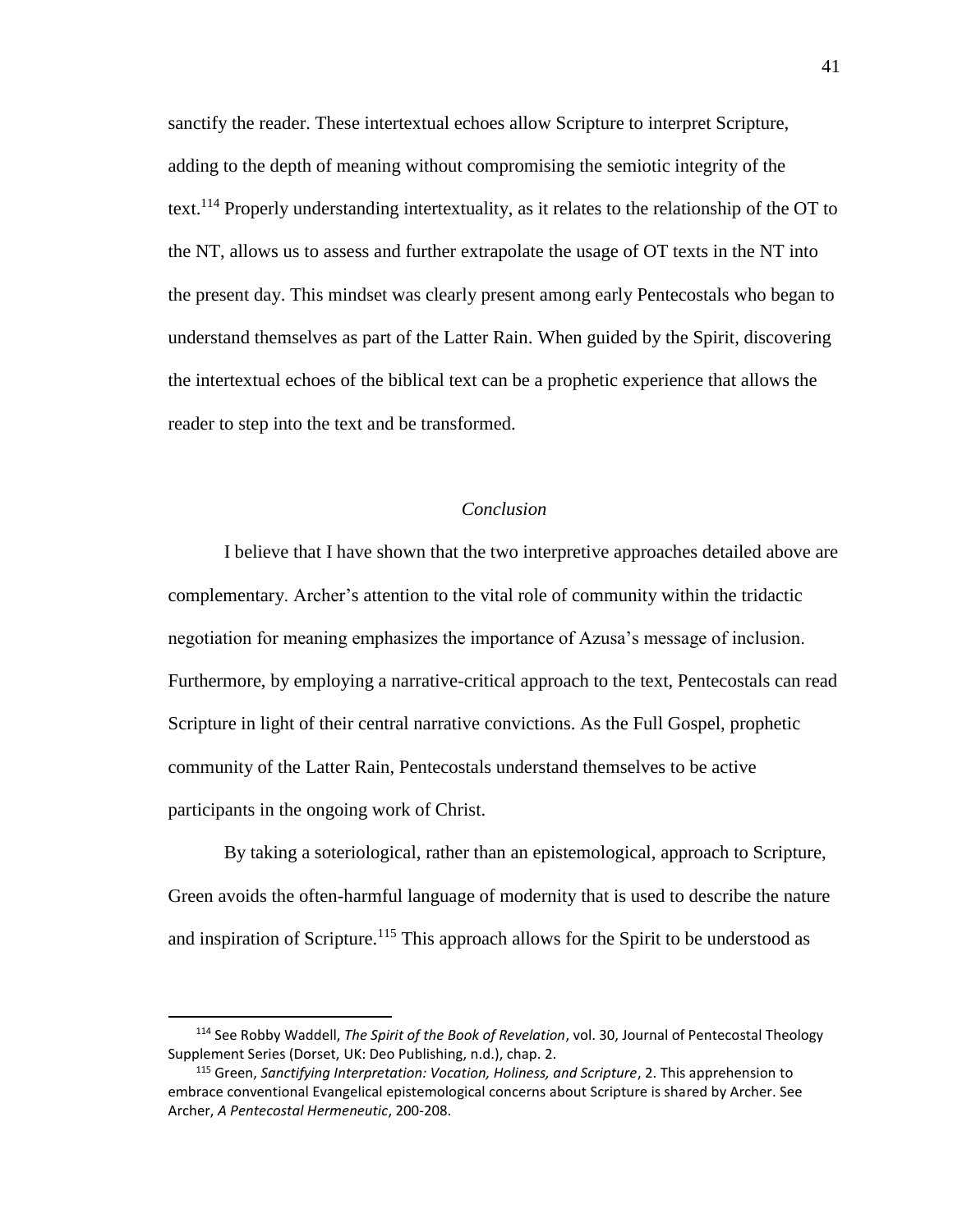that which transforms the reader through their reading of Scripture, a relationship which builds upon the Spirit's role as it is described by Archer. This is accomplished, in part, by the function of intertextual echoes as narrative starting points through which readers can enter the text. When read in this way, the Biblical text allows for a more dynamic reading of discipleship both within the New Testament and, as the following chapter will demonstrate, in the Old Testament.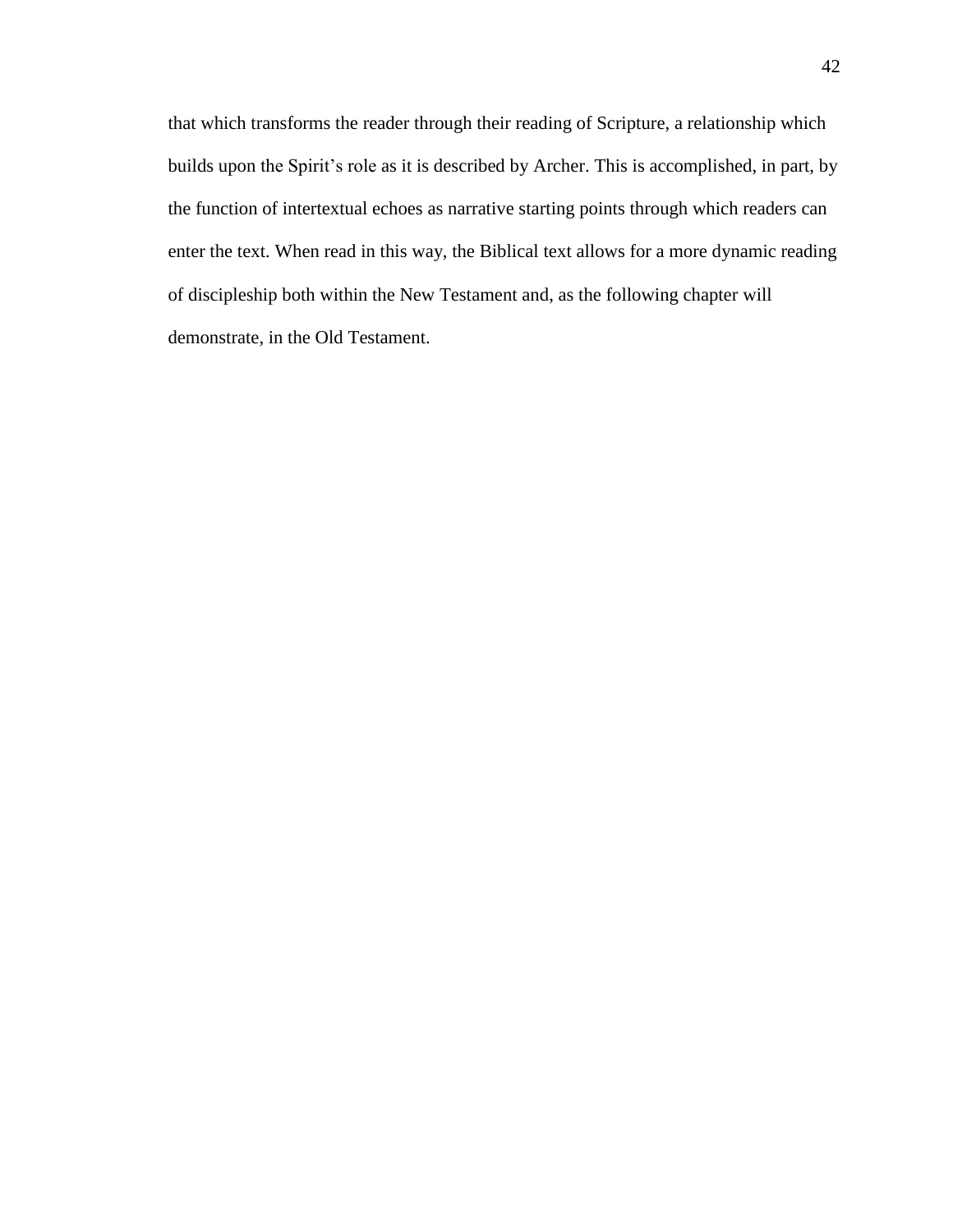## CHAPTER 4: REVISIONING PENTECOSTAL UNDERSTANDINGS OF DISCIPLESHIP

The above chapters have served to bring light to need for a more robust and distinctly Pentecostal theology of discipleship. Many aspects of the existing theology of discipleship are indispensable, but so far, the movement has failed to produce a theology reflective of the diverse implications of Pentecostalism. The purpose of the following is to lay the foundation upon which a more robust theology of discipleship can be developed. First, I will identify the intertextual echoes that allow Psalm 23 to be read Christologically. Then I will interpret Psalm 23 as a metaphor for the life of a disciple, bringing to light key aspects and events that accompany such a journey.

## *A Pentecostal Approach to Psalm 23*

Psalm 23 occupies a special position within the Christian tradition on account of its widespread popularity both within and without the Church.<sup>116</sup> John Goldingay puts it

best when he writes:

l

Its preciousness derives in part from its lyricism and metaphor. One cannot tie down any aspect of some concrete situation that its author had in mind. Everything is imagery. The consequence is that readers can directly access the psalm through their own experience of (e.g.) lack, provision, darkness, fear, and trouble. This may be especially easy for people who (e.g.) have experience of shepherding or dark canyons, but it is also quite possible for people who have no such experience, because the metaphors themselves have a capacity to transcend cultural and experiential gaps. Interpreting a psalm such as this cannot focus on seeking to establish the specific experience out of which it came. It focuses on the metaphors the psalm uses, so as to enter as deeply as possible into their content and resonances.<sup>117</sup>

<sup>116</sup> David Gambrell, "Following the Shepherd Psalm through the Ages," *Liturgy* 27, no. 3 (July 1, 2012): 29–36, accessed September 27, 2016, http://dx.doi.org/10.1080/0458063X.2012.666460; David Jasper, "The Twenty-Third Psalm in English Literature," *Religion & Literature* 30, no. 1 (1998): 1–11, accessed November 7, 2016, http://www.jstor.org/stable/40059798.

<sup>117</sup> John Goldingay, *Psalms*, vol. 1, Baker Commentary on the Old Testament Wisdom and Psalms (Grand Rapids, MI: Baker Academic, 2006), 43.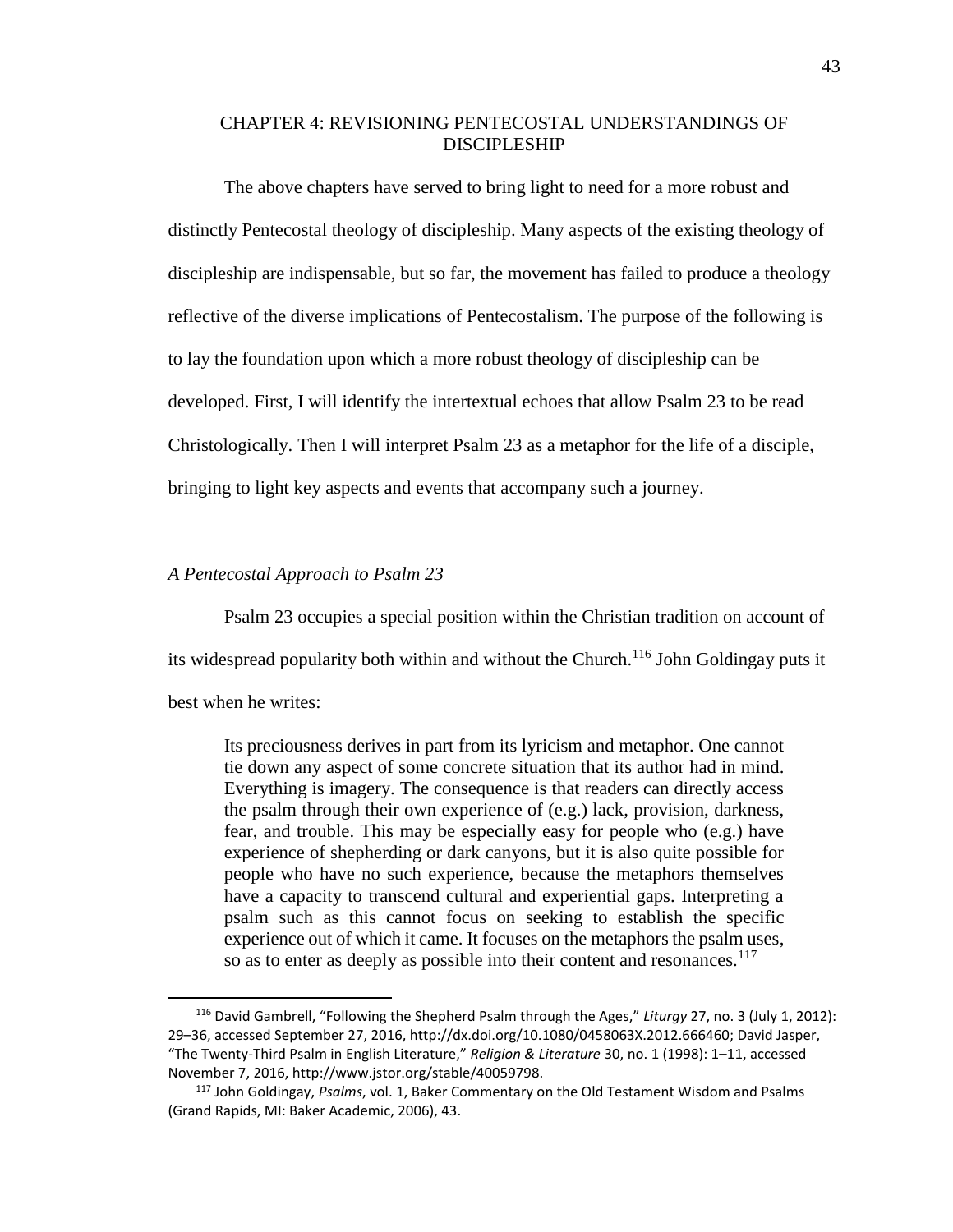Hence, the great depth of meaning that can be found within this psalm does not arise out of a historical-critical approach to the text, but rather a more nuanced analysis of the metaphors that are presented.

The narrative of this particular poem follows the journey of the psalmist as they follow the leading of Yahweh. The structure of this poem depends on the interpretation of the predominant metaphors in the text. The most natural reading of Psalm 23 presents one overarching metaphor for the Lord as Shepherd.<sup>118</sup> Sam Terrien identifies four strophes within this larger metaphor that each correspond with a particular role of the Shepherd: Pastor, Guide, Healer, and Host.<sup>119</sup> These five related metaphors will guide my reading of the text.

Jesus refers to himself as "the good shepherd" in John 10:11, and the book of Hebrews builds upon this theme further, referring to Jesus as "the great shepherd" (Heb.  $13:20$ ).<sup>120</sup> This notion, coupled with the familiarity of referring to Jesus as Lord, allows for a Christological re-reading of Psalm 23 in light of the gospel. Therefore, reading the psalm as that of a faithful follower of Yahweh becomes reading the psalm as that of a committed disciple of Christ.

A necessary part of the life of a disciple is the ongoing relationship one has with Christ. This dynamic is often represented through the metaphor of a journey. For

<sup>118</sup> Samuel Terrien, *The Psalms: Strophic Structure and Theological Commentary*, Eerdmans Critical Commentary (Grand Rapids, MI: William B. Eerdmans Publishing Company, 2003), 239. <sup>119</sup> Ibid., 238.

<sup>120</sup> Steven W Smith, "Jesus Christ, the Good to Great Shepherd," *Southwestern Journal of Theology* 56, no. 1 (September 2013): 53, accessed October 24, 2016,

https://seu.idm.oclc.org/login?url=http://search.ebscohost.com/login.aspx?direct=true&db=rfh&AN=ATL A0001991826&site=ehost-live&scope=site.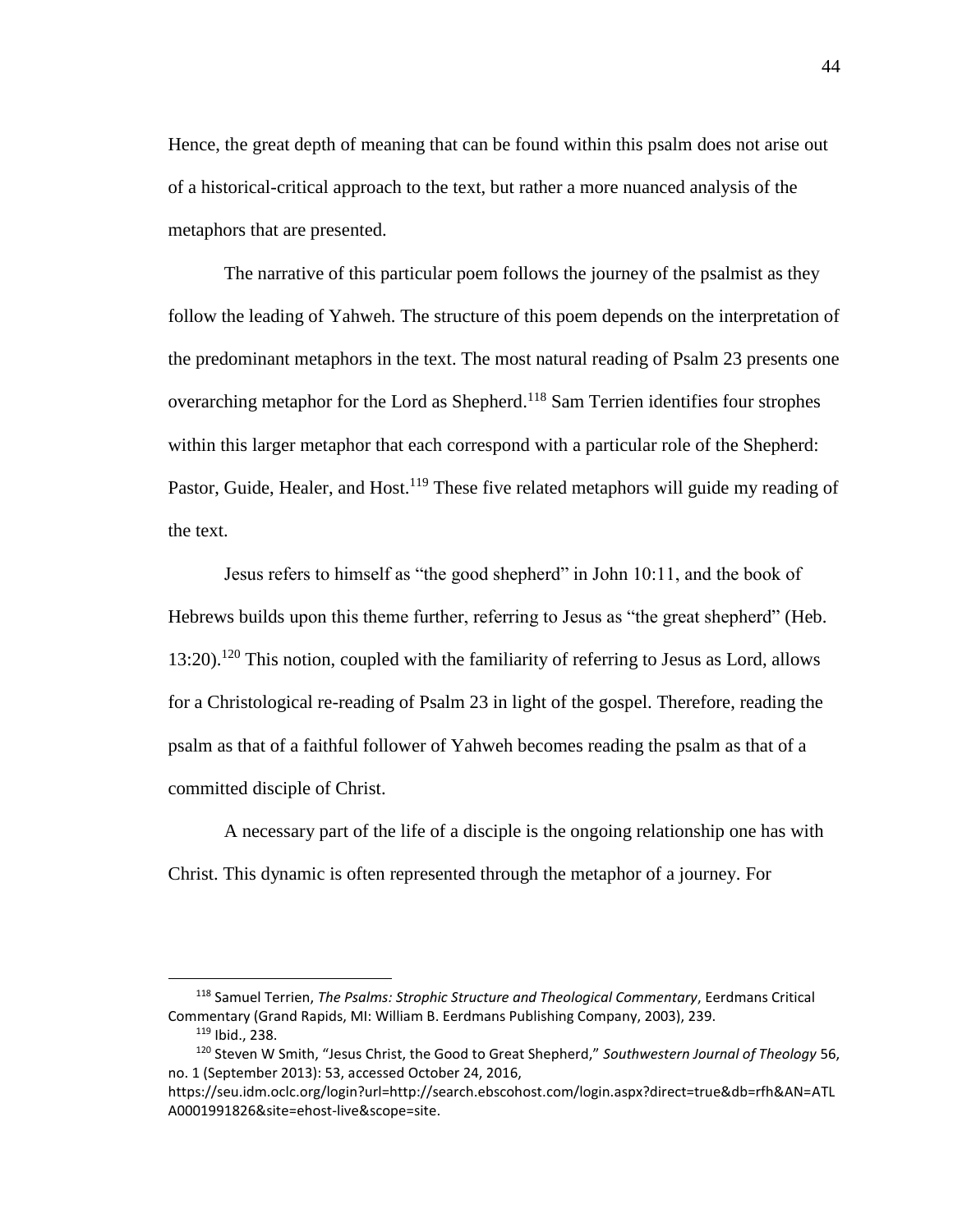Pentecostals, this journey is known as the *via salutis*, or "way of salvation."<sup>121</sup> It is through our ongoing relationship with Christ that we are continually being saved. For Archer, this *via salutis* is embodied in the Fivefold Gospel.<sup>122</sup> Archer integrates the two by identifying five sacramental ordinances that correlate to a doxological confession within the Fivefold Gospel and that serve as significant crisis experiences along the *via salutis*.

Read with the above theological framework in mind, Psalm 23 can be understood as a paradigmatic text for the life of a disciple. The journey that the psalmist describes draws parallels to the *via salutis* as understood within the framework of the Fivefold Gospel. This particular reading will not take the form of a traditional exegesis. Rather, it will be a more narrative reading of the text with the purpose of developing a theological metaphor for the life of a disciple from which a more robust theology of discipleship can be developed.<sup>123</sup>

#### *Interpretation of Psalm 23*

 $\overline{\phantom{a}}$ 

*"1The Lord is my shepherd, I shall not want."*

The psalmist begins with a powerful declaration of faith in and dependency on Yahweh. The life of a disciple begins with a similar declaration, expressed in Rom. 10:9 as a confession that "Jesus is Lord." Such a statement marked the beginning of our lives

<sup>121</sup> Archer, *The Gospel Revisited: Towards a Pentecostal Theology of Worship and Witness*, 65–82.  $122$  Ibid., 68-73.

<sup>&</sup>lt;sup>123</sup> There already exists, within Pentecostal scholarship, a precedent for creative interpretations of the Psalms. See Lee Roy Martin, "Longing for God: Psalm 63 and Pentecostal Spirituality," *Journal of Pentecostal Theology* 22, no. 1 (April 2013): 54–76, accessed March 30, 2017, https://seu.idm.oclc.org/login?url=http://search.ebscohost.com/login.aspx?direct=true&db=a9h&AN=87 602487&site=ehost-live&scope=site.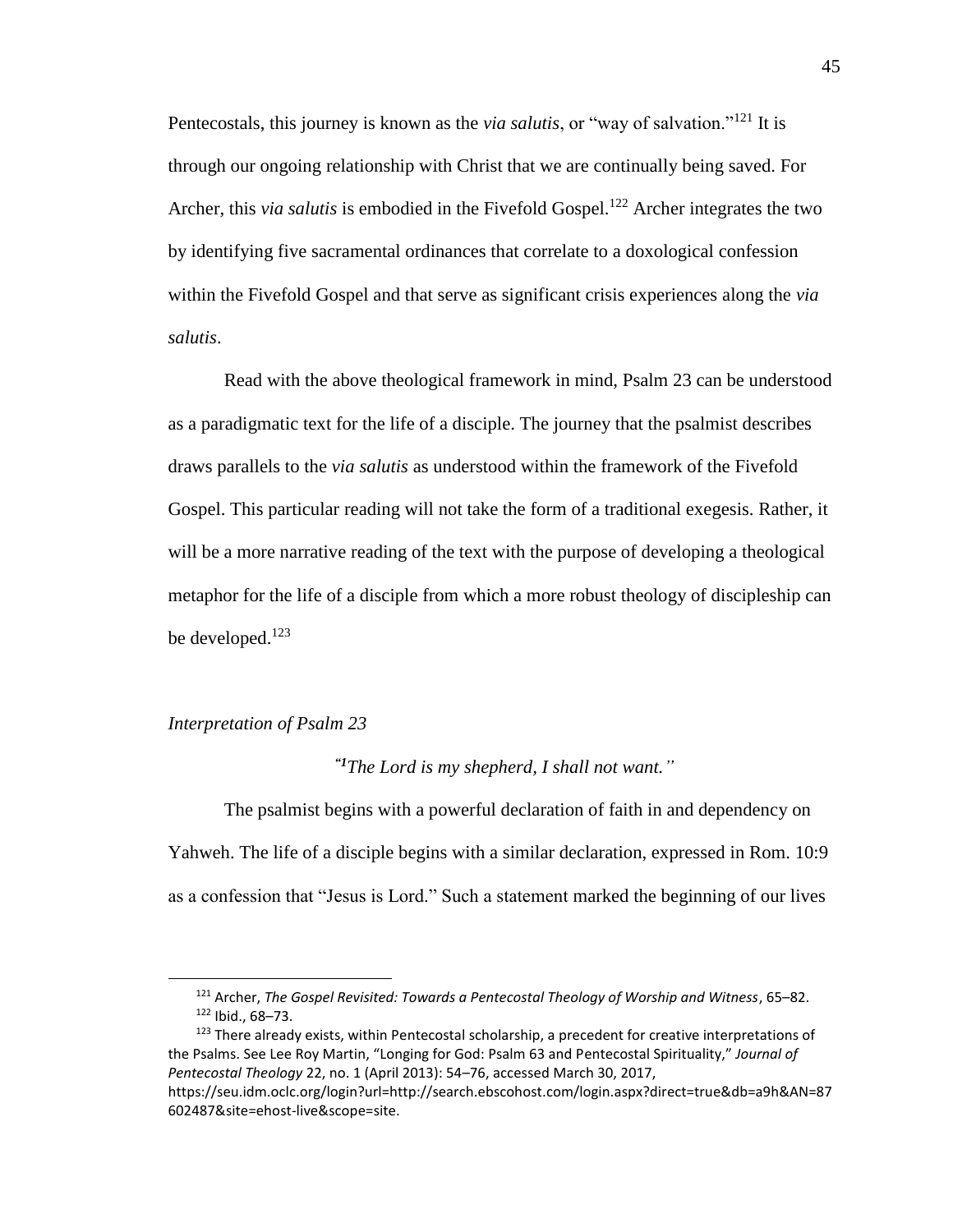as disciples and our recognition of Jesus as Savior symbolized our embarking upon the *via salutis*.

When we begin our journey with Christ, we begin to realize that in Him all our desires are fulfilled. The Shepherd will provide for us in all areas of our life, nurturing us and bringing true peace into our hearts. No longer will the temporary pleasures of the flesh bring us satisfaction, for in Him we find true fulfillment.

*"2 He makes me lie down in green pastures; He leads me beside quiet waters."*

As disciples are pastored into the body of Christ, represented by the psalmist joining the Shepherd's flock,<sup>124</sup> we find ourselves surrounded by an abundance of life that was previously unavailable. Just as the sheep in the psalmist's day would have been travelling through a landscape largely devoid of life, so too do we find ourselves living amidst a culture that operates antithetically to the sustainment of both physical and spiritual life. But, the pastoring Savior made a way and revealed to us the green pastures and quiet waters that can truly sustain us.

The waters also remind us of Jesus' call to baptism. Once we begin to drink from the life-giving stream, we should feel compelled to immerse ourselves totally in it. In baptism we identify ourselves fully with Christ, reenacting His atoning death and resurrection on the Cross.<sup>125</sup> We emerge from the cleansing waters washed anew as an outward testimony to the internal transformation experienced in our initial salvific experience, and one step further into a lifelong journey with Christ.

*"3 He restores my soul; He guides me in the paths of righteousness for His name's sake."*

<sup>124</sup> Goldingay, *Psalms*, 1:348–349.

<sup>125</sup> Archer, *The Gospel Revisited: Towards a Pentecostal Theology of Worship and Witness*, 75–76.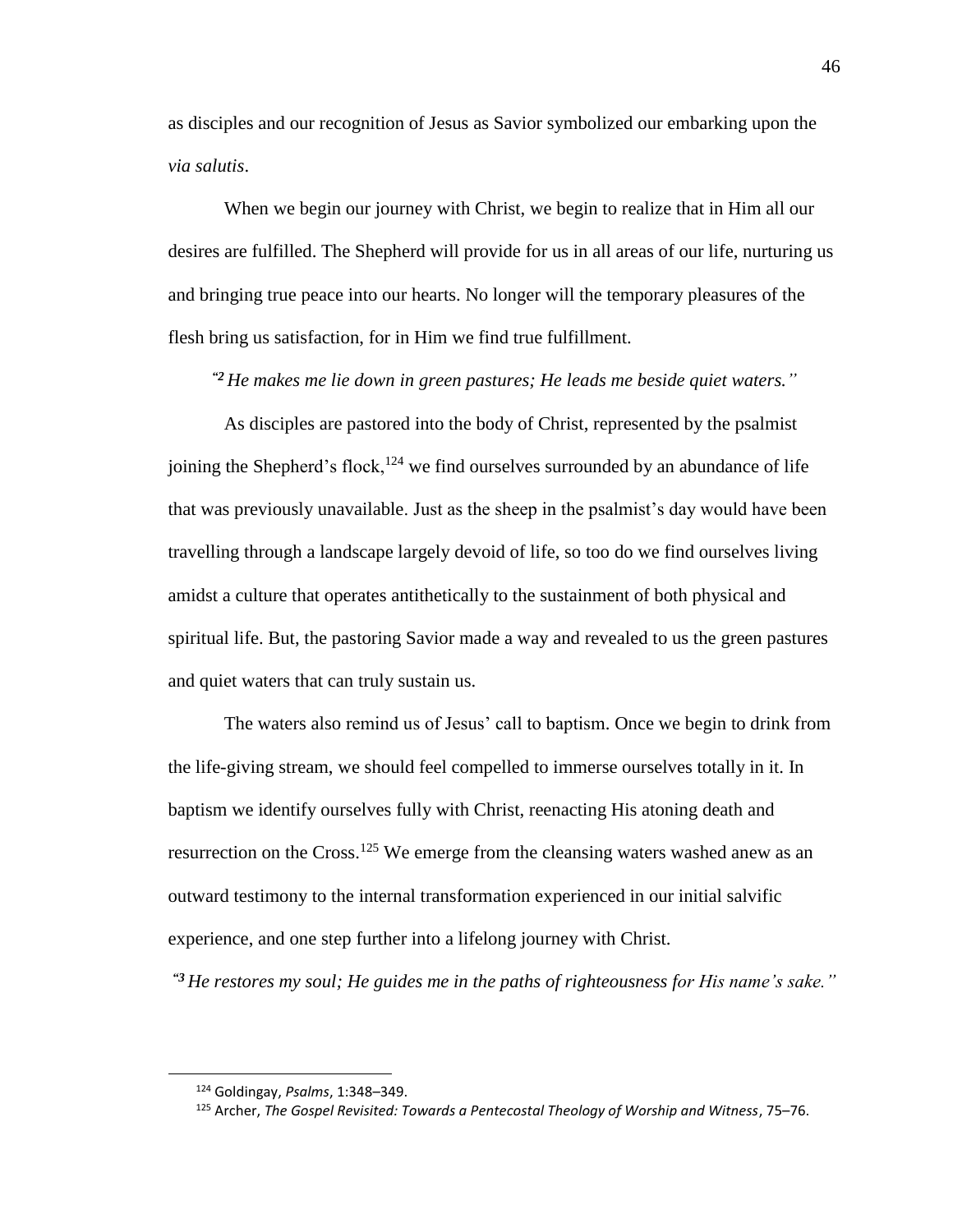If we continue to be fed by the same grass or drink from the same stream, we'll ultimately face the reality that every pasture will cease to grow, and every stream will one day run dry. We cannot grow complacent in our initial salvation because in doing so we miss the point of why Christ brought us to that point of salvation to begin with. When we experience initial salvation, we are justified and regenerated through the indwelling of the Holy Spirit. This same Spirit continually restores our soul so that we can learn to follow the Shepherd's call. When we journey along the paths of righteousness that bring glory to His name, the Spirit sanctifies us from within, allowing us to better understand how to love Christ every day.

Inevitably as we walk along these paths our feet will get dirty from the distractions that cause us to misstep. However, if we wash each other's feet, acknowledging that the journey isn't over but that the dirt that clings to us is simply a reminder of paths already tread, we can embody on the outside the internal sanctification that Christ is accomplishing within us through the Holy Spirit.<sup>126</sup> In doing so, we honor the work that Christ has done, and continues to do, as he guides us towards the greener pastures of eternity.

# *"4 Even though I walk through the valley of the shadow of death, I fear no evil, for You are with me; Your rod and Your staff, they comfort me."*

There may be moments along the journey where, even as disciples, we face hardship. Walking through the shadow of death is an inevitable consequence of living in a world that prefers the way of sin to the way of salvation. We are not precluded from suffering on account of our following Christ because we are a part of the suffering world which Christ was sent to redeem. However, we do not need to fear evil as Christ has

<sup>47</sup>

<sup>126</sup> Ibid., 76–77.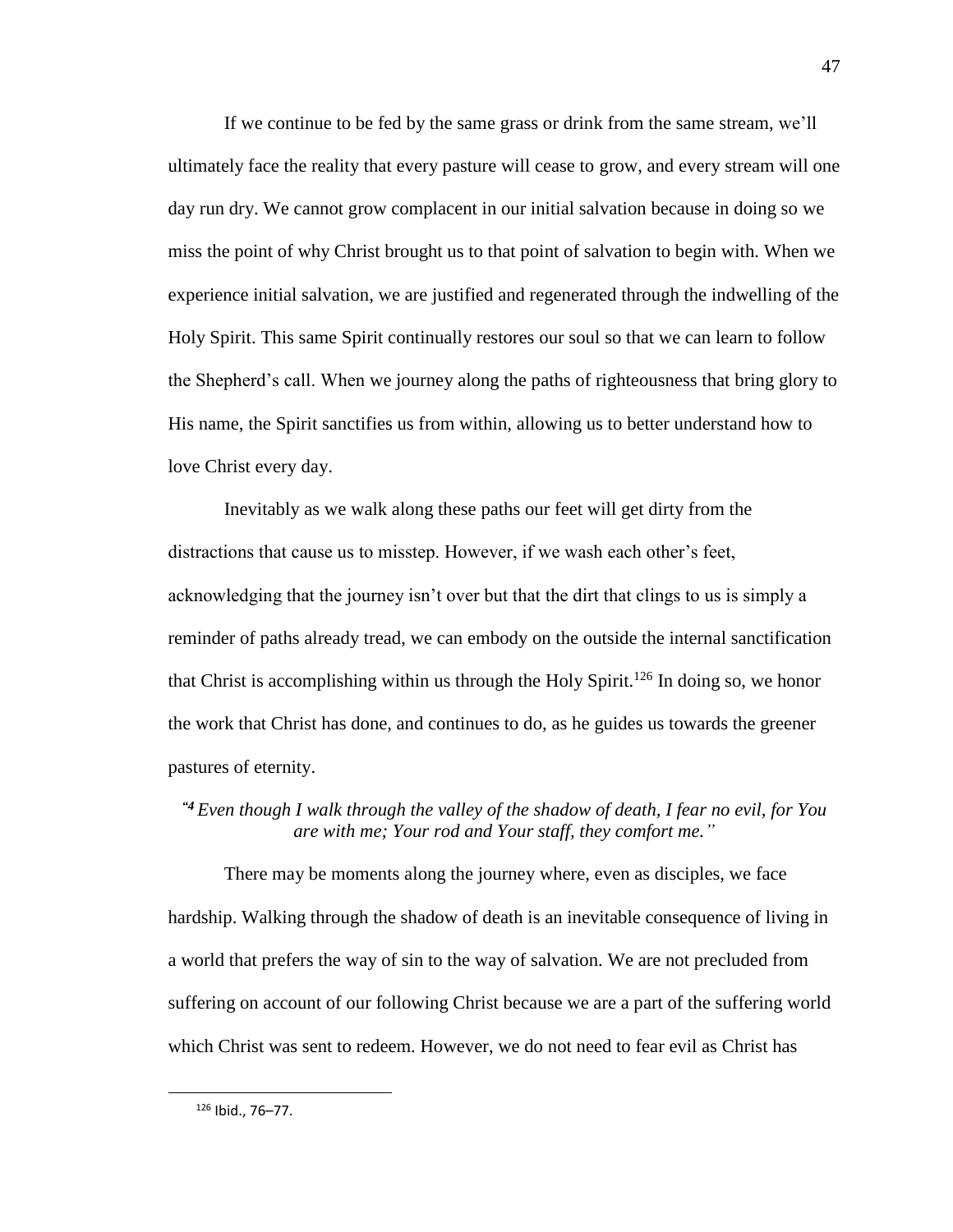empowered us with the Holy Spirit.<sup>127</sup> The rod and staff, which once belonged only to the Shepherd, now belongs to us as well. In Christ, and through the Spirit, we have been made "more than conquerors" in the face of any evil or suffering we may experience (Rom. 8:37-39). The Lord will protect us because the Lord dwells within us. This power is made a reality when we exercise the gift of glossolalic tongues. It is a reminder to our communities of the self-giving love of Jesus our Spirit Baptizer, and a witness to the world of the indescribable power of the Spirit which comforts us and gives us strength.<sup>128</sup>

#### *"5a You prepare a table before me in the presence of my enemies;"*

As we read of the table that is prepared before us we are reminded of Jesus at the Last Supper, hosting his disciples at what would be his last meal with them. At this final meal Jesus willingly ate with Judas, whom he knew would soon betray him. And yet, Jesus promised his disciples that his body would be broken, and his blood would be shed for all that sat at the table. In Christ we may no longer be of the world, but like Christ we are called to live among the enemies of the Gospel. Therefore, when we celebrate the Eucharist together as disciples, we challenge the established order of society. At this table we "dine in the fully-realized identity and dignity of being God's people, saved and sustained through the mission of the Son and Spirit!"<sup>129</sup> It is a reminder of Jesus' unconditional love and, "by the Spirit's intimately effective presence, the simple acts of eating Christ's bread and drinking his cup become by faith and in hope an anticipatory share in the delights of the beatific vision, a foretaste of the eschatological banquet."<sup>130</sup>

<sup>127</sup> Ibid., 43–64.

<sup>128</sup> Ibid., 77–78.

 $129$  Ibid., 80.

<sup>130</sup> Chris E. W. Green, *Toward a Pentecostal Theology of The Lord's Supper: Foretasting the Kingdom* (Cleveland, TN: CPT Press, 2012), 325.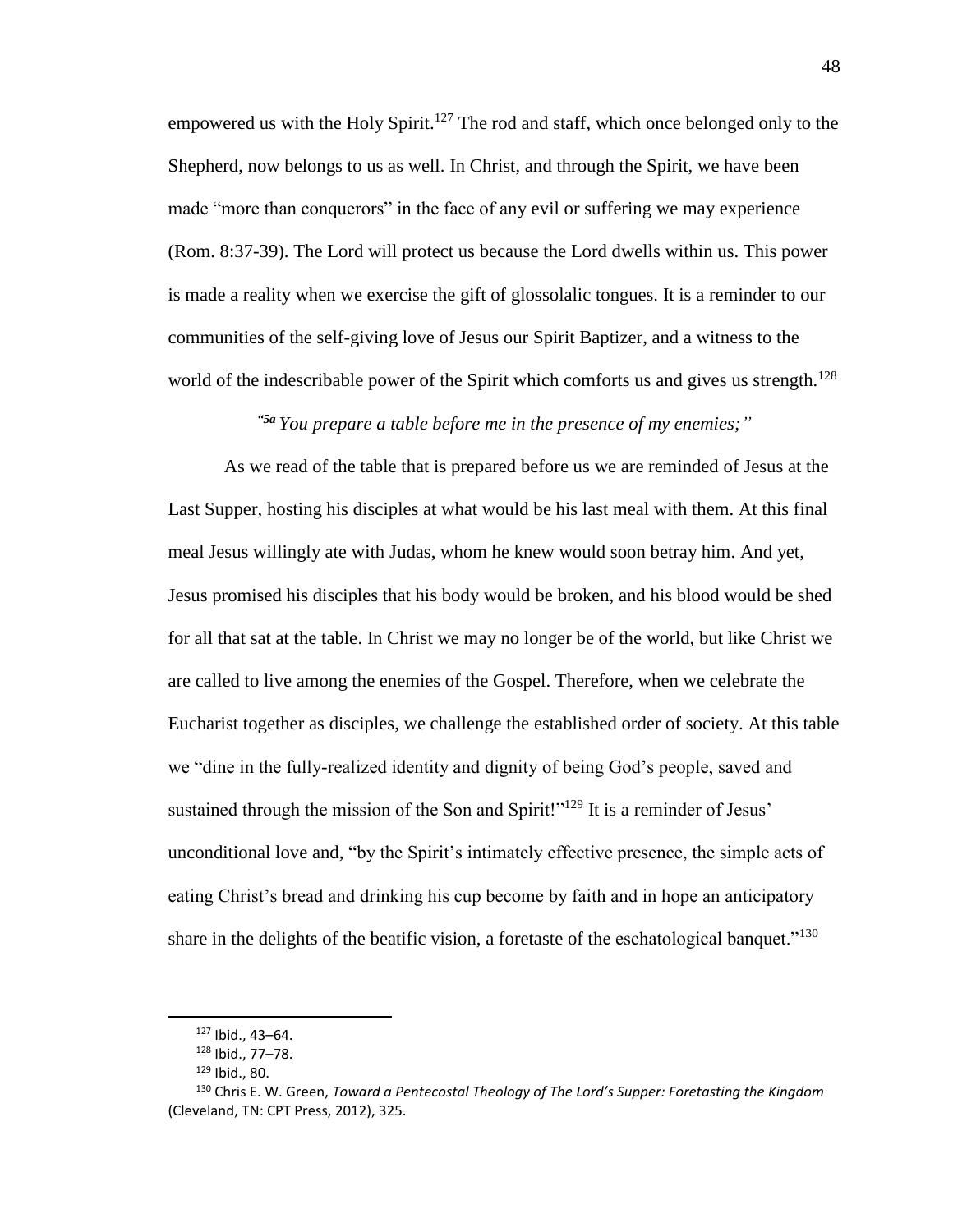## *" 5bYou have anointed my head with oil; My cup overflows."*

This anointing of oil is familiar to many whom take seriously the words of James 5:14-15 and believe in their hearts that Jesus came not just to save them, but to heal them. When we anoint others with oil and pray for God to heal them, we do so with the belief that Jesus has already healed us, is healing us, and will continue to heal us. This healing goes beyond just our physical bodies, but encompasses the whole of our very being.<sup>131</sup> Whenever we do experience a physical healing within our community, we know that we have experienced an inbreaking of the eschatological Kingdom of God into the present.<sup>132</sup>

The overflowing cup speaks to the abundant, sustaining grace given to us through the Spirit to which our healing serves as a testimony. This abundance of grace invites us to share it with those around us both within and without our immediate group of disciples. Just as Christ compassionately pours out his Spirit to us, so too should we demonstrate the same level of compassion to those within our larger communities that need to experience the healing power of Christ.

## *"6a Surely goodness and lovingkindness will follow me all the days of my life,"*

When we live our lives as a journey with Christ and allow the Spirit to renew us along the way, we can look back and see the evidence of a discipled life. As disciples, our lives should be marked by the same goodness and lovingkindness which Christ embodied when he walked upon the earth. The fruits of the Spirit should be evident in the way we interacted with those around us and in how we worshiped God. This journey is a lifelong commitment, but it is one which inspires joy and peace in the hearts of those who truly commit themselves to following Christ every step of the way.

<sup>131</sup> Archer, *The Gospel Revisited: Towards a Pentecostal Theology of Worship and Witness*, 79.  $132$  Ibid.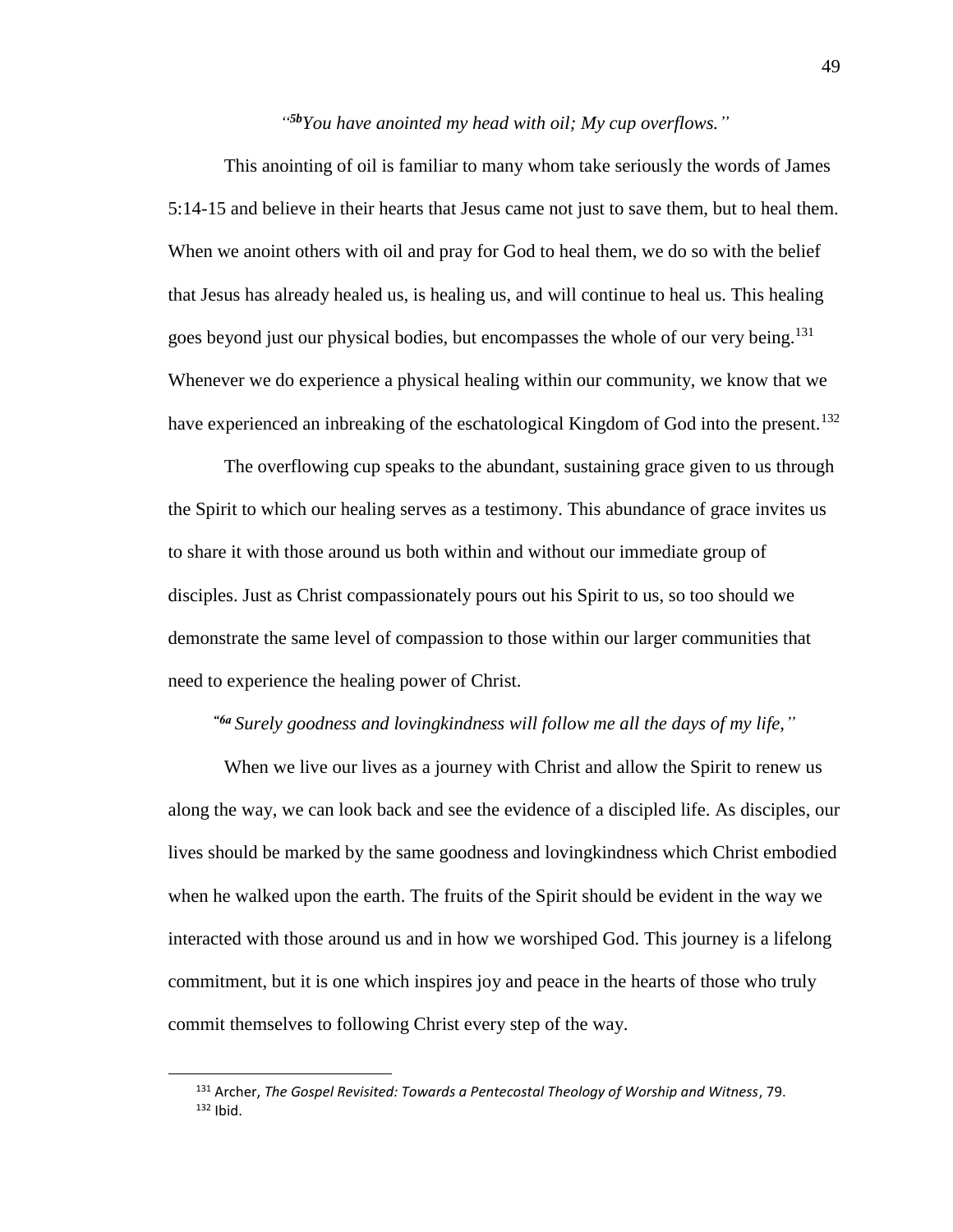# *"6b And I will dwell in the house of the Lord forever."*

Eventually our journeys will bring us to the end of our days on earth, but, as disciples we must recognize that death is not the end. Through Christ we have been made eligible for eternal life in the Kingdom of God. While death is tragic and is a cause for mourning within the community of disciples, it is also a reminder of the great hope we have in Christ. Christ came so that we "may have life, and have it abundantly" (John 10:10), and there is no greater hope in life than to dwell in the house of the Lord, surrounded by the abundance of his presence.

Everything preceding us on this journey ultimately points to the eschatological Kingdom of God which we will one day be a part of. Jesus saves us so that we can be made citizens of his Kingdom as members of the Body of Christ. The Spirit's continual healing and sanctification ultimately points towards the glorified bodies we will receive that were made possible in and through Christ. Speaking in tongues serves to empower the community as a "charismatic witness along the way to the city whose builder is God."<sup>133</sup> Whenever we participate in the Eucharist, we do so in anticipation of Christ's imminent return. As a community of disciples, we are the embodiment of Christ's future kingdom, making known in the present the promises of God for eternity. As individual disciples, we are called to embody the ways of Christ so that we can carry out His mission in our daily lives and make known the saving grace of Jesus Christ to the lost sheep of the world.

<sup>133</sup> Ibid., 78.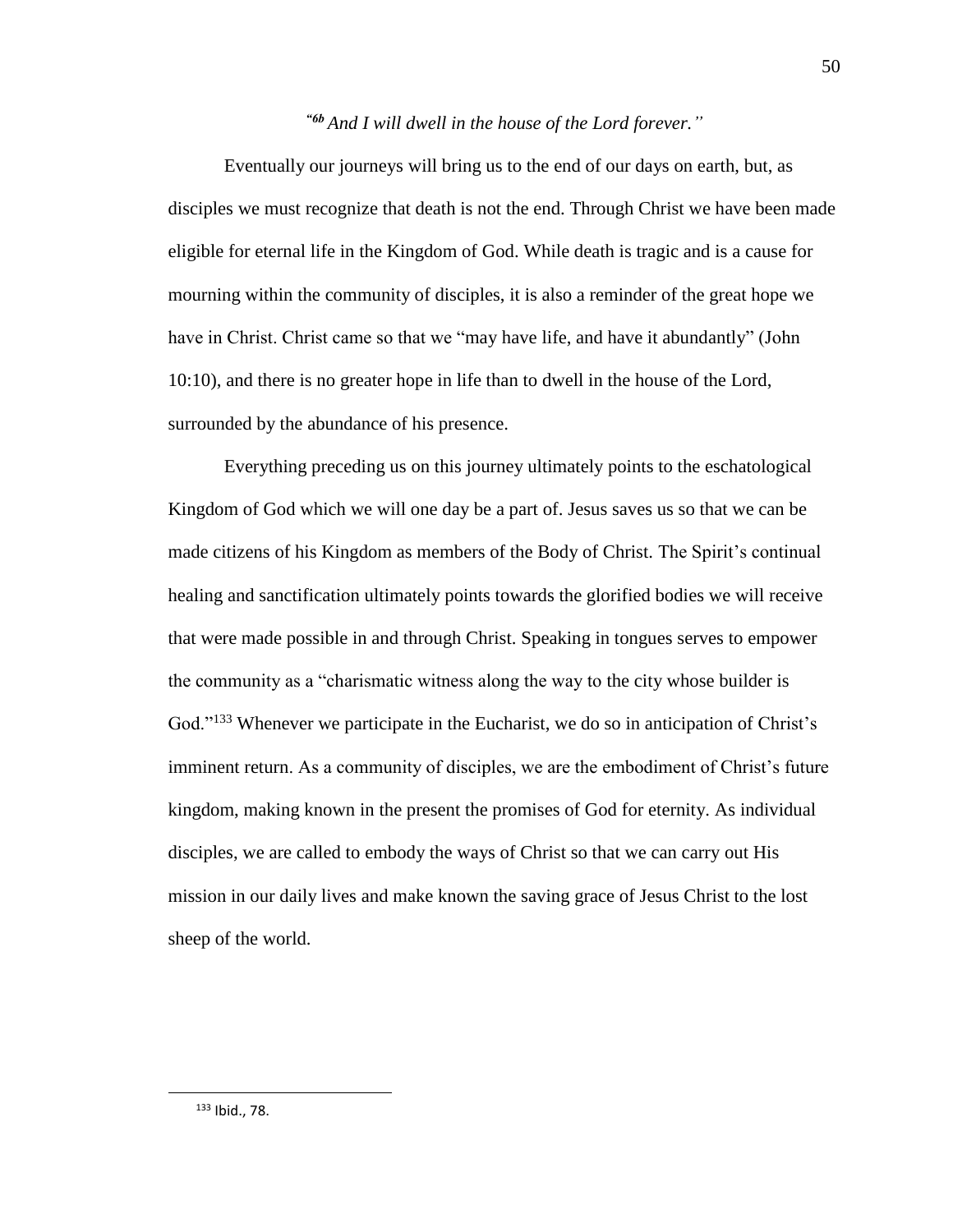## *Conclusion*

 $\overline{\phantom{a}}$ 

Several notable conclusions can be developed from the above interpretation when placed in conversation with existing understandings of Pentecostal discipleship. First, the implied communal dynamics inherent within the metaphor of the sheep and the Shepherd allows for a redefinition of discipleship. Discipleship is the ongoing process through which individuals-in-community are developed into greater Christ-likeness of being.<sup>134</sup> Within this definition, four specific aspects of discipleship can be further developed.

Discipleship is primarily soteriological in nature. The process of discipleship necessarily follows the path of the *via salutis* because in order to be a disciple of Jesus, we must first experience salvation. This salvation should not be understood as having effect only after we die, but should inspire a radically changed life in the present. Especially for those Pentecostals who are not living in a marginalized community, this salvation should result in a commitment to social change and advocacy for the oppressed.

Discipleship is eschatological in its orientation in that it is a perpetual striving for that which will ultimately be accomplished upon the full inbreaking of the eschaton. The discipleship process should not create disciples content with remaining where they are at spiritually and simply waiting for Christ to return. A life of discipleship is characterized by an intentional striving for the ideal which will only be made possible when we enter the Kingdom of God. In this sense, Johns' understanding of the purpose of formation, which is to develop individuals capable of understanding and shaping their reality, can be placed within a broader eschatological framework.

<sup>134</sup> I attribute the term "individuals-in-community" to Ken Archer. See Ibid., 77.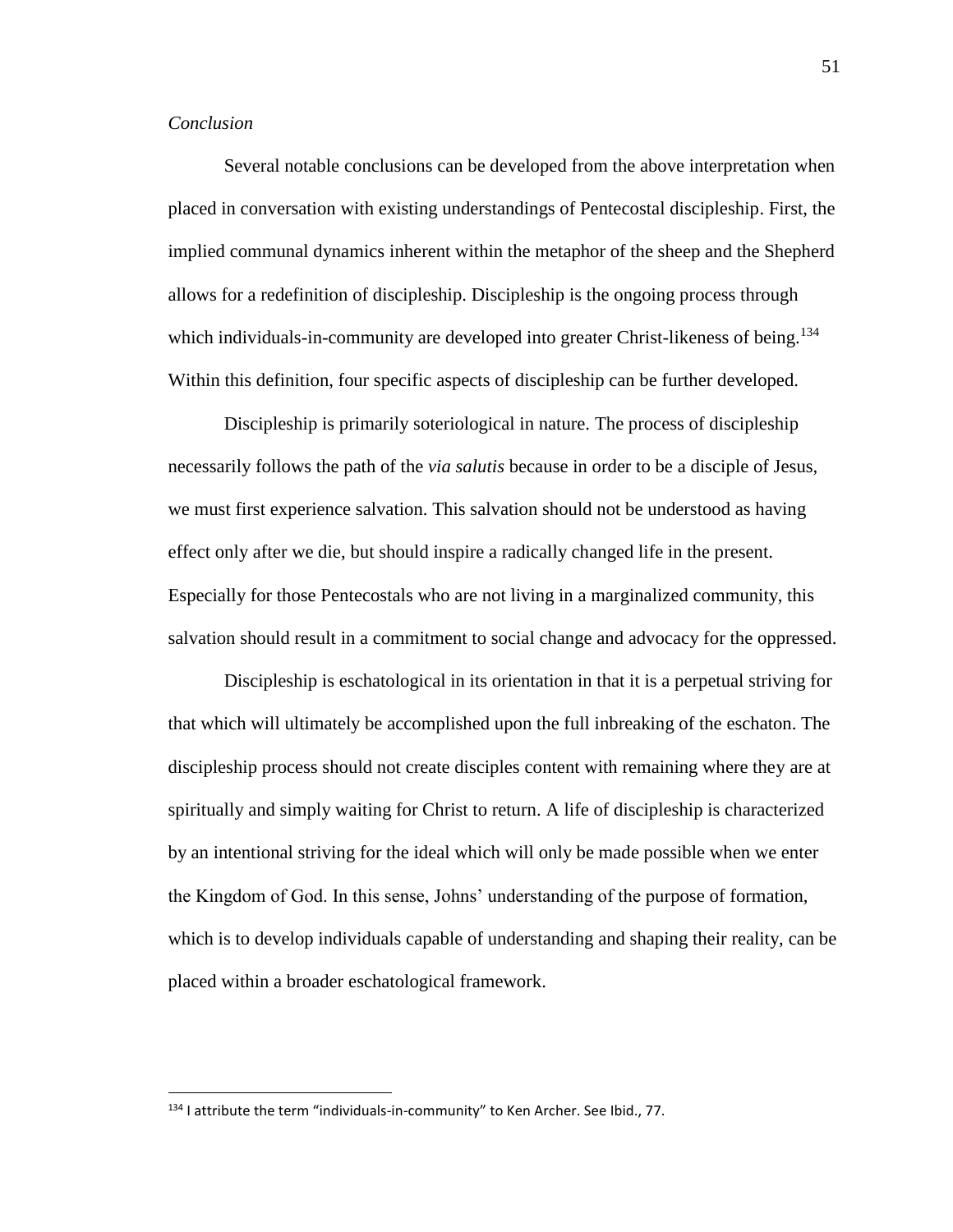Furthermore, discipleship is pneumatological in its affection. The Spirit guides and actualizes the discipling process in cooperation with each disciple. The Spirit will only work in the life of a disciple in accordance with how willing the disciple is to be transformed, not out of an inability to transform, but out of respect for the free-will of the individual. Discipleship cannot be accomplished without the internal transformation brought about by the saving grace made available through the indwelling of the Spirit. The pneumatological dimension of discipleship is best understood within Johns' framework of conscientization.

Discipleship is ecclesiological in its context. God uses the Church as the community through which individual disciples can experience greater transformation than is possible in isolation. When immersed within a worshipping community, individuals are able to participate in the Kingdom of God in the here and now as the Spirit makes His presence known. For Pentecostals, this is best exemplified through the communal observance of the sacramental ordinances which serve as "opportunities for the Spirit to work redemptively in the faithful participants within the Pentecostal proleptic worship service."<sup>135</sup>

<sup>135</sup> Ibid., 80–81.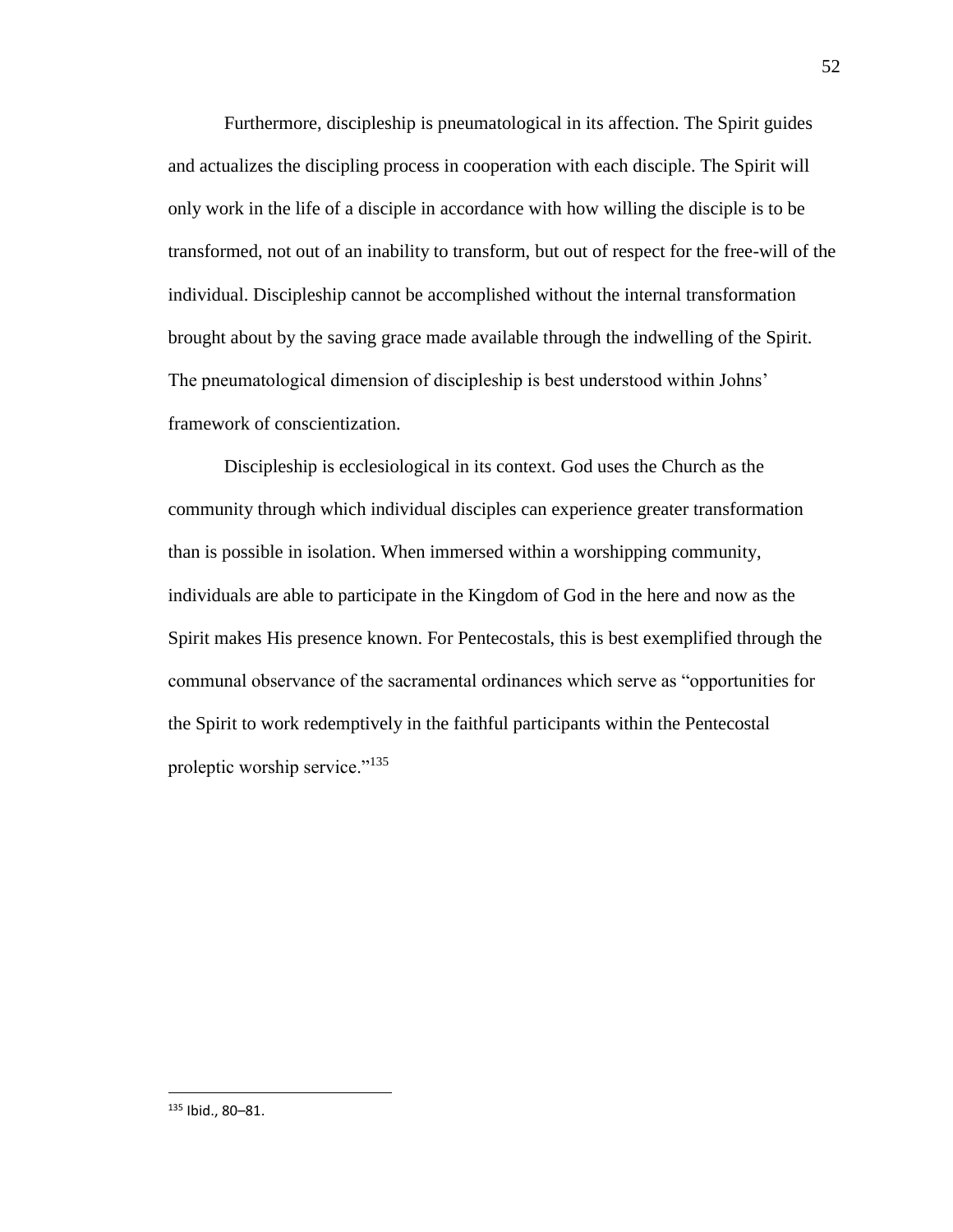#### **CONCLUSION**

After completing this study, several contributions and areas for future study can be recognized. One important contribution of this study was the hermeneutical strategy developed in Chapter 4. This particular strategy harmonized Ken Archer and Chris Green's interpretive models in light of the interpretive philosophies of early Pentecostals. It takes a soteriological approach to the text, rather than the traditional epistemological approach, that allows for a creative reappropriation of Old Testament texts through the lens of the saving work of Christ. This reading is made possible through the discerning voice of the Spirit between Scripture and the interpreting community as part of Archer's tridactic negotiation for meaning.

The redefinition and revisioning of Pentecostal discipleship in the preceding chapter is the most significant contribution of this study. First, my proposed definition emphasizes the necessarily overt dimensions of ecclesiology and soteriology for a Pentecostal theology of discipleship. Secondly, the two additional dimensions of pneumatology and eschatology, in conjunction with ecclesiology and soteriology, give my proposed theology of discipleship a broader theological foundation than is traditionally attributed to the topic.

However, the above definition and theological foundation for discipleship are by no means an exhaustive assessment of the topic from a Pentecostal perspective. The nature of this study did not warrant the full, systematic development of a theology of discipleship. This study was conducted in order to identify and develop a foundation for Pentecostal discipleship that reflects the movement in its North American context. My research was conducted using resources almost exclusively pertaining to North American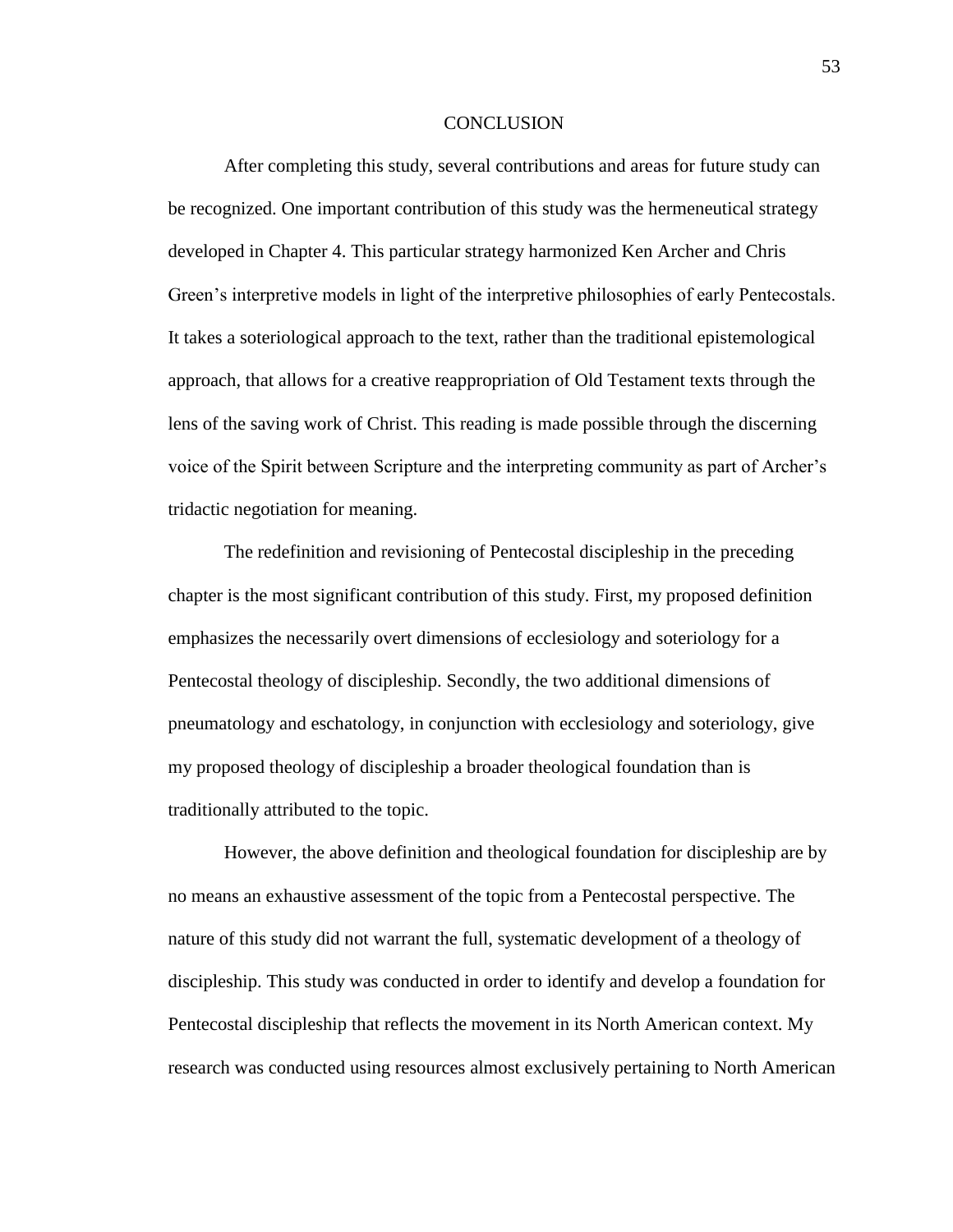Pentecostalism. Thus, while the theological foundation which I developed within this thesis should be readily accessible to Pentecostals within North America, certain characteristics of Pentecostal communities outside North America may result in significant differences.

Further research will need to be conducted on the soteriological, eschatological, pneumatological, and ecclesiological dimensions of discipleship. For example, while the importance of the ecclesiastical community to discipleship was evidenced in my research on the early Pentecostal movement and existing theologies of discipleship, by and large my research did not interact with monograph-length works by Pentecostals dealing specifically with ecclesiology. My proposed model would have to be developed further in conversation with Pentecostal ecclesiologies in order to better understand the role of the Church in the discipleship process, such as the nature of conscientization in nonmarginalized ecclesiastical communities.

Lastly, while a theoretical understanding of discipleship is important and much needed, it will ultimately fail in its purpose if it cannot be effectively translated into the ecclesiastical communities within which the discipleship process must take place. Therefore, a practical theology of discipleship would have to be developed in light of the theoretical theology of discipleship. This practical theology should emphasize a more intentional and overt emphasis on discipleship within Pentecostal worship services. Furthermore, Johns' proposed method for bible study could potentially be appropriated in creative ways which consider both the implications of my proposed theology of discipleship and of the digital age in which we live.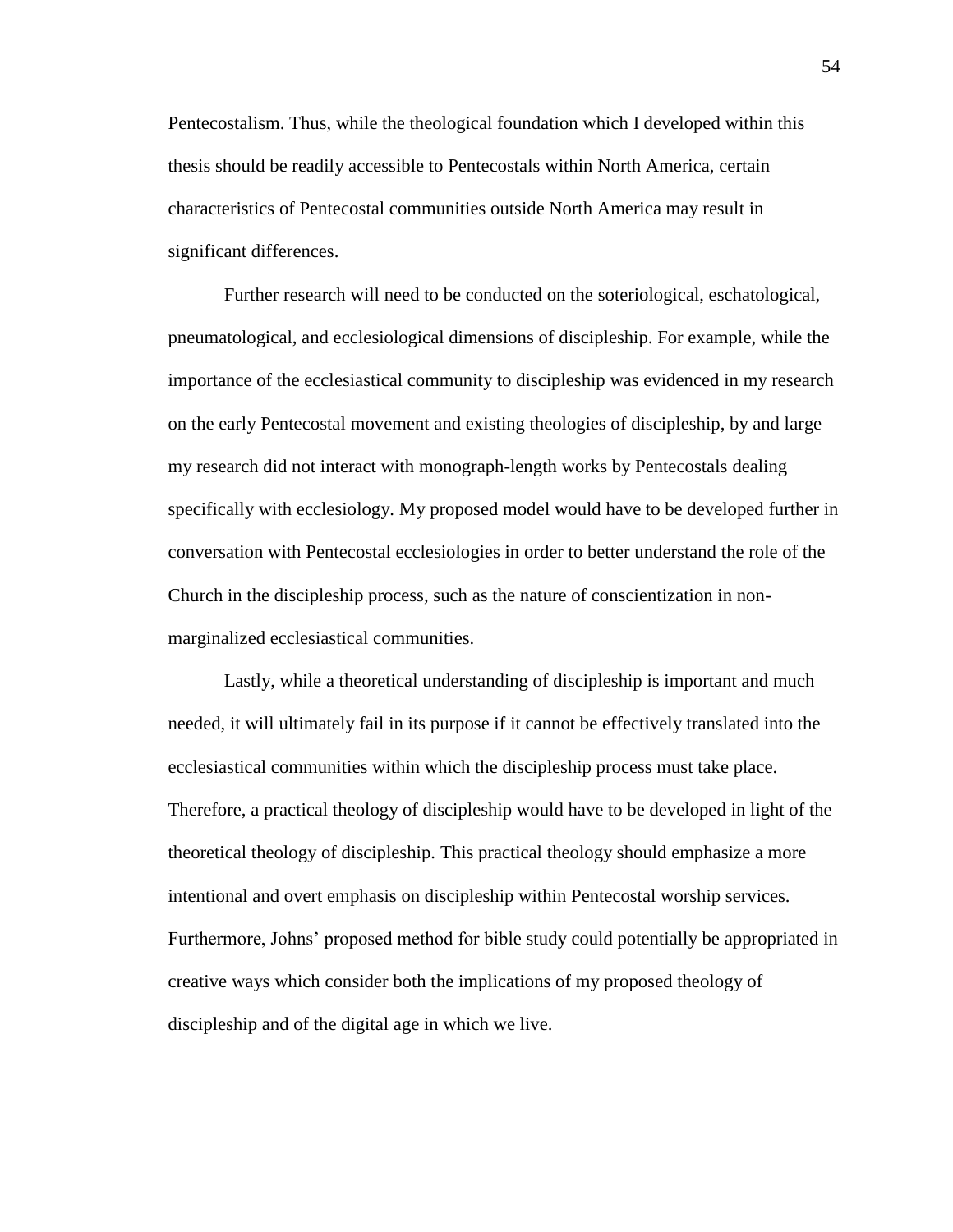#### BIBLIOGRAPHY

Archer, Kenneth J. *A Pentecostal Hermeneutic: Spirit, Scripture and Community*. Cleveland, TN: CPT Press, 2009.

———. "Pentecostal Story: The Hermeneutical Filter for the Making of Meaning." *Pneuma* 26, no. 1 (March 1, 2004): 36–59. Accessed October 20, 2017. http://booksandjournals.brillonline.com/content/journals/10.1163/157007404776111 090.

———. *The Gospel Revisited: Towards a Pentecostal Theology of Worship and Witness*. Eugene, OR: Pickwick Publications, 2011.

- Archer, Kenneth J, and Richard E Waldrop. "Liberating Hermeneutics: Toward a Holistic Pentecostal Mission of Peace and Justice." *Journal of the European Pentecostal Theological Association* 31, no. 1 (2011): 65–80. https://seu.idm.oclc.org/login?url=http://search.ebscohost.com/login.aspx?direct=tru e&db=rfh&AN=ATLA0001833487&site=ehost-live&scope=site.
- Archer, Melissa L. *"I Was in the Spirit on the Lord"s Day': A Pentecostal Engagement with Worship in the Apocalypse*. Cleveland, TN: CPT Press, 2015.
- Bartleman, Frank. *Azusa Street: An Eyewitness Account*. Gainesville, FL: Bridges-Logos, 1980.
- Bender, Harold Stauffer. "The Anabaptist Theology of Discipleship." *The Mennonite Quarterly Review* 24, no. 1 (January 1950): 25–32. Accessed April 5, 2017. https://seu.idm.oclc.org/login?url=http://search.ebscohost.com/login.aspx?direct=tru e&db=rfh&AN=ATLA0000661607&site=ehost-live&scope=site.

———. "'Walking in the Resurrection': the Anabaptist Doctrine of Regeneration and Discipleship." *The Mennonite Quarterly Review* 35, no. 2 (April 1961): 96–110. Accessed November 10, 2016.

https://seu.idm.oclc.org/login?url=http://search.ebscohost.com/login.aspx?direct=tru e&db=rfh&AN=ATLA0000683194&site=ehost-live&scope=site.

- Bonhoeffer, Dietrich. *The Cost of Discipleship*. New York, NY: Touchstone, 1995.
- Boone, R Jerome. "Community and Worship: The Key Components of Pentecostal Christian Formation." *Journal of Pentecostal Theology* 4, no. 8 (April 1996): 129– 142. https://seu.idm.oclc.org/login?url=http://search.ebscohost.com/login.aspx?direct=tru e&db=rfh&AN=ATLA0001246836&site=ehost-live&scope=site.
- Bowers, James Philemon. "A Wesleyan-Pentecostal Approach to Christian Formation." *Journal of Pentecostal Theology* 3, no. 6 (1995): 55–86. https://seu.idm.oclc.org/login?url=http://search.ebscohost.com/login.aspx?direct=tru e&db=rfh&AN=ATLA0001246818&site=ehost-live&scope=site.
- Brock, Brian. "Discipleship as Living with God, or Wayfinding and Scripture." *Journal of Spiritual Formation & Soul Care* 7, no. 1 (2014): 22–34. Accessed February 14,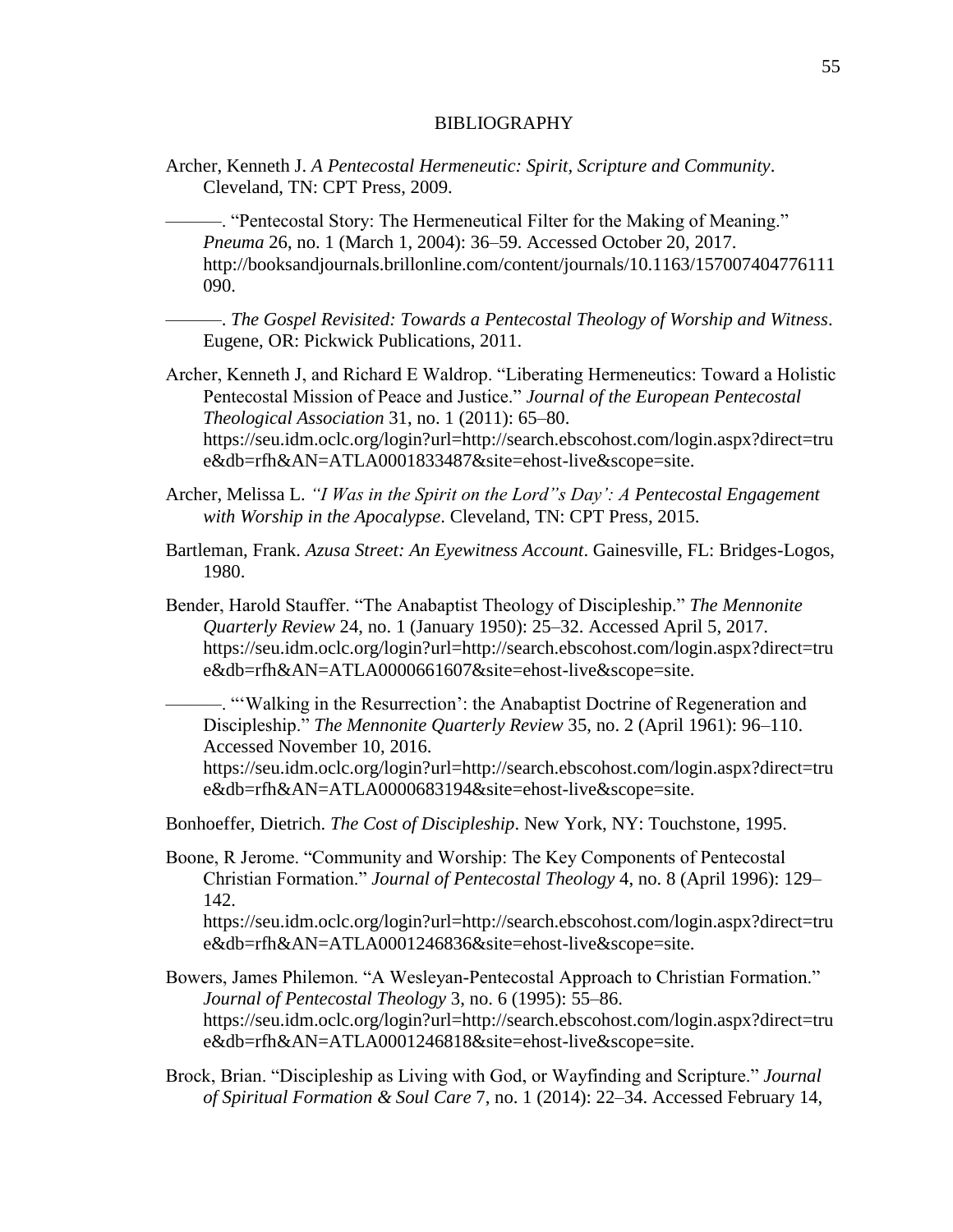2017.

https://seu.idm.oclc.org/login?url=http://search.ebscohost.com/login.aspx?direct=tru e&db=rfh&AN=ATLA0001982847&site=ehost-live&scope=site.

- Cartledge, Mark J. *The Mediation of the Spirit: Interventions in Practical Theology*. Pentecostal Manifestos. Grand Rapids, MI: William B. Eerdmans Publishing Company, 2015.
- Clements, E. Anne, ed. "Tamar, Rahab, and Ruth:: Aspects of Matthean Discipleship." In *Mothers on the Margin?*, 179–193. The Significance of the Women in Matthew's Genealogy. James Clarke & Co Ltd, 2014. Accessed May 9, 2017. http://www.jstor.org.seu.idm.oclc.org/stable/j.ctt1cgf6wd.12.
- Dayton, Donald W. *Theological Roots of Pentecostalism*. Peabody, MA: Hendrickson Publishers, 1987.
- Donahue, John R. "A Neglected Factor in the Theology of Mark." *Journal of Biblical Literature* 101, no. 4 (December 1982): 563–594. Accessed April 5, 2017. https://seu.idm.oclc.org/login?url=http://search.ebscohost.com/login.aspx?direct=tru e&db=rfh&AN=ATLA0000921361&site=ehost-live&scope=site.
- Estep, William R. *The Anabaptist Story*. Nashville, TN: Broadman Press, 1963.
- Friesen, Aaron. "The Called out of the Called out: Charles Parham's Doctrine of the Spirit Baptism." *Journal of the European Pentecostal Theological Association* 29, no. 1 (2009): 43–55. https://seu.idm.oclc.org/login?url=http://search.ebscohost.com/login.aspx?direct=tru e&db=rfh&AN=ATLA0001711019&site=ehost-live&scope=site.
- Gambrell, David. "Following the Shepherd Psalm through the Ages." *Liturgy* 27, no. 3 (July 1, 2012): 29–36. Accessed September 27, 2016. http://dx.doi.org/10.1080/0458063X.2012.666460.
- Goldingay, John. *Psalms*. Vol. 1. Baker Commentary on the Old Testament Wisdom and Psalms. Grand Rapids, MI: Baker Academic, 2006.
- Green, Chris E. W. *Sanctifying Interpretation: Vocation, Holiness, and Scripture*. Cleveland, TN: CPT Press, 2015.
	- ———. *Toward a Pentecostal Theology of The Lord's Supper: Foretasting the Kingdom*. Cleveland, TN: CPT Press, 2012.
- Hollenweger, Walter J. *The Pentecostals: The Charismatic Movement in the Churches*. Minneapolis, MN: Augsburg Publishing House, 1972.
- Hunt, Stephen. *A History of the Charismatic Movement in Britain and the United States of America: The Pentecostal Transformation of Christianity*. Vol. 1. 2 vols. Lewiston, NY: The Edwin Mellen Press, 2009.
- Johns, Cheryl Bridges. "Grieving, Brooding, and Transforming." *Journal of Pentecostal Theology* 23, no. 2 (October 2014): 141–153.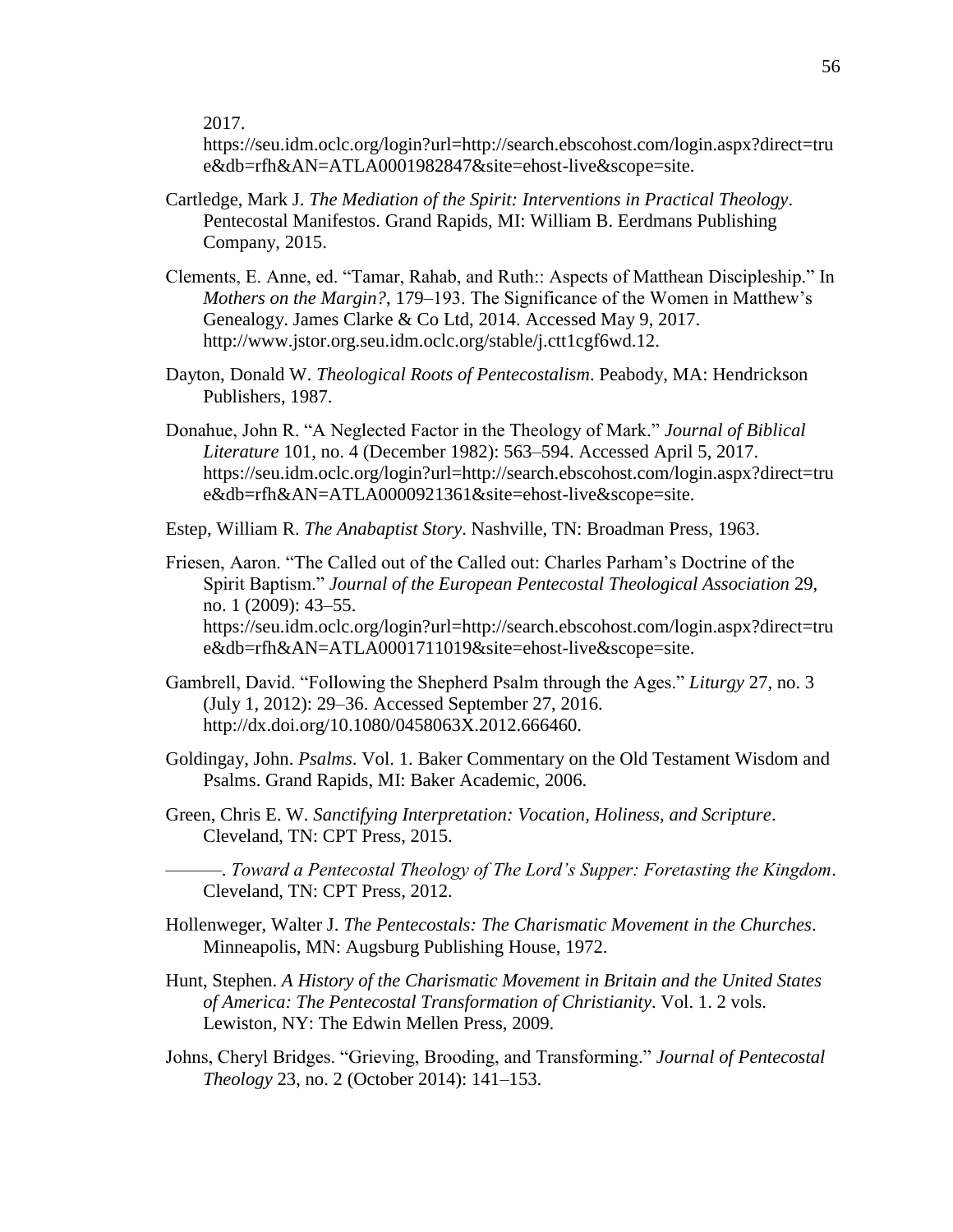https://seu.idm.oclc.org/login?url=http://search.ebscohost.com/login.aspx?direct=tru e&db=a9h&AN=99181125&site=ehost-live&scope=site.

———. *Pentecostal Formation: A Pedagogy Among the Oppressed*. Journal of Pentecostal Theology Supplement Series 2. Sheffield, UK: Sheffield Academic Press, 1993.

- Kay, William K. *Pentecostalism*. London, UK: SCM Press, 2009.
- Köstenberger, Andreas J. "Jesus as Rabbi in the Fourth Gospel." *Bulletin for Biblical Research* 8 (1998): 97–128.
- Land, Steven J. *Pentecostal Spirituality: A Passion for the Kingdom*. Journal of Pentecostal Theology Supplement Series 1. Sheffield, UK: Sheffield Academic Press, 1997.
- Ma, Wonsuk, and Robert P. Menzies, eds. *The Spirit and Spirituality: Essays in Honour of Russell P. Spittler*. Journal of Pentecostal Theology Supplement Series 24. London, UK: T&T Clark International, 2004.
- Macchia, Frank D. "From Azusa to Memphis: Where Do We Go From Here? Roundtable Discussions on the Memphis Colloquy." *Pneuma* 18, no. 1 (1996): 113–140. https://seu.idm.oclc.org/login?url=http://search.ebscohost.com/login.aspx?direct=tru e&db=rfh&AN=ATLA0001011003&site=ehost-live&scope=site.
- Martin, Lee Roy, ed. *Pentecostal Hermeneutics: A Reader*. Leiden, The Netherlands: Koninkijke Brill NV, 2013.
- McClymond, Michael. "'I Will Pour Out of My Spirit Upon All Flesh.'" *Pneuma* 37, no. 3 (January 1, 2015): 356–374. Accessed October 5, 2017. http://booksandjournals.brillonline.com/content/journals/10.1163/15700747- 03703001.
- Menzies, William W., and Robert P. Menzies. *Spirit and Power: Foundations of Pentecostal Experience*. Grand Rapids, MI: Zondervan Publishing House, 2000.
- Oliviero Jr., L. William. *Theological Hermeneutics in the Classical Pentecostal Tradition*. 2nd ed. Global Pentecostal and Charismatic Studies 12. Leiden, The Netherlands: Brill, 2015.
- Reed, David A. *"In Jesus' Name:" The History and Beliefs of Oneness Pentecostals*. Journal of Pentecostal Theology Supplement Series 31. Dorset, UK: Deo Publishing, 2008.
- Rodriguez, Dario Lopez. *The Liberating Mission of Jesus: The Message of the Gospel of Luke*. Eugene, OR: Pickwick Publications, 2012.

Sanders, Rufus Gene William. "The Life of William Joseph Seymour: Black Father of the Twentieth Century Penetecostal Movement." Ph.D., Bowling Green State University, 2000. https://search.proquest.com/docview/304585099/abstract/B35E86F3ED48461APQ/1 .